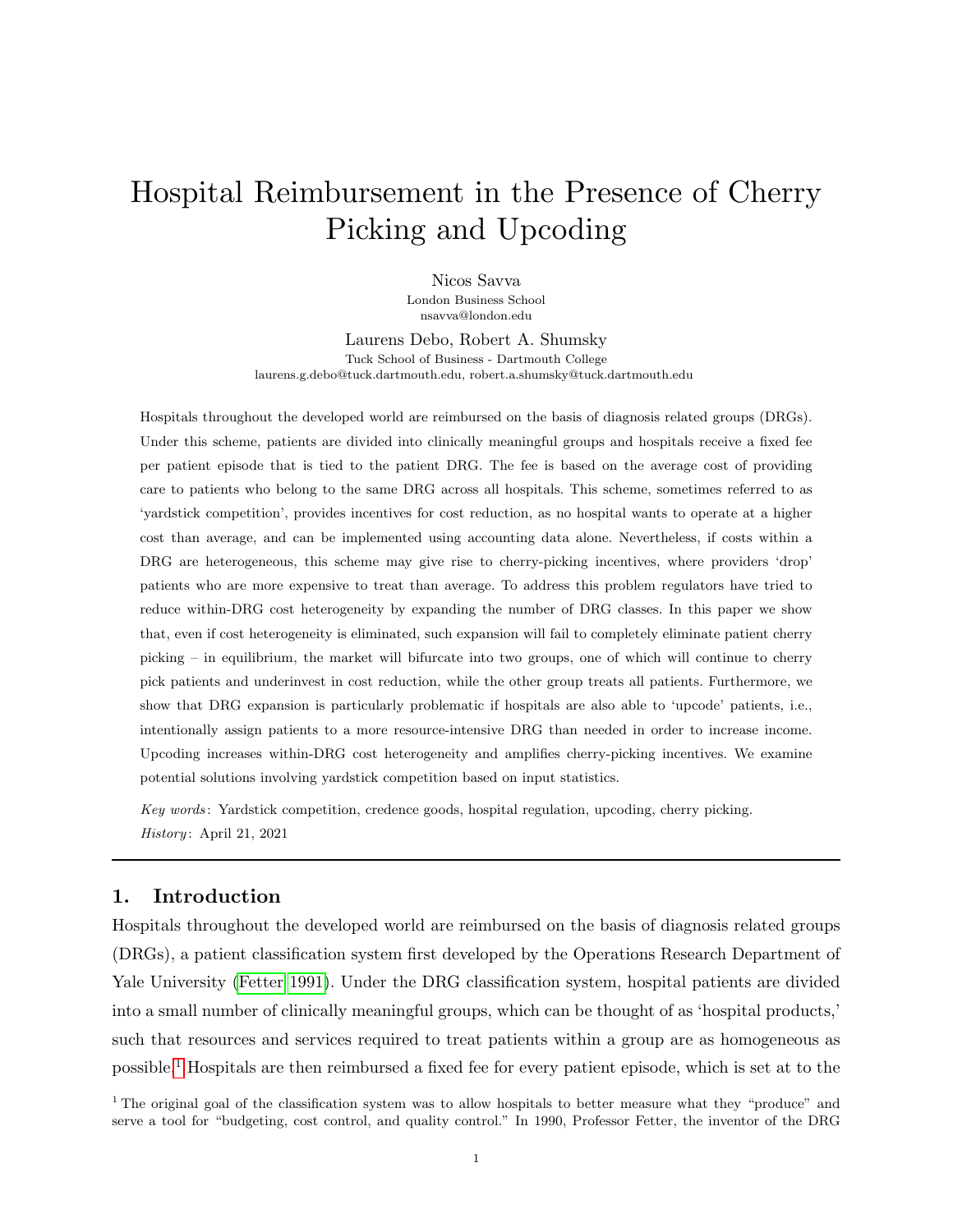average cost of treating patients of the same DRG across other similar hospitals (the DRG weight), after applying local adjustments, e.g., for differences in labor costs [\(Gottlober et al. 2001\)](#page-30-0).

This form of reimbursement was first introduced by Medicare in 1983 and similar versions were soon adopted by the private sector and internationally [\(Mayes 2007,](#page-31-0) [Busse et al. 2013\)](#page-29-1). In contrast to the retrospective cost-based reimbursement system used in the US before 1983, this payment innovation was prospective in the sense that it separated hospital pay from the intensity of services provided, thus generating incentives for cost efficiency. Hospitals treating patients at a cost lower than the DRG fixed fee would be making a profit, and inefficient hospitals would have a strong incentive to improve. Furthermore, by linking the payment of each hospital to the cost of treatment of similar patients at other hospitals, the DRG system induced a form of indirect competition between hospitals, sometimes referred to as 'yardstick competition' – for any DRG, no hospital would want to operate at a cost higher than the average of all other hospitals and, as a result, the average cost itself would, in equilibrium, be reduced to the efficient level [\(Shleifer 1985\)](#page-31-1). Importantly, this scheme can be implemented through retrospective cost accounting data alone, placing a relatively small informational burden on the regulator. For these reasons, the DRG payment system has been described as "revolutionary" [\(Mayes 2007\)](#page-31-0).

One concern with the initial implementation of the DRG system was that it was vulnerable to cherry picking [\(Newhouse 1996\)](#page-31-2). More specifically, because DRG definitions are based on relatively coarse clinical diagnoses, there may be residual heterogeneity in the complexity of patient conditions within a DRG, and, therefore, in the resources required to effectively treat them. To the extent that providers can observe patient complexity and predict patient profitability, they have an incentive to selectively treat those patients with lower-than-average cost (cherry picking) and avoid treating those with higher-than-average cost (lemon dropping).[2](#page-1-0) Empirical evidence supports this hypothesis. For example [Newhouse](#page-31-3) [\(1989\)](#page-31-3) finds disproportionately more high-costs patients to be treated in hospitals of last resort that do not have the option to turn patients away, and [KC and](#page-30-1) [Terwiesch](#page-30-1) [\(2011\)](#page-30-1) find evidence that focused cardiology hospitals selectively admit "easy-to-treat" patients. In a similar vain, [Shactman](#page-31-4) [\(2005\)](#page-31-4) reports that "specialty hospitals [...] concentrate on certain DRGs and treat relatively low-severity cases within them" and [Street et al.](#page-31-5) [\(2010\)](#page-31-5), [Mason](#page-31-6) [et al.](#page-31-6) [\(2010\)](#page-31-6) present evidence that UK treatment centers, set up to provide a limited number of high-volume procedures, tend to specialize in treating the less complex elective cases within a DRG compared to public National Health Service (NHS) providers. [Alexander](#page-29-2) [\(2020\)](#page-29-2) exploits a natural

classification system, was honored with the Franz Edelman Award [\(Fetter 1991\)](#page-29-0).

<span id="page-1-0"></span><sup>&</sup>lt;sup>2</sup> Through the paper we refer to the activity of overly selecting low-cost patients compared to high-cost patients as cherry picking or lemon dropping.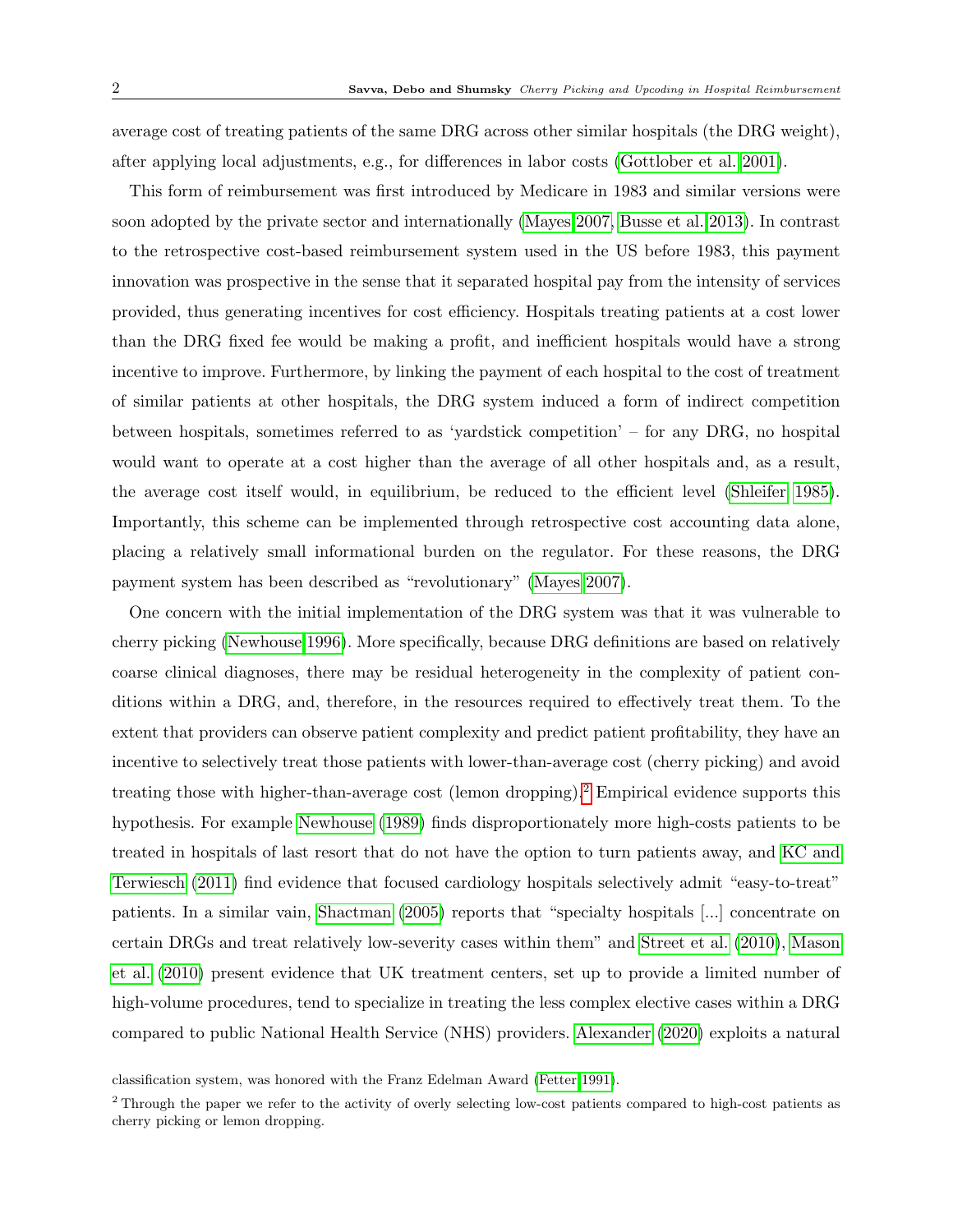experiment to show that physician financial incentives is one mechanism that gives rise to such cherry picking behaviour.

Over the past 30 years, the DRG system has been refined, in part to alleviate cherry picking incentives. This refinement has increased the number of DRG classes to better reflect patient severity [\(Shactman 2005\)](#page-31-4). In principle, a larger number of DRG classes, with patients of higher severity being allocated to a different DRG class than patients of lower severity, should reduce cost heterogeneity within a DRG, thus reducing providers' ability to cherry pick (or lemon drop) profitable (unprofitable) patients. For example, in 1983 there were two DRGs associated with concussion – 31 for concussion with complications and comorbidities (CCs) and 32 for concussion without CCs, with payment increasing by 33% for treating patients with CC compared to treating those without [\(Latta and Helbing](#page-30-2) [\(1991\)](#page-30-2). In 2020, there were three DRGs associated with concussion – 090 for concussion without CCs, 089 for concussion with CCs, and 088 for concussion with multiple CCs, with payment increasing by 16% and 64% from 090 to 089 and 088, respectively.<sup>[3](#page-2-0)</sup> Indeed, when the DRG system was first implemented in the US in 1983 there were 467 DRGs. The number in 2020 was 761 (a relative increase of 63%). A similar trend can also be observed in Europe, where between 2005 and 2011 the number of DRGs increased by 36% in Germany, 127% in the UK, and 239% in France [\(Busse et al. 2013\)](#page-29-1).

A second issue with the DRG system is 'upcoding,' also referred to as 'DRG creep,' where providers modify patient diagnosis (e.g. by including additional CCs) or even provide unnecessary treatments in order to push the DRG assignment to one that commands a higher fee.[4](#page-2-1) This problem arises due to the fact that care provision is essentially a credence good, where the regulator and/or the patient are not able to assess if the diagnoses and/or treatments provided accurately reflect the needs of the patient [\(Dulleck and Kerschbamer 2006\)](#page-29-3). The work of Jürges et al. [\(2013\)](#page-30-3) provides an interesting instance of upcoding in neonatology. Extremely premature babies are expensive to treat and, naturally, are assigned to a higher-paying DRG compared to babies at or close to full term. Due to the approximate nature of estimating gestation term, the assignment to DRGs associated with prematurity in Germany is based on birth weight, with substantial discontinuities at specific weights (e.g. 1000g and 1500g). The authors compare the distribution of reported birth weights before the DRG system was implemented to birth weights after implementation. Under the new DRG system, the number of babies reported to have been born weighing just below the DRG thresholds for prematurity increased substantially, with a similar drop in the number of babies

<span id="page-2-0"></span> $3$  See Table  $5$  [https://www.cms.gov/Medicare/Medicare-Fee-for-Service-Payment/AcuteInpatientPPS/](https://www.cms.gov/Medicare/Medicare-Fee-for-Service-Payment/AcuteInpatientPPS/Downloads/FY2020-FR-Table-5.zip) [Downloads/FY2020-FR-Table-5.zip](https://www.cms.gov/Medicare/Medicare-Fee-for-Service-Payment/AcuteInpatientPPS/Downloads/FY2020-FR-Table-5.zip)

<span id="page-2-1"></span><sup>4</sup> For the purposes of this research we use the term 'upcoding' to refer to both the process of modifying patient diagnosis and the process of providing unnecessary treatment done for reimbursement purposes.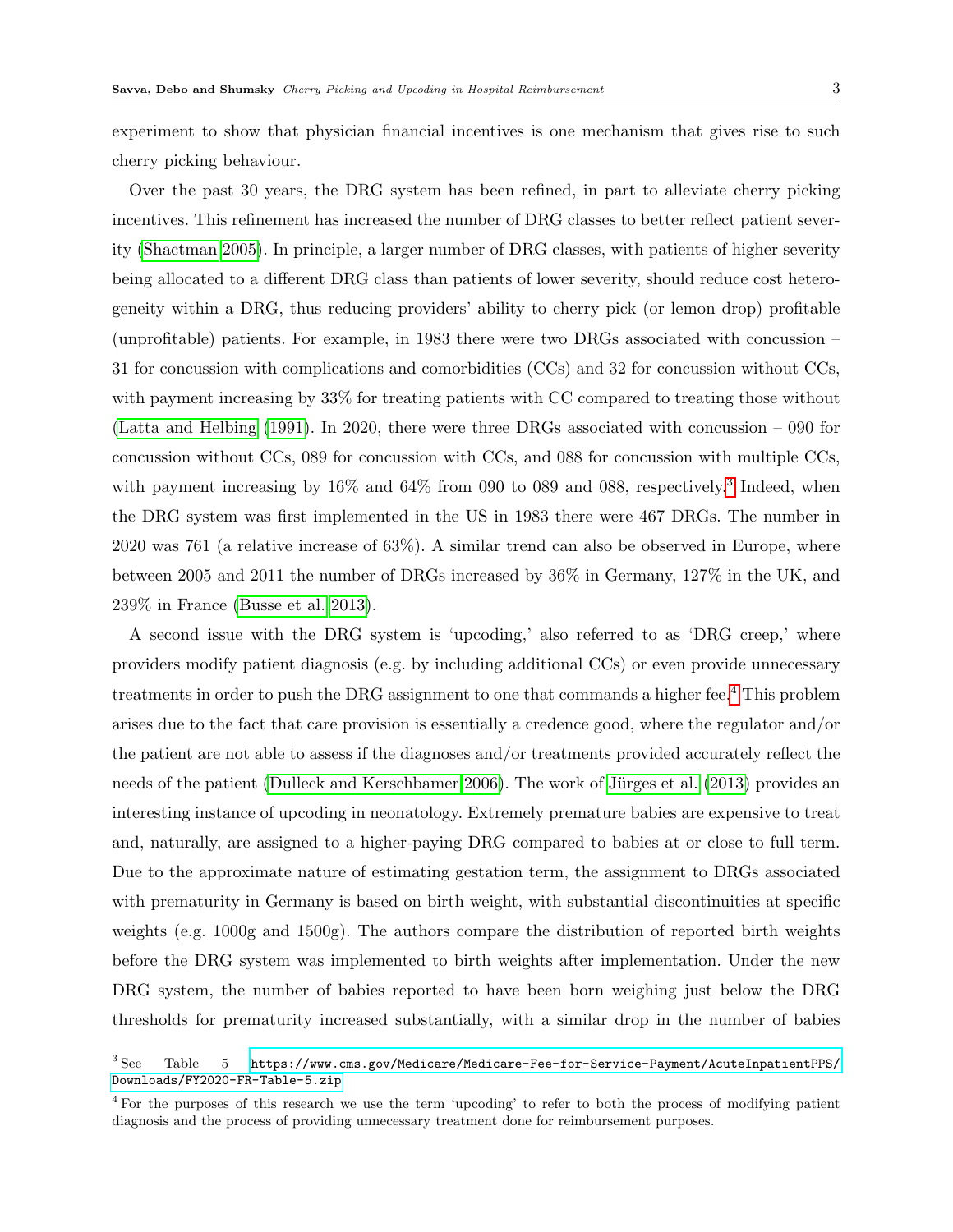reported just above the threshold. The authors estimate that, in the period 2003–2010, upcoding generated additional reimbursement of 100M Euro (\$ 133M using the average 2010 exchange rate). Beyond neonatology in Germany, [Silverman and Skinner](#page-31-7) [\(2004\)](#page-31-7) find evidence that, following the implementation of DRG payments in the US, patients with respiratory conditions were more likely to be upcoded to the more generous DRG for pneumonia and more so at for-profit hospitals. [Dafny](#page-29-4) [\(2005\)](#page-29-4) find that following a change in DRG prices hospitals responded by upcoding patients to DRGs with the largest price increase, and [Psaty et al.](#page-31-8) [\(1999\)](#page-31-8) estimate the cost of upcoding in heart failure in the US to be as high as \$993M per year.

The focus of this paper is on the interaction between the two phenomena described above: Patient cherry picking and upcoding. In particular, we develop a unifying theoretical framework that extends the classic model of yardstick competition [\(Shleifer 1985\)](#page-31-1) by explicitly modeling patient heterogeneity within DRGs and allowing for cherry picking and upcoding. The model confirms that, under the standard yardstick competition scheme applied in practice, providers will indeed have every incentive to lemon drop patients whose cost of treatment is higher than the DRG average. Furthermore, dropping patients will distort investment incentives, resulting in higher costs compared to socially optimal levels. More importantly, we show that, in the absence of upcoding, increasing the number of DRGs so that costs within DRG become homogeneous is effective in improving welfare but it does not completely eliminate cherry-picking incentives. In fact, we show that the unique equilibrium outcome of the yardstick competition game is asymmetric – the market bifurcates into two groups of providers: one group that chooses to specialize in treating patients with relatively minor needs (and drop patients with complex needs); and a second generalist group that treats everyone, irrespective of their care needs. Compared to the second group, the first group's treatment costs are relatively high, but nevertheless both groups make a positive profit – the first loses money on treating patients but this loss is more than offset by reduced investment costs, and the second group makes a profit on treating patients but this profit is partially eroded by higher investment costs. This result may provide a complementary explanation for the recent proliferation of specialist providers (e.g. Shouldice clinic [\(Heskett 2003\)](#page-30-4)), which are often found to cherry-pick less-complex patients [\(Shactman 2005,](#page-31-4) [KC and Terwiesch 2011\)](#page-30-1) – in addition to the benefits of focus that have been identified by the literature [\(Freeman et al. 2020\)](#page-29-5), our model suggests that the emergence of such cherry-picking providers, which co-exist with efficient all-purpose providers, may be the rational response of the industry to the expansion in the number of DRG classes within a condition.

Turning to the case where providers can also upcode patients, we show that expanding the number of DRGs is much less effective. Because the practice of upcoding 'mixes' some low-cost patients into the high-cost category, costs within a DRG become once again heterogeneous. As a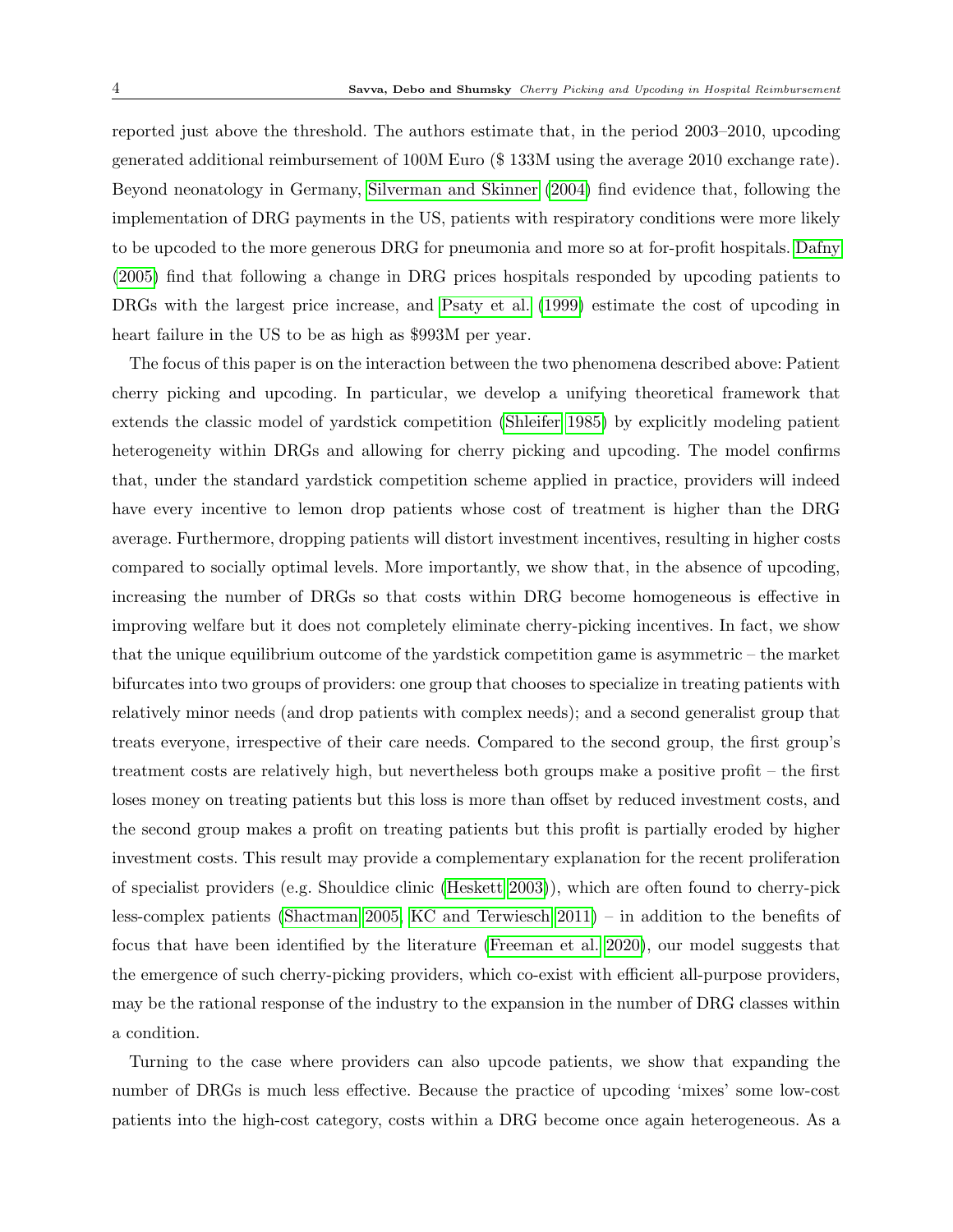total welfare.

result, providers have an even stronger incentive to drop high-cost patients and, in most cases, underinvest in cost reduction compared to socially optimal level levels. In fact, we show that in the presence of upcoding, under some conditions, increasing the number of DRGs will actually reduce

We conclude by investigating solutions to this problem. One potential solution is to move from prospective payments (DRG-system) to retrospective (or cost-of-service) reimbursement. We show that such a move eliminates the incentives inherent in prospective payment systems to cherry pick and upcode, but at the expense of removing incentives for cost reduction. Instead, we show that there exists an alternative yardstick competition scheme, which can be implemented with currently availably information based on 'input statics,' that can eliminate upcoding and can also reduce (and sometimes eliminate) the problem of cherry picking. More specifically, the regulator could add an additional payment that is proportional to the difference between the number of patients actually treated and the expected number of patients treated at each provider for every DRG. The expected number of patients could be calculated using appropriately adjusted benchmarks based on patient statistics drawn from all providers, as done in other regulatory schemes used in practice (e.g., the Hospital Readmissions Reduction Program (HRRP) introduced by the Centers of Medicare & Medicaid Services (CMS) in 2012, where each hospital's observed readmission rates in a number of monitored conditions are compared against a benchmark of expected readmission rates constructed using a national panel of hospital readmissions [\(Chen and Savva 2018\)](#page-29-6)). This new payment will be positive (a bonus) if the provider treats more patients than expected and negative (a penalty) if the provider treats fewer patients than expected. Therefore, it generates yardstick competition incentives where no provider wants to treat fewer patients than average for any DRG. As we show, it is possible to use information on the costs of other providers to set the penalties in a way that completely eliminates upcoding. It is more difficult to set the penalty sufficiently high in order to eliminate cherry picking, but we show that any positive penalty reduces the aggregate number of patients lemon dropped and, thus, improves welfare.

Finally, in a series of extensions, we show that our findings are robust to alternative model specifications. More specifically, we examine the case where i) engaging in patient cherry picking or upcoding is itself costly; ii) transfer payments between the payer and the health care providers are not allowed.

## 2. Literature Review

The use of relative benchmarks (i.e., yardstick competition) in the context of hospital reimbursement was first analyzed by [Shleifer](#page-31-1) [\(1985\)](#page-31-1) – see also [Holmstrom](#page-30-5) [\(1982\)](#page-30-5), [Nalebuff and Stiglitz](#page-31-9) [\(1983\)](#page-31-9), [Laffont and Tirole](#page-30-6) [\(1993\)](#page-30-6) for the use of relative benchmarks in other settings. This early work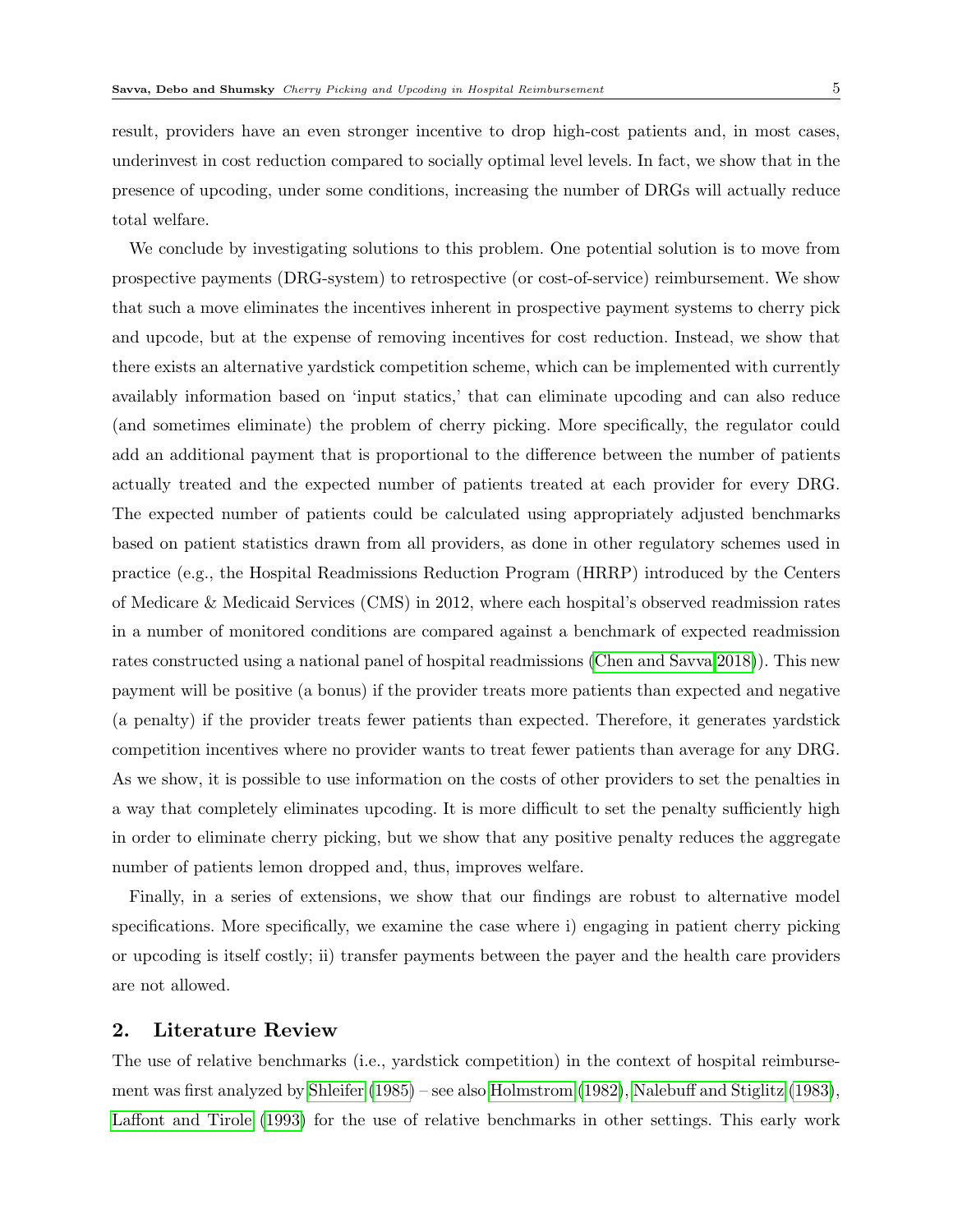demonstrates that yardstrick competition is effective in inducing regulated firms (e.g., healthcare providers) to exert more effort (e.g., for cost cutting) in a setting where they are privately informed about the cost of effort but the outcomes (e.g., costs) are ex post verifiable. [Sobel](#page-31-10) [\(1999\)](#page-31-10) examines yardstick competition in a setting where in addition to ex post effort in cost reduction the providers need to also invest in ex ante cost-reducing innovation. The paper shows that yardstick competition is effective in incentivizing effort but may fail to incentivize investment. [Lefouili](#page-30-7) [\(2015\)](#page-30-7) extends this analysis to the case were there are no transfer payments. A common feature of these studies is that the quality of medical care is assumed to be exogenous and fixed. Tangerås [\(2009\)](#page-31-11) provides an extension where, in addition to costs, quality is also endogenous and hospitals compete directly based on quality (but not costs). The paper finds that the use of yardstick competition reduces informational rents (compared to individual regulation) but it is fairly complex and thus difficult to implement. Continuing with the theme of exploring the implications of yardstick competition on dimensions other than costs, [Savva et al.](#page-31-12) [\(2019\)](#page-31-12) examine patient waiting times – a dimension of service quality that involves an externality (see also [Naor](#page-31-13) [\(1969\)](#page-31-13)). The authors show that the form of yardstick competition implemented in practice fails to incentivize wait-time reductions, and propose modifications that better serve this purpose. More recently, the literature has examined yardstick competition as applied in HRRP. The program penalizes hospitals whose (risk-adjusted) readmission rates in a number of targeted conditions is higher than the national average. The research points out shortcomings with the current HRRP implementation that may lead to equilibrium outcomes where some hospitals are not incentivized to improve or an equilibrium might not exist [\(Zhang et al. 2016,](#page-32-0) [Arifoglu et al. 2021\)](#page-29-7).

In parallel to the work that examines the properties of prospective payments set through yardstick competition, another stream of literature has focused on comparing the performance of exogenously-set prospective payments against cost-based retrospective payments in settings where healthcare providers are local monopolists [\(Ellis and McGuire 1986,](#page-29-8) [Dranove 1987,](#page-29-9) [Ma 1994\)](#page-30-8) or compete directly for patients on the basis of the quality offered [\(Pope 1989,](#page-31-14) [Ellis 1998\)](#page-29-10). For example, [Dranove](#page-29-9) [\(1987\)](#page-29-9) shows that if patient costs are heterogeneous, inefficient hospitals will "dump" high-cost patients, thus raising the cost of care of efficient hospitals. [Ma](#page-30-8)  $(1994)$  shows that, if quality is endogenous and hospitals can dump patients, then prospective payments may provide incentives to reduce costs but at the same time, if there is cost heterogeneity, they will induce patient cherry picking which distorts investment incentives. [Ellis](#page-29-10) [\(1998\)](#page-29-10) finds that, in addition to patient dumping, prospective payments may induce hospitals to overinvest in quality for low cost patients (in order to attract more of them) or choose to underinvest in quality for high-cost patients, phenomena he dubs "creaming" and "skimping", respectively. A general conclusion from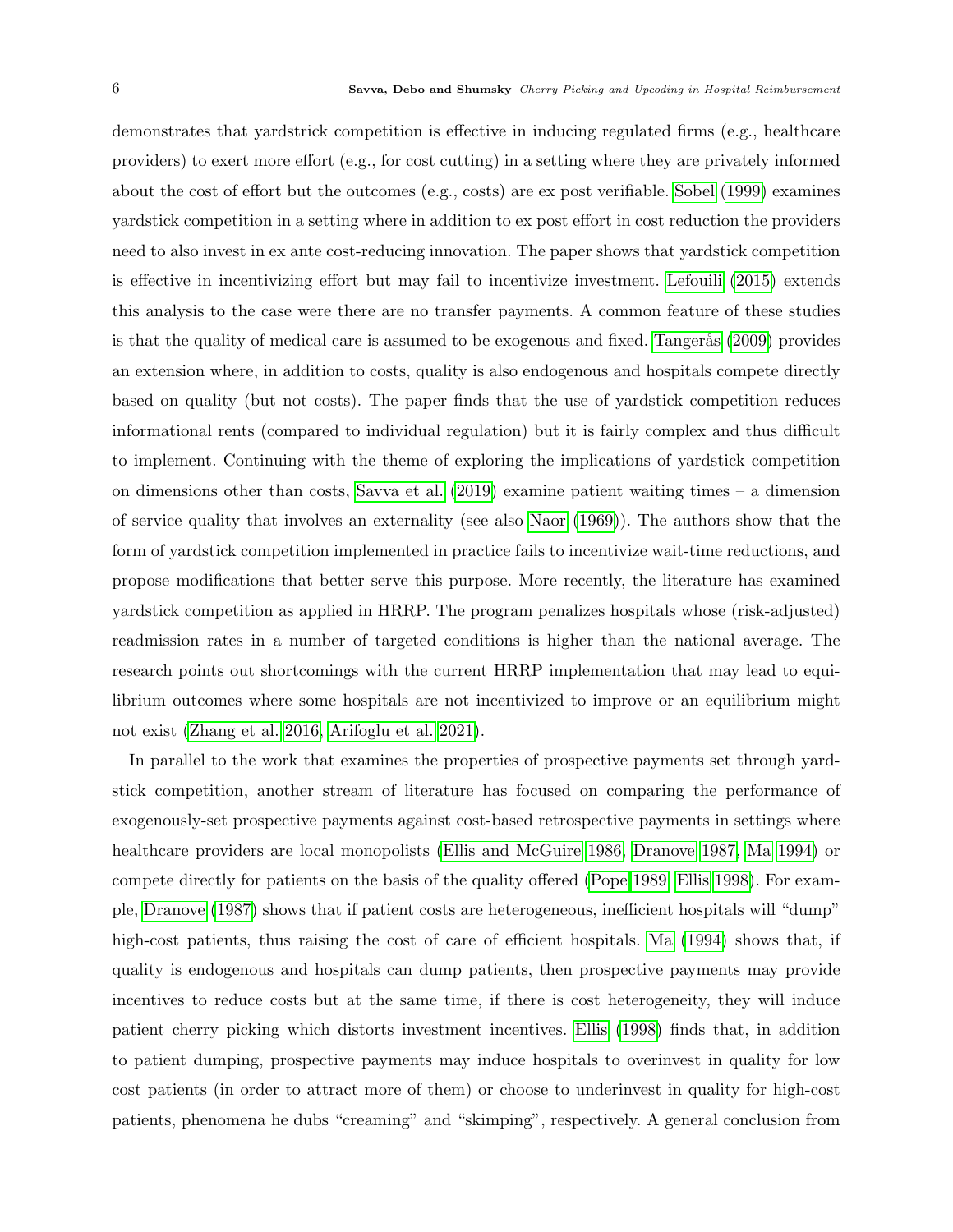this literature is that measures that reduce patient cost heterogeneity, such as increasing the number of DRGs, can mitigate the adverse incentives created by prospective payments (e.g., patient dumping) – a conclusion that regulators have implemented in earnest.

In contrast to the stream of literature introduced in the first paragraph, the stream of literature discussed in the second paragraph does not focus on problems of asymmetric information on costs – it either assumes costs are fixed (e.g., [Dranove 1987,](#page-29-9) [Ellis 1998\)](#page-29-10) or that the regulator knows the cost technology and is able to set prospective payments exogenously (e.g., [Ma 1994\)](#page-30-8). Our work brings together elements from the previous two streams of literature by examining how prospective payments, which due to asymmetric information on costs are set endogenously via yardstick competition, affect patient cherry picking and investment incentives.

More importantly, the literature described above assumes that the patients' medical needs are verifiable at least ex post and, therefore, the provider administers and gets paid for the treatment needed – in other words, a patient without complications or comorbidities (i.e., has minor care needs) will not receive (or be billed as having received) care intended for patients with complications and comorbidities (a major service). In this paper we relax this assumption. In this sense this work borrows ideas from the literature of credence goods, first introduced by [Darby and Karni](#page-29-11) [\(1973\)](#page-29-11) as an additional category to complement search and experience goods. Unlike search goods, where the customer (or, in our case, the payer) can assess the value of a product before purchase (e.g., a new pair of jeans), or experience goods, where the customer finds out the value of the good after purchase and consumption (e.g., a bottle of wine), in the case of credence goods the customer is not able to tell even after purchase what the value of the good was. A canonical example of a credence good is healthcare, where a customer's problem is diagnosed and treated by an expert who is better informed than the customer (see e.g., [Gottschalk et al. 2020\)](#page-30-9). As a result, even after the service is provided the customer is not able to judge if it was appropriate (or indeed in some cases whether it was actually provided). The literature on credence goods is excellently summarized by [Dulleck and](#page-29-3) [Kerschbamer](#page-29-3) [\(2006\)](#page-29-3). A general finding is that the expert has an incentive to overtreat (provide a higher intensity treatment than needed) and overcharge (charge for a treatment of higher intensity than the one provided). Our work adds to this literature by examining how yardstick competition, which naturally generates incentives for cost reduction, interacts with the credence character of healthcare provision. Importantly, our work shows that once the credence nature of healthcare is accounted for, the conclusion that reducing cost heterogeneity (by increasing the number of DRGs) will ameliorate cherry picking problems is no longer valid. The process of overtreating/overcharing patients reintroduces cost heterogeneity, which amplifies patient cherry picking incentives.

Finally, our work is also related to recent literature in Operations Management that examines [the problem of designing payment schemes for healthcare providers and patients. This includes So](#page-31-15)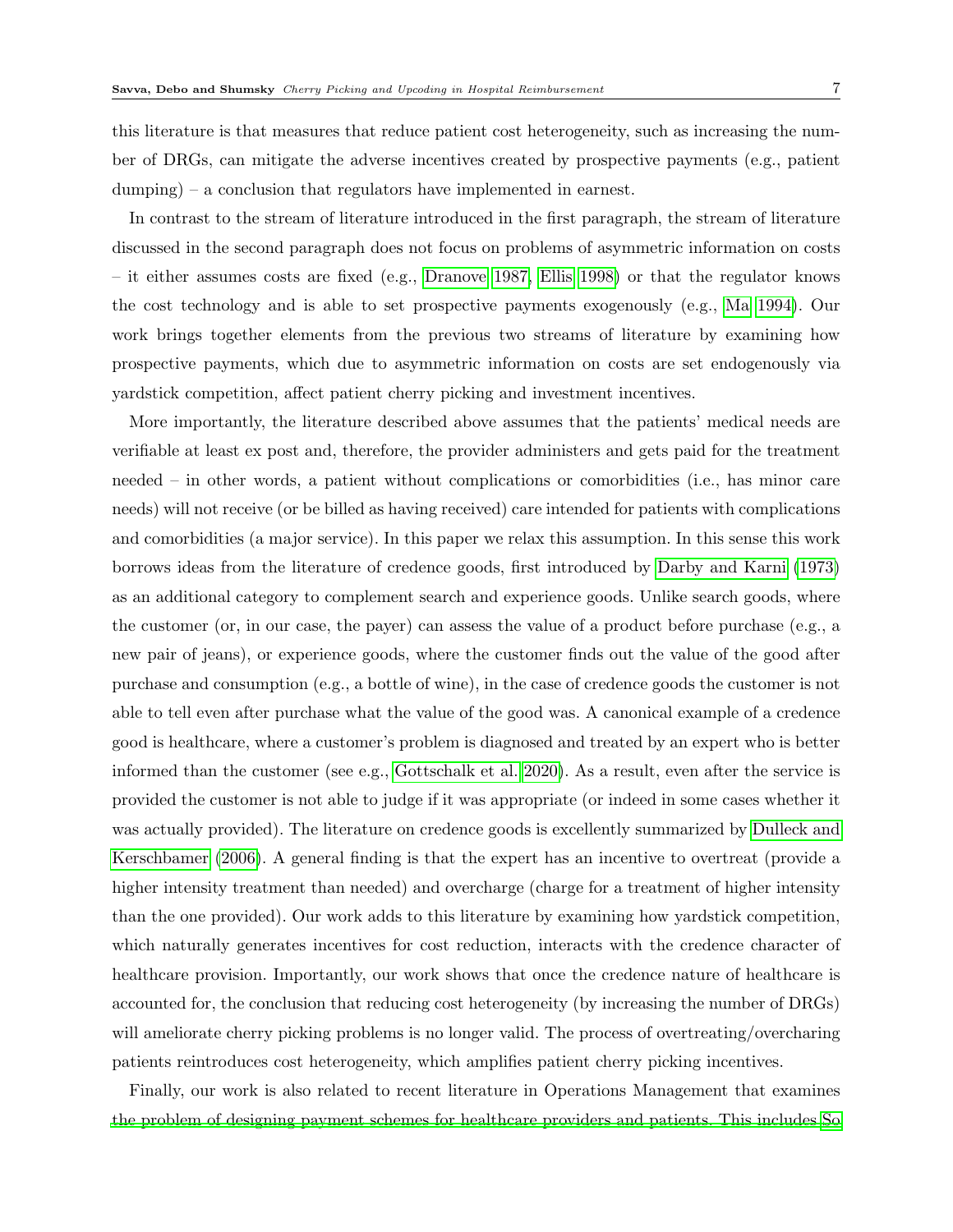[and Tang](#page-31-15) [\(2000\)](#page-31-15), [Fuloria and Zenios](#page-29-12) [\(2001\)](#page-29-12), [Lee and Zenios](#page-30-10) [\(2012\)](#page-30-10), [Jiang et al.](#page-30-11) [\(2012\)](#page-30-11), [Gupta](#page-30-12) [and Mehrotra](#page-30-12) [\(2015\)](#page-30-12), [Adida et al.](#page-29-13) [\(2017\)](#page-29-13), [Zorc et al.](#page-32-1) [\(2017\)](#page-32-1), [Guo et al.](#page-30-13) [\(2019\)](#page-30-13), [Adida and Bravo](#page-28-0) [\(2019\)](#page-28-0), [Aswani et al.](#page-29-14) [\(2019\)](#page-29-14), [Jiang et al.](#page-30-14) [\(2020\)](#page-30-14), [Delana et al.](#page-29-15) [\(2021\)](#page-29-15) amongst others.

## 3. Model

We consider a setting where a Health Organization (HO), which acts as a welfare-maximizing regulator and payer of healthcare provision, is responsible for  $N \geq 2$  identical non-competing profitmaximizing service providers (e.g., hospitals) that provide service to a large population of patients as needed, when they fall ill). We expand on the objectives, decisions, and optimal behavior of each of the three interacting parties (the patients, the providers, and the HO) below. Many modeling choices are made to ensure our model is comparable to the classic model of yardstick competition by [Shleifer](#page-31-1) [\(1985\)](#page-31-1).

### 3.1. Patients

In the catchment area of each service provider there is a large volume of patients  $\lambda$  that may independently visit the service provider in case they experience a service need (e.g., a healthcare problem). The latter happens with a relatively small probability q per time period (e.g., a year), resulting in demand of  $\lambda q$ .

To focus the analysis on the actions of the providers rather than the patients, throughout this work we make two simplifying assumptions. First, that patients co-pays are zero, as they would be in some insurance plans or in national health care systems where care is free at the point of access. Second, patients do not exercise choice and visit only one default provider. While this is clearly a simplification, there exists empirical evidence to suggest that this is not far from reality [\(Victoor](#page-32-2) [et al. 2016,](#page-32-2) de Cruppé and Geraedts 2017, [Schlesinger et al. 2014\)](#page-31-16).

### <span id="page-7-0"></span>3.2. Service providers

Once a patient develops a health problem they arrive at one of the  $N \geq 2$  symmetric and noncompeting providers, and they will receive service that will fully resolve their health problem. For this to happen, some of the patients (proportion  $1-h$ ) require a minor intervention which costs the provider  $c_m = c$  and some (proportion h) require a major intervention which costs  $c_M = c + \delta$ , where  $c, \delta > 0$ . We will refer to these two groups of patients as low- and high-complexity, respectively. The costs assumptions reflect the fact that the service provided to low-complexity patients is a subset of the services provided to high-complexity patients.

The provider starts from historical cost levels  $c_0, \delta_0$  and may decide to invest to reduce the cost of treatment to some lower level c,  $\delta$  (i.e., we exclude the possibility of actively choosing to increase costs). The cost of such investment is represented by  $R_c(.)$  and  $R_\delta(.)$ , with  $R_c(c_0) = 0$ ,  $\frac{d}{dc}R_c() < 0$ ,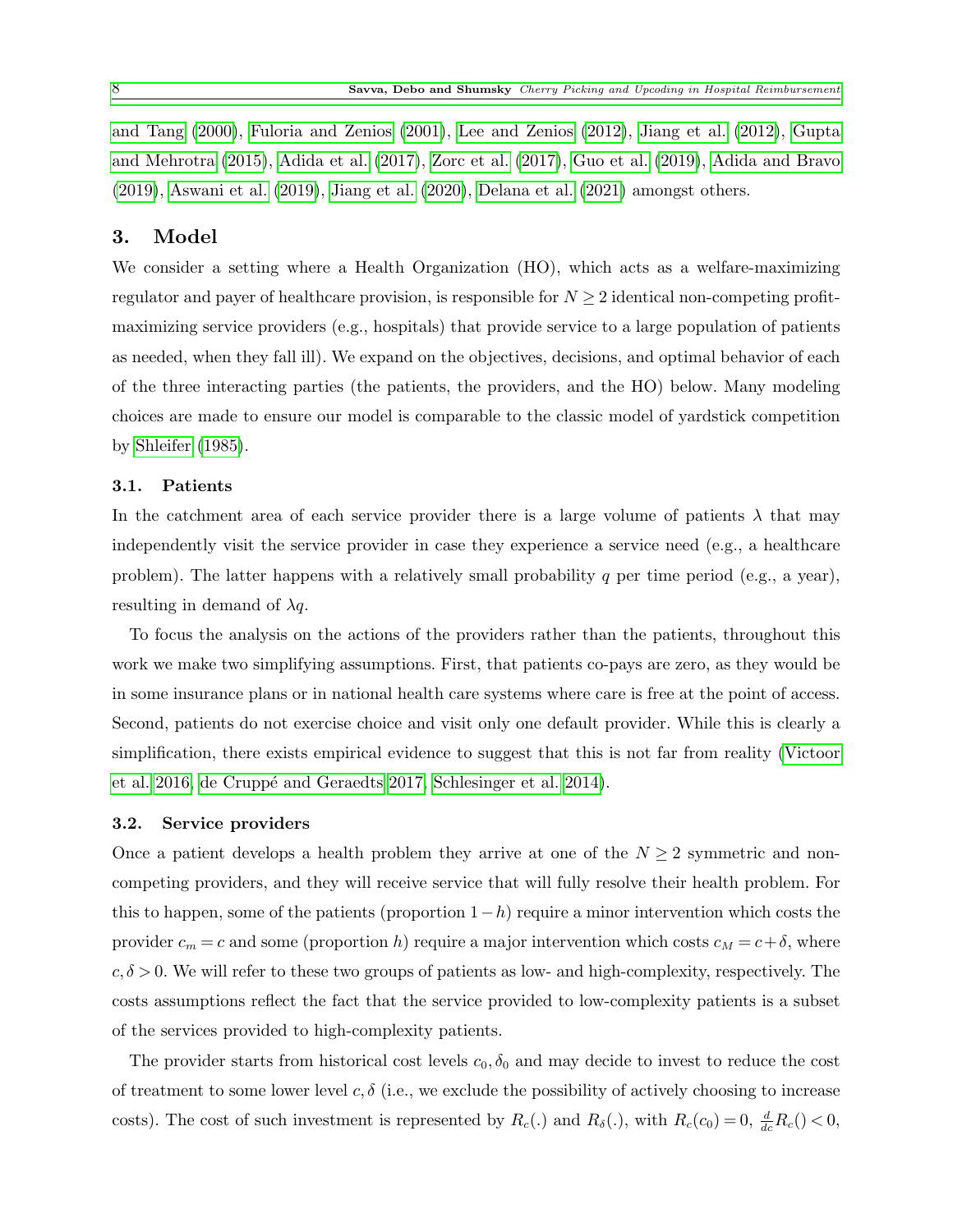$\frac{d^2}{d^2c}R_c$  o and similarly for  $R_\delta$ . This formulation assumes that reducing costs is relatively cheap when costs are high but it becomes increasingly more expensive to continue reducing costs. It also captures positive spillovers from low- to high-complexity patients, but not vice versa, in the sense that any investment to reduce the cost of the minor component of the treatment c will reduce the cost of both patients needing the minor and major intervention  $(c_m$  and  $c_M$ , respectively) but any intervention that reduces the cost of the major component of the treatment  $\delta$  will not have an impact on the costs of low-complexity patients. Furthermore, this specification ensures that the cost of the major treatment is always greater than the cost of the minor treatment.

The provider, but not the patient or the HO, is able to determine the type of service required by the patient – the service has a credence character. Although the provider may not undertreat patients (i.e., may not offer the minor service to a complex patient), it may upcode a proportion of patients  $0 \le \alpha \le \bar{\alpha}$ . The assumption that undertreatment is not possible is consistent with the Hippocratic Oath, and in the credence goods literature it is sometimes referred to as the "liability rule" [\(Dulleck and Kerschbamer 2006\)](#page-29-3). The cost associated with low-complexity patients who are upcoded is given by  $c'_m = c_m + \beta(c_M - c_m) = c + \beta \delta$ , where  $0 \le \beta < 1$ . This formulation for upcoding nests two special cases: i) overbilling  $(\beta = 0)$ , where upcoded patients actually receive the minor treatment or a treatment very close to it in terms of costs; ii) overtreatment  $(0 < \beta < 1)$ , where at least some elements of the more expensive major treatment are offered to low-complexity patients. The fact that the cost of overtreatment is lower than the cost of the major treatment (i.e.,  $\beta$  < 1) reflects the fact that upcoded patients are relatively healthier and are offered only a subset of the more expensive major treatment, or may be less time-consuming to treat and experience fewer complications.

Furthermore, the provider will treat all low-complexity patients but may select not to treat a fraction  $0 \leq \gamma \leq \bar{\gamma}$  of the complex patients. If a high-complexity patient is denied service, they will have to seek service outside the system – for example in taxpayer supported community hospitals or academic medical centers at a higher cost  $c_{out} > c_0 + \delta_0$  covered by the HO. We will refer to the fraction  $\gamma$  of patients dropped by the provider as the lemon-dropping rate. Such lemon dropping could take place through several mechanisms, such as offering physicians direct or indirect financial incentives to select low-cost patients (as empirically documented in [Alexander](#page-29-2) [\(2020\)](#page-29-2)) or ex ante through the hospital's investment decisions (e.g., specialist hospitals that choose not to invest in the staff and resources required to treat patients needing a major intervention [\(Shactman 2005\)](#page-31-4)). The increased cost  $c_{out}$  could be due to the fact that the 'hospital of last resort' operates with a less cost-efficient technology, or due to the HO internalizing the inconvenience cost associated with the patient not receiving care at their hospital of choice. Importantly for our analysis, the cost  $c_{out}$  is not borne by the provider. The assumption that providers will not deny service to low-complexity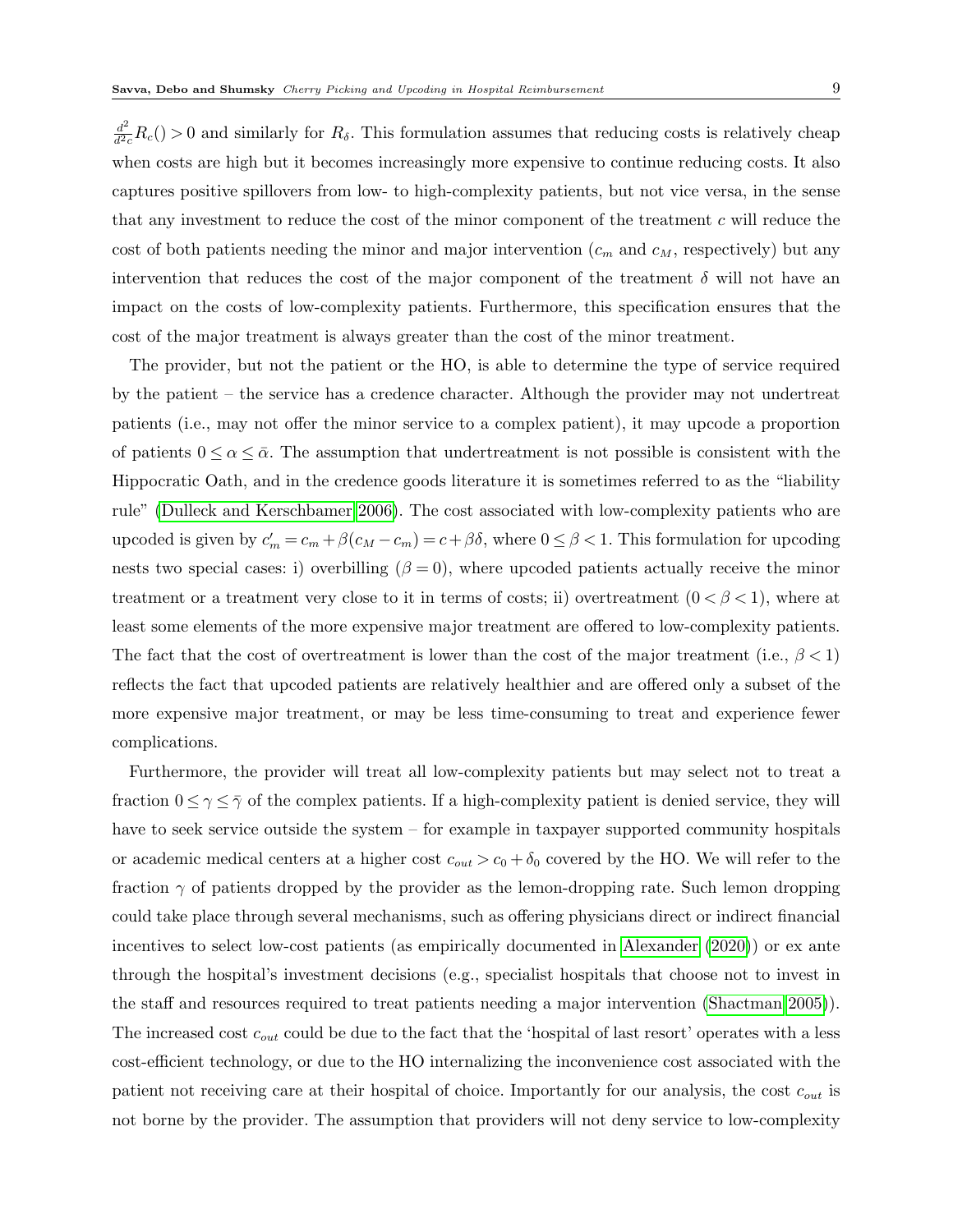<span id="page-9-0"></span>patients is made for simplicity and because this is consistent with practice – providers would find it difficult to justify denying service to patients with relatively simple needs.



**Figure 1** Main modeling assumptions: A large population  $\lambda$  may develop a medical need with probability q and seek care at one of  $N$  providers. A proportion  $h$  of patients is of high complexity and may be given the major treatment at a cost of  $c + \delta$  or may be 'dropped' in which case they will receive treatment outside the system at a cost of  $c_{out}$  paid for by the HO. A proportion  $1-h$  of patients is of low complexity and may be given the minor treatment at a cost of c or may be 'upcoded' to the major treatment at a cost of  $c + \beta \delta$ , where  $0 \le \beta < 1$ . Providers need to decide on the cost level  $c$  and  $\delta$ they want to operate at by investing  $R(c)$  and  $R(\delta)$ , respectively, and the rate of patient upcoding  $\alpha$  (up to a limit  $\bar{\alpha}$ ) and dropping  $\gamma$  (up to a limit  $\bar{\gamma}$ ). The HO decides on reimbursement rates for minor and major treatments ( $P_m$  and  $P_M$ , respectively) and transfer payment  $(T)$  to be paid to the providers.

We note that, in the preceding discussions, we have effectively assumed that cherry picking and upcoding are costless up to an exogenous threshold  $(\bar{\alpha}, \bar{\gamma},$  respectively) and infinitely expensive after this limit. In the Appendix we extend the model by presenting a continuously increasing cost (or, equivalently, risk of detection) in the proportion of upcoding or cherry picking.

Providers receive payments  $p_M$  and  $p_m$  from the HO for each treatment provided. The payments depend on the type of treatment, major or minor respectively, but not on the type of patient (lowor high-complexity) as the former is observable by the HO but not the latter. Providers may also receive a transfer payment  $T \geq 0$ . We summarize these assumptions in Figure [1.](#page-9-0) In the Appendix we extend the model to the case where transfer payments are not allowed. Providers are assumed to be profit maximizers and, given the assumptions above, their profit is given by:

<span id="page-9-1"></span>
$$
\pi(c,\delta,\alpha,\gamma) = T + \lambda q((h(1-\gamma) + (1-h)\alpha)p_M + (1-h)(1-\alpha)p_m)
$$
  

$$
-\lambda q((h(1-\gamma) + (1-h)\alpha\beta)\delta + (1-h\gamma)c) - R_c(c) - R_\delta(\delta).
$$
 (1)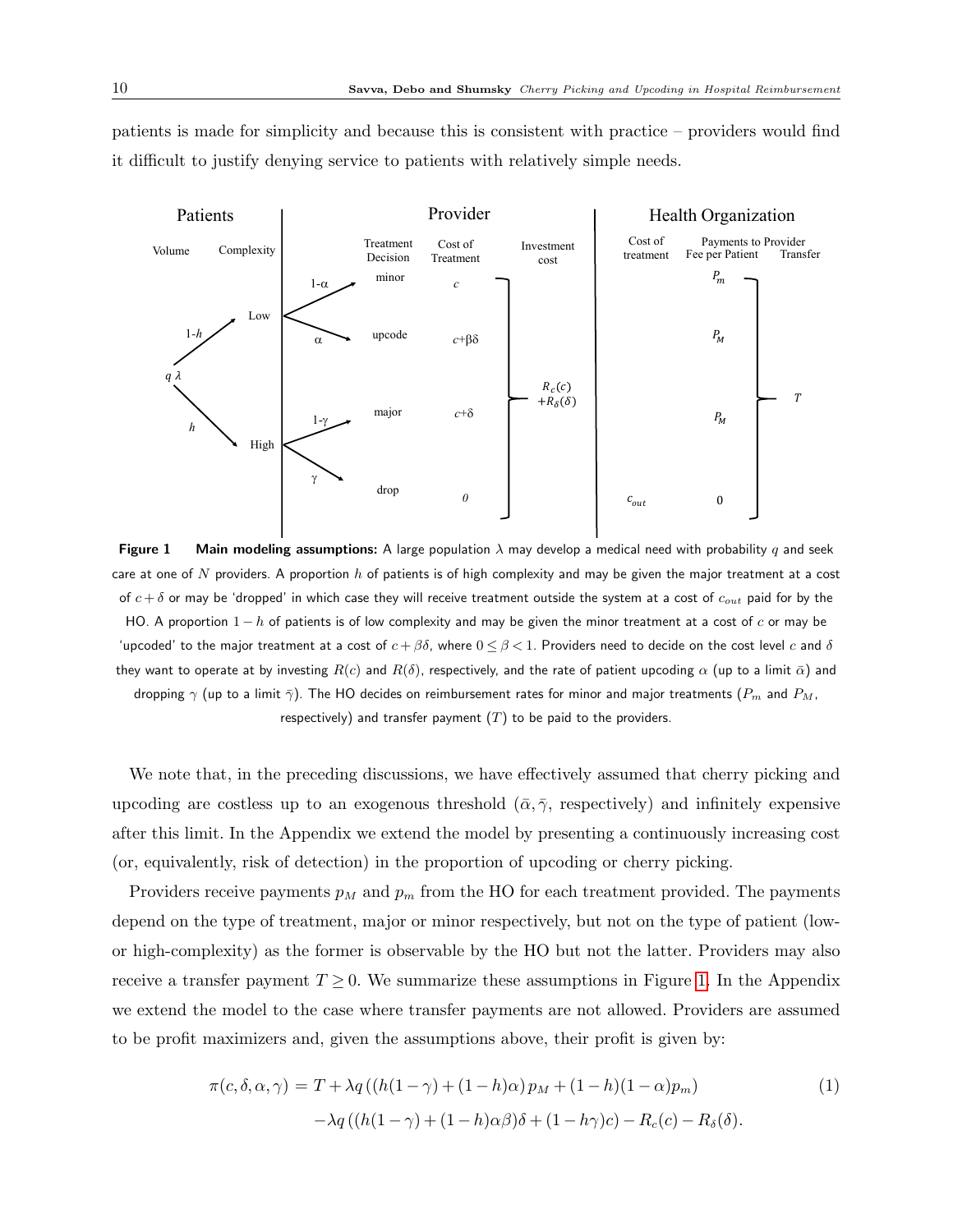The first line represents the provider's revenues, which include a transfer payment and fee for every treatment provided (including upcoding), and the second line represents the provider's costs, including the cost of providing treatments and the investment in cost reduction.

### 3.3. The Health Organization

The HO, such as the CMS in the US and the NHS in the UK, acts as the regulator of and payer for healthcare provision. Their objective is to maximize total welfare subject to the constraint that providers break even ( $\pi \geq 0$ ). Total welfare is the sum of the patient welfare and the provider profit. As typical in such models, we assume that all within system payments (i.e., the transfer payments T, the per patient fees  $p_M$  and  $p_m$ ) can be collected frictionlessly and therefore do not affect welfare directly. (Of course they affect welfare indirectly as they may influence provider actions.)

The HO's objective function (for each provider) is given by:

<span id="page-10-0"></span>
$$
U(c, \delta, \alpha, \gamma) = U_0 - [(h(1 - \gamma) + (1 - h)\alpha\beta)\delta + (1 - h\gamma)c]\lambda q - R_c(c) - R_\delta(\delta) - \gamma h\lambda q c_{out}, \qquad (2)
$$

where  $U_0$  is the patient welfare generated by the provider. The next terms represent the provider cost (including both the variable cost and the investment cost), and the final term represents the cost of treating high-complexity patients who are lemon dropped by the provider.

### 3.4. HO's solution (first-best)

The first-best solution, which maximized the HO's objective, subject to the constraint that the providers break even, is given by the following equations, which derive from the problem's first order conditions:

$$
\gamma^* = \alpha^* = 0,\tag{3}
$$

$$
-\frac{d}{dc}R_c(c^*) = \lambda q,\t\t(4)
$$

$$
-\frac{d}{d\delta}R_{\delta}(\delta^*) = \lambda q h, \qquad (5)
$$

and any combination of payments  $(T, p_M, p_m)$  that satisfies  $T \ge R_c(c^*) + R_{\delta}(\delta^*) - \lambda q(h(p_M - c^*)$  $\delta^*$  +  $(1-h)(p_m - c^*)$ ). The following (second order) conditions  $\frac{d^2}{d^2c}R_c$  () > 0,  $\frac{d^2}{d^2\delta}R_\delta$  () > 0 ensure that the first order conditions are necessary and sufficient to characterize the optimal solution. For the rest of this work we assume that they are both satisfied and therefore we focus on the more interesting case where the initial costs satisfy  $c_0 > c^*$  and  $\delta_0 > \delta^*$ . We also assume that the HO will choose the minimum transfer payment that satisfies the providers' participation constraint ( $\pi = 0$ ).

The solution makes intuitive sense. Since lemon-dropping patients generates additional costs  $(c_{out} > c_0 + \delta_0)$  the HO finds it optimal not to do it  $(\gamma^* = 0)$ . Similarly, since upcoding lowcomplexity patients increases costs  $(\beta \geq 0)$  without conferring any benefit to the patient, the HO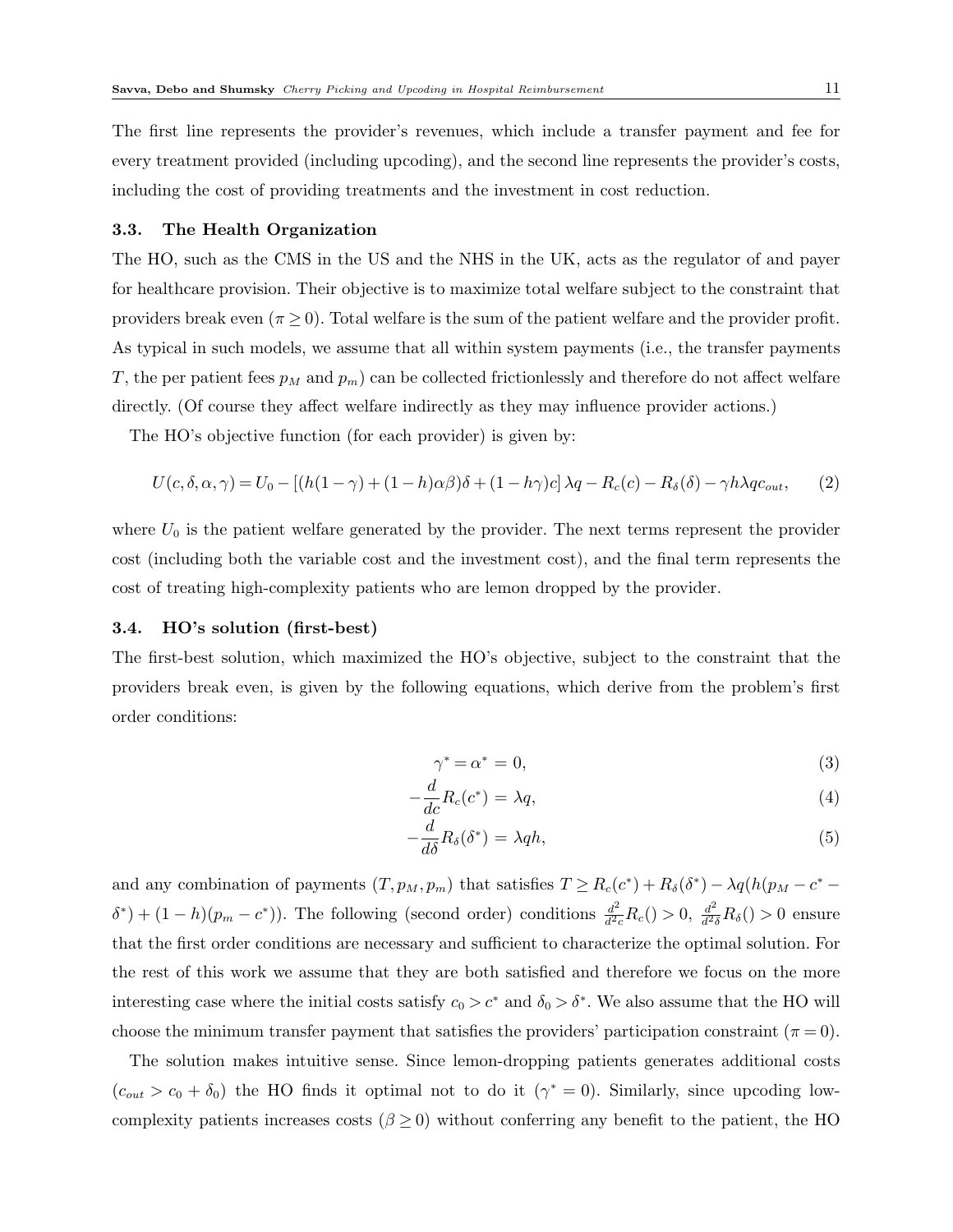finds it optimal not to upcode  $(\alpha^* = 0)$ . Finally, the last two conditions set the optimal costs of providing care – the HO finds it optimal to reduce the cost of care  $c$  such that the marginal benefit of reducing the cost by  $\Delta c$  for the  $\lambda q$  patients requiring treatment is equal to the investment cost associated with such a reduction  $(-\frac{d}{dc}R_c(c))$ , and similarly for the proportion  $h\lambda q$  that require major treatment. Note that, as consequence of the assumption that  $\frac{d^2}{dt^2}R_i(.)>0$ , investment in cost reduction exhibit economies of scale – for example, as  $\lambda$  increases the first best solution shifts to lower costs. This is consistent with empirical findings in the hospital industry for economies of scale within conditions [\(Freeman et al. 2020\)](#page-29-5).

Clearly, for the HO to implement this solution they need to know the cost functions  $R_c(.)$ ,  $R_\delta(.)$ , the disease incident rate  $(q)$ , and the proportion of patients that require major treatment  $(h)$ . Given the complex and ever-changing nature of healthcare costs, medical technology, and patient disease demographics, this is a tall order. For the rest of the paper, we investigate payment schemes that provide financial incentives to providers that do not place this unrealistic informational burden on the HO. These may include condition-specific per-patient-episode fees (DRG payments) and a transfer payment.

We note that, when the costs of treating patients are homogeneous  $(\delta_0 = 0)$ , or if it is impossible to cherry pick patients or upcode (i.e., if  $\bar{\gamma} = \bar{\alpha} = 0$ ) then the model reduces to one equivalent to [Shleifer](#page-31-1) [\(1985\)](#page-31-1) albeit with the difference that we assume that demand is exogenous to prices. This is a simplification that is realistic in the context of national health systems (e.g., Medicare in the US, NHS in the UK).

## 4. Regulatory schemes

In the sections that follow, we will investigate the effectiveness of different regulatory schemes in incentivizing adequate cost-reduction investment and in curtailing patient cherry picking and upcoding.

### 4.1. Cost of service regulation

Under cost-of-service regulation, the HO observes the chosen costs of the providers and sets reimbursement on the basis of these observed costs. This is similar to how hospitals used to be reimbursed by Medicare until 1983 [\(Dranove 1987\)](#page-29-9). We need to distinguish two possibilities. In the first, the HO covers the provider's costs by paying a single fee per patient episode  $(p)$  irrespective of the treatment provided (i.e.,  $p = p_m = p_M$ ) – this is equivalent to assuming that there is only one coarse DRG associated with the condition. The fee per patient episode will be set equal to the ex post observed average cost of treating patients reduces to:<sup>[5](#page-11-0)</sup>

<span id="page-11-0"></span><sup>&</sup>lt;sup>5</sup> To help the reader understand this formula, note that the cost of providing the minor service to patients who are not upcoded is  $\lambda q(1-h)(1-\alpha)c$ , the cost of providing the major service to patients who are not lemon dropped is  $\lambda q h(1 - \gamma)(c + \delta)$  and the cost of upcoding  $\alpha$  minor patients is  $\lambda q(1 - h)\alpha(c + \beta\delta)$ . The total volume of patients treated, is  $\lambda q(1 - h\gamma)$ . The sum of the first three terms divided by the fourth term gives this formula.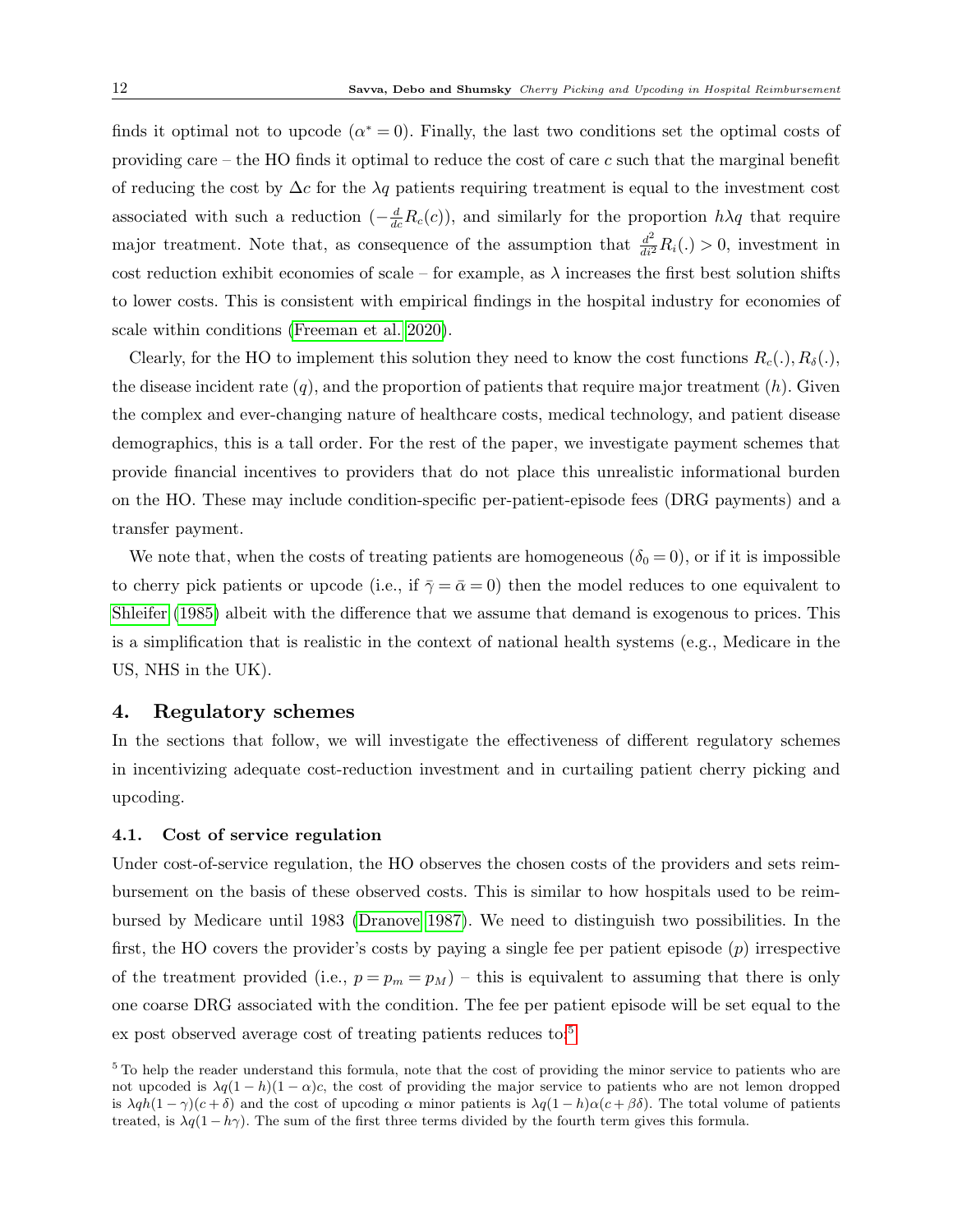<span id="page-12-0"></span>
$$
p = c + \frac{h(1 - \gamma) + (1 - h)\alpha\beta}{1 - h\gamma}\delta.
$$
\n<sup>(6)</sup>

Alternately, the HO could break the condition into two distinct DRGs – one for the minor and another one for the major condition – and cover the provider's costs by paying two distinct fees, one for each DRG. This type of cost-of-service payment is more akin to fee-for-service, where the payment depends on the volume and intensity of services the provider offers to patients. In this case, the fee for the minor and the major condition will be set equal to the ex post average cost of treating minor and major patients, which are given by

<span id="page-12-1"></span>
$$
p_m = c \text{ and } p_M = c + \frac{h(1 - \gamma) + (1 - h)\alpha\beta}{h(1 - \gamma) + (1 - h)\alpha} \delta,
$$
\n(7)

respectively.

In order to cover any investment cost incurred by the provider, in addition to the fees described above, the provider will also receive a transfer payment equal to the observed investment costs of the providers  $T = R_c(c) + R_\delta(\delta)$ . All payments depend on the cost levels  $c, \delta$  and/or the degree of up-coding and cherry picking  $\alpha, \gamma$ , all of which are all chosen by the provider. Furthermore, although the HO can observe the realized costs and the number of patients treated, they are not able to observe if the cost investments made by the providers are optimal (because they do not know the cost functions  $R_c(.)$  and  $R_\delta(.)$  and are not in a position to ascertain whether patient selection or upcoding are taking place (because they do not know the disease incident rate  $(q)$ ) or the proportion of patients that require major treatment  $(h)$ ). We characterize the providers' optimal actions with the proposition below – for clarity, we indicate the optimal actions under cost-of-service regulation with the superscript cs.

<span id="page-12-2"></span>**Proposition 1** Under cost-of-service regulation, irrespective of the number of DRGs used, i) the provider does not upcode or cherry pick patients  $(\alpha^{cs} = \gamma^{cs} = 0)$ ; ii) the provider makes no investment in cost reduction  $(c^{cs} = c_0, \ \delta^{cs} = \delta_0).$ 

On the downside, the proposition shows that, because payments are linked to costs, providers have no incentive to invest in any cost reduction as any such cost reduction will result in a lower fee per treatment. This result is well known in the literature (see [Shleifer 1985,](#page-31-1) [Ma 1994\)](#page-30-8). On the upside, the proposition shows that cost-of-service regulation is effective in curtailing patient upcoding and cherry picking practices. That it does so irrespective of the number of DRGs specified is a little surprising. For example, if the HO uses one DRG then the payment per patient will, by definition, be greater than the cost of treating low-complexity patients (c) but lower than the cost of treating high-complexity patients  $(c + \delta)$  – see Equation [\(6\)](#page-12-0). Nevertheless, the provider has no incentive to cherry pick low-complexity patients or drop high-complexity patients – if they were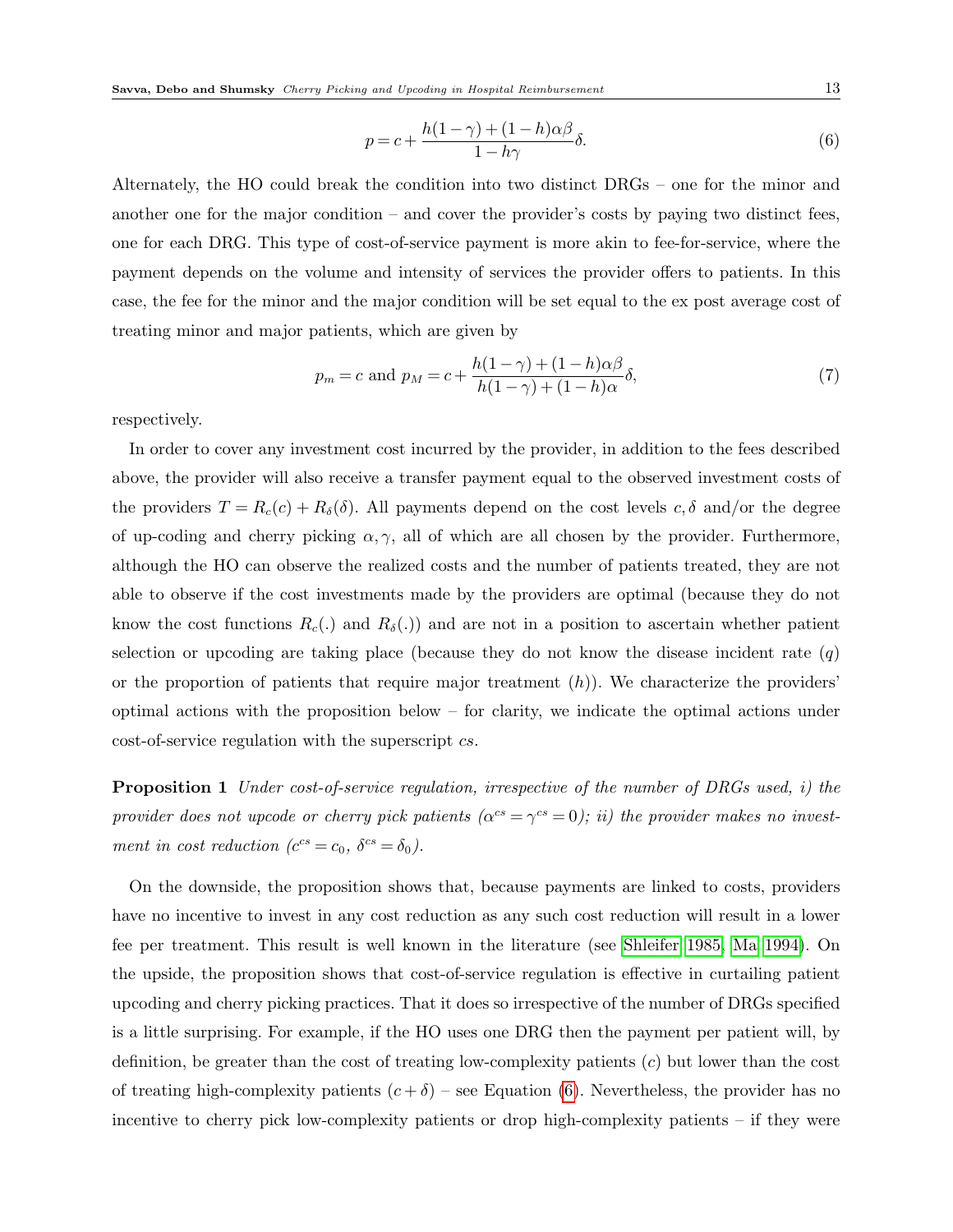to do that, the average cost of treating patients, and therefore the payment received per patient, would be reduced accordingly. Similarly, if the HO were to use two DRGs, then the payment for the major treatment would be greater than the payment for the minor treatment (see Equation [\(7\)](#page-12-1)). Nevertheless, the provider has no incentive to upcode low-complexity patients because such upcoding would reduce the average cost of providing the major treatment, and as a result the payment for the major treatment would be reduced accordingly.

At a high level, the proposition suggests that, in situations where the main concern is not to incentivize investment in cost reduction (e.g., because costs are largely fixed and exogenous to the providers' efforts) but instead to incentivize providers to prescribe the right treatment (i.e., solve the credence-goods problem), cost-of-service regulation, where providers are reimbursed for their costs of providing the service, performs well.

### <span id="page-13-2"></span>4.2. Cost-based yardstick competition

In the setting where incentivizing cost reduction is important, cost-of-service regulation is inadequate – any investment in cost reduction will reduce the provider's reimbursement accordingly. The idea behind yardstick competition is to break this link between provider cost and reimbursement by using the observed cost of the *other*  $N-1$  providers to set the reimbursement price.

For the analysis of this section we need to amend the notation by adding the subscript  $i$  on each provider's decision variable (costs  $c_i$  and  $\delta_i$ , dropping rate  $\gamma_i$ , and upcoding rate  $\alpha_i$ ). As with the case of cost-of-service regulation, we will investigate two reimbursement regimes: in the first the HO merges the major and minor version of the condition into one coarse DRG and in the second the HO splits the major and minor version of the condition to two finer DRGs. In the first case, the observed average cost per episode at all other providers is given by

<span id="page-13-0"></span>
$$
\bar{c}_i := \frac{1}{N-1} \sum_{j \neq i} \left[ c_j + \delta_j \frac{h(1-\gamma_j) + (1-h)\alpha_j \beta}{1-h\gamma_j} \right]. \tag{8}
$$

The HO sets a fee per patient episode equal to the average cost of all other providers  $p_i = \bar{c}_i$  as defined in equation [\(8\)](#page-13-0). If the HO splits the condition into two DRGs for reimbursement purposes, the realized average costs per major and minor treatments at all other providers are given by:

<span id="page-13-1"></span>
$$
\bar{c}_{Mi} := \frac{1}{N-1} \sum_{j \neq i} \left[ c_j + \delta_j \frac{h(1-\gamma_j) + (1-h)\alpha_j \beta}{h(1-\gamma_j) + (1-h)\alpha_j} \right] \text{ and } \bar{c}_{mi} := \frac{1}{N-1} \sum_{j \neq i} c_j,\tag{9}
$$

respectively. Providers are paid a fee per patient episode of  $p_{Mi} = \bar{c}_{Mi}$ ,  $p_{mi} = \bar{c}_{mi}$  as defined in equation [\(9\)](#page-13-1). In both cases, the realized average investment cost incurred by all other providers is given by:

$$
\bar{R}_i := \frac{1}{N-1} \sum_{j \neq i} \left[ R_c(c_j) + R_\delta(\delta_j) \right] \tag{10}
$$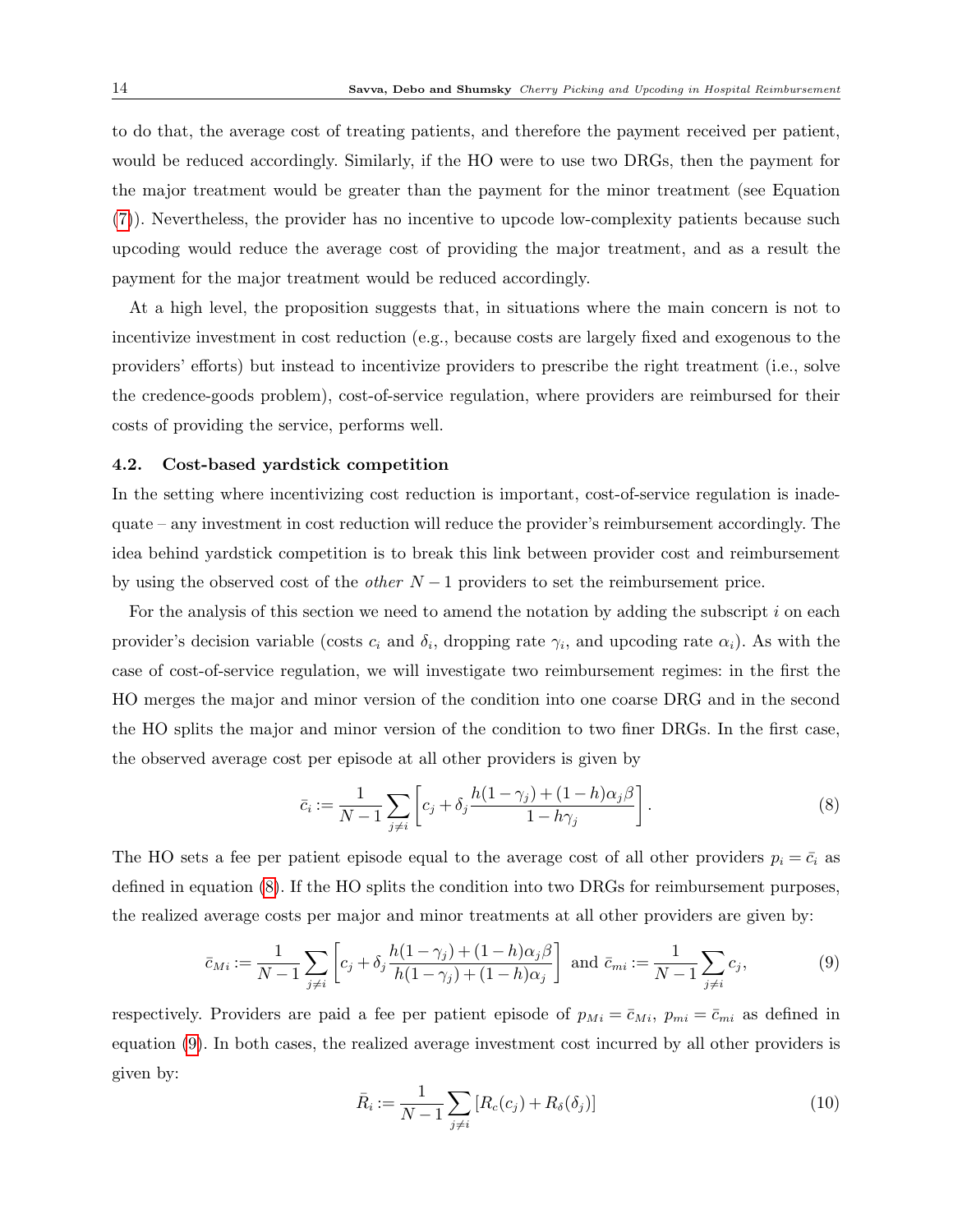and the providers are given a transfer payment equal to  $T_i = \overline{R}_i$ .

Note that, in order to implement the payments defined above, the HO must credibly commit to setting payments equal to the average costs realized by the other service providers. Importantly for our purposes, to implement these payments the HO only needs to observe ex post accounting data and does not need to know the cost functions of the providers or anything specific to the patients (e.g., whether a patient is of low or high complexity) or the disease (e.g., the rates h and q).

Given these terms, each provider decides on the cost-reduction investment (which determines the costs  $c_i$  and  $\delta_i$  they will operate at) and whether they want to engage in any patient upcoding  $\alpha_i$  or cherry picking  $\gamma_i$ . Note that, due to the relative benchmarking associated with yardstick competition, each provider's payoff depends on the actions of other providers through the fees  $p_i$ and transfer payment  $T_i$ . Therefore, even though providers do not engage in direct competition, the reimbursement mechanism described above forces them to engage in a simultaneous-move game (as in [Shleifer](#page-31-1) [\(1985\)](#page-31-1)). We will characterize the equilibrium outcome of this game for different cases.

**4.2.1.** In the absence of upcoding and cherry picking. We begin the analysis by examining the simpler case where patient upcoding is not possible (e.g., because patient needs are observable and verifiable by the HO thus alleviating any credence goods concerns) and that providers are not able to select patients (e.g., because all hospitals have to treat every patient). This case is equivalent to a setting where  $\bar{\gamma} = \bar{\alpha} = 0$ . This case serves as the benchmark for the rest of the analysis.

<span id="page-14-0"></span>**Proposition 2** Under yardstick competition, and irrespective of the number of DRGs used (one or two), in the absence of patient cherry picking and upcoding ( $\bar{\gamma} = \bar{\alpha} = 0$ ) there exists a unique Nash equilibrium which is symmetric. All providers invest in cost reduction optimally (i.e.,  $c^{e0} = c^*$ ,  $\delta^{e0} = \delta^*$ ) and they all break even.

The proposition above demonstrates the power of yardstick competition as first described by [Shleifer](#page-31-1) [\(1985\)](#page-31-1). Without knowing the providers' cost structure, just by observing the providers' realized (average) costs, the HO can incentivize first-best investment in cost reduction. The relative benchmark forces the providers to engage in indirect competition – no provider wants to operate at a cost that is higher than the average of the rest of the providers – and, as a result, the average cost of treatment is set at the level the HO would have chosen. Furthermore, the HO can achieve this without surrendering rents to the providers – the prices and transfer payments are set so as to break even. More importantly, for the purposes of this work, if cherry picking and upcoding are not possible, it does not matter if the patient categories are finely or coarsely defined – having one or two DRGs in this case makes no difference. As we shall see in the rest of this section, this is no longer the case if cherry picking and/or upcoding are a possibility.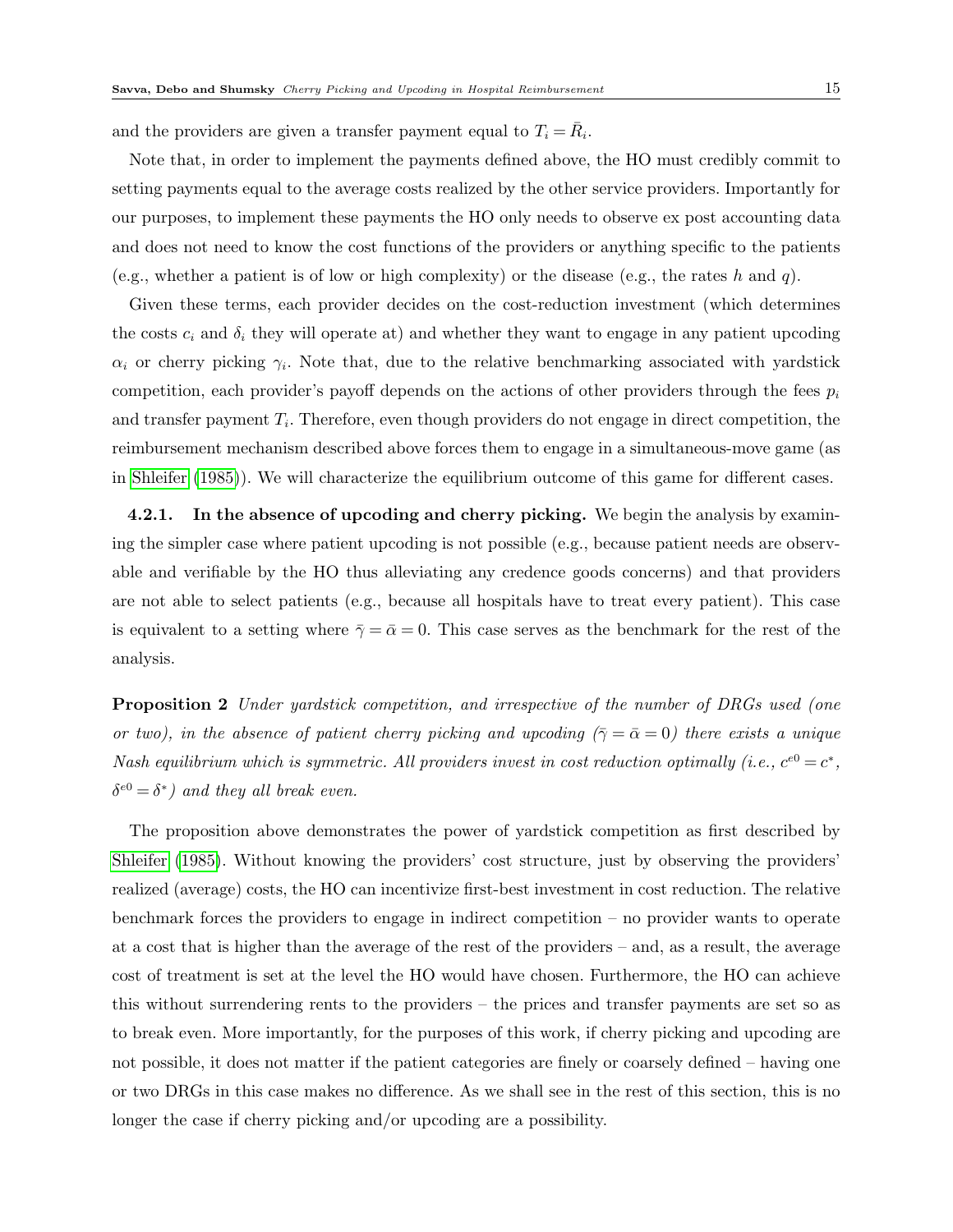4.2.2. Patient cherry picking and category expansion. To isolate the impact of cherry picking on yardstick competition, we proceed by assuming that upcoding is not possible ( $\bar{\alpha} = 0$ ) but providers may engage in patient cherry picking if it is profitable to do so (i.e., they may choose to block a proportion of high-complexity patients  $0 \leq \gamma_i \leq \overline{\gamma}$ ). If the HO implements yardstick competition without differentiating between major or minor treatments (i.e., pays the providers on the basis of a single DRG, where the payment is given by  $p_{Mi} = p_{mi} = \bar{c}_i$  as defined in equation [\(8\)](#page-13-0)), the providers engage in a simultaneous move game. Each provider's strategy is characterized by the tuple  $(\gamma_i, c_i, \delta_i)$ .

Before we characterize the equilibrium of this game, it is convenient to define the costs  $c^{e_1}, \delta^{e_1}$ as the unique solutions to the equations

<span id="page-15-1"></span>
$$
-\frac{d}{dc}R_c(c) = \lambda q(1 - h\bar{\gamma}), \text{and} -\frac{d}{d\delta}R_{\delta}(\delta) = \lambda qh(1 - \bar{\gamma}),\tag{11}
$$

respectively. These are the cost levels that the HO would have chosen for a provider who engages fully in cherry picking (i.e., given the provider's decision to drop  $\bar{\gamma}$  high-complexity patients, these are the costs that maximize welfare). For this reason, we will refer to them as the cherry-picking-best costs.

Note that the cherry-picking-best variable costs are higher than first-best variable costs (i.e.,  $c^{e} > c^*$  and  $\delta^{e} > \delta^*$ ) – this is a consequence of the fact that a provider that engages in cherry picking will treat fewer patients, and because investment in cost reduction is characterized by economies of scale, the provider will find it optimal to invest less compared to first best. Although in theory it could be possible for the cost distortions associated with cherry picking to be so extreme that they render cherry picking unprofitable (i.e., cherry picking becomes unprofitable if the average cost of a major treatment at cherry-picking-best costs is greater than the cost of a major treatment at first-best cost,  $c^{e_1} + \delta^{e_1} h \frac{1-\bar{\gamma}}{1-h\bar{\gamma}} \geq c^* + \delta^*$ , for ease of exposition we will make the assumption that this is not the case. (We explore the implications of such extreme cherry-picking-best costs in the Appendix.)

<span id="page-15-0"></span>**Proposition 3** In the absence of upcoding  $(\bar{\alpha} = 0)$ , if the HO implements yardstick competition based on a single DRG and cherry-picking-best costs are not too extreme (i.e.,  $c^{e1} + \delta^{e1}h \frac{1-\bar{\gamma}}{1-h\bar{\gamma}}$  $c^* + \delta^*$ ), then there exists a unique Nash equilibrium which is symmetric. Providers drop as many patients as possible and invest in cherry-picking-best costs (i.e., all providers choose  $(\bar{\gamma}, c^{e_1}, \delta^{e_1})$ , and  $c^{e_1} > c^*$ ,  $\delta^{e_1} > \delta^*$ ). All providers break even.

In sharp contrast to the case where cherry picking was not possible (see Proposition 2), when providers have the ability to select patients based on their cost of treatment, the use of yardstick competition payments with a single coarse DRG is deeply problematic in the sense that it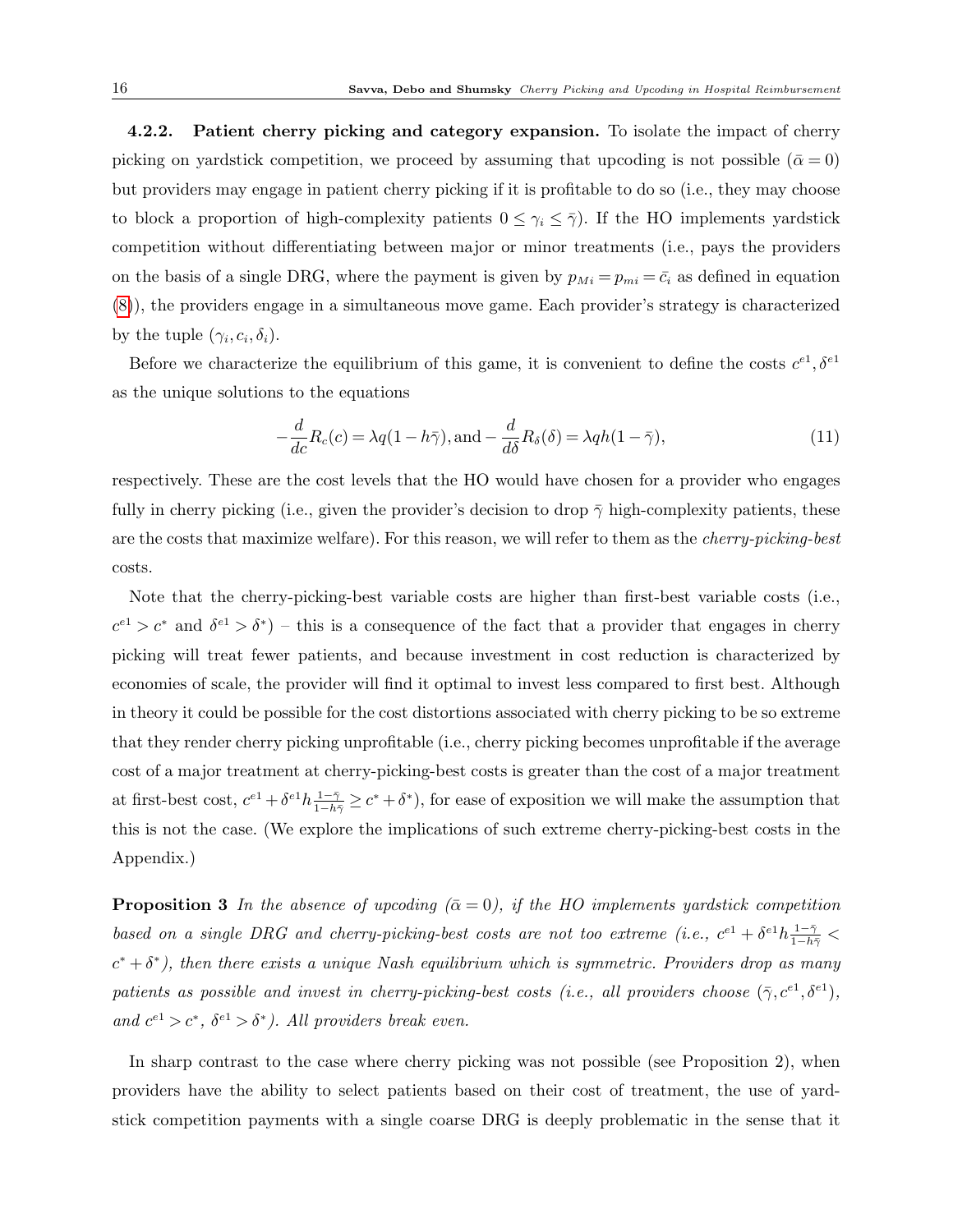encourages providers to drop expensive patients and results in underinvestment in cost reduction compared to first best.

The crux of the problem is cost heterogeneity within a DRG. Providers are reimbursed with a single fee for treating patients, irrespective of the patients' needs. This single fee is designed to cover the average cost of providing treatment and, as a result, provided that cherry-picking-best costs are not too extreme, a provider would make a profit when treating low-complexity patients and a loss when treating high-complexity patients. This would naturally generate strong cherrypicking and lemmon-dropping incentives. Furthermore, the best response of a provider that knows that all other providers will drop the maximum number of patients possible is to also drop as many patients as possible – yardstick competition does nothing to ameliorate such an incentive. Nevertheless, yardstick competition still provides incentives for cost reduction – given the providers' cherry picking behavior the cost levels chosen by the providers  $(c^{e_1}, \delta^{e_1})$  are those that the HO would have chosen (cherry-picking-best costs). Finally, in the symmetric equilibrium all providers receive a transfer payment (equal to the investment cost of other providers) and thus, they break even.

Clearly, the results of Proposition [3](#page-15-0) demonstrate that, in the presence of cherry picking using cost-based yardstick competition and a single DRG is problematic. We next investigate whether expanding the number of DRGs, as has been done in practice, can improve the equilibrium outcome. More specifically, the HO may use two distinct DRGs: one associated with the minor and another with the major treatment according to  $p_{Mi} = \bar{c}_{Mi}$ ,  $p_{mi} = \bar{c}_{mi}$  as defined in equation [\(9\)](#page-13-1). In this case the DRG expansion is able to completely remove cost heterogeneity within DRGs.

Before we characterize the equilibrium outcome of this competition, we define the following two quantities:

$$
v_1 := \lambda q (h(\delta^{e_1} + c^{e_1} - \delta^* - c^*) + (1 - h)(c^{e_1} - c^*)) + R_c(c^{e_1}) + R_\delta(\delta^{e_1}) - R_c(c^*) - R_\delta(\delta^*)
$$
  

$$
u_1 := \lambda q (h(1 - \bar{\gamma})(\delta^* + c^* - \delta^{e_1} - c^{e_1}) + (1 - h)(c^* - c^{e_1})) + R_c(c^*) + R_\delta(\delta^*) - R_c(c^{e_1}) - R_\delta(\delta^{e_1})
$$

The quantity  $v_1$  is the profit of a provider who is paid according to yardstick competition based on two DRGs and chooses  $(0, c^*, \delta^*)$  when all other providers choose  $(\bar{\gamma}, c^{e_1}, \delta^{e_1})$ , and vice versa for the quantity  $u_1$ . Note that  $v_1 > 0$  and  $u_1 > 0$ .

<span id="page-16-0"></span>**Proposition 4** In the absence of upcoding  $(\bar{\alpha} = 0)$ , if the HO implements yardstick competition based on two DRGs, there exists a unique Nash equilibrium which is asymmetric:  $N - \theta_1$  providers drop as many patients as possible and choose cherry-picking-best costs (i.e., these providers choose  $(\bar{\gamma}, c^{e_1}, \delta^{e_1})$  and  $c^{e_1} > c^*$ ,  $\delta^{e_1} > \delta^*$ ) and  $\theta_1$  providers do not engage in cherry picking and invest optimally (first-best) in cost reduction (i.e., these providers choose  $(0, c^*, \delta^*)$ ). The number of efficient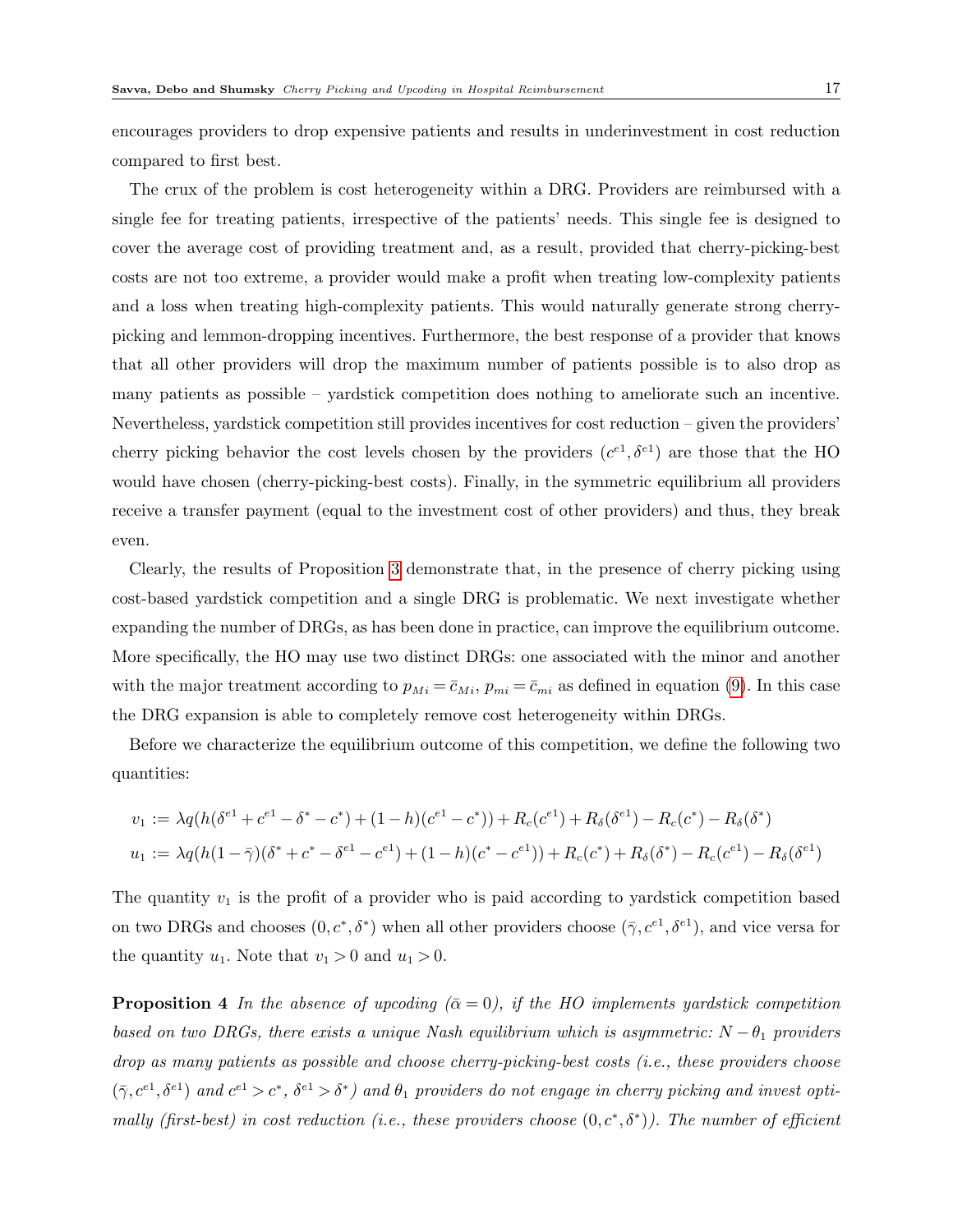providers  $\theta_1$  is the unique integer in the interval  $\left[\frac{(N-1)v_1}{v_1+u_1}\right]$  $\frac{N-1)v_1}{v_1+u_1}, \frac{Nv_1+u_1}{v_1+u_1}$  $v_1 + u_1$ i . All providers receive a positive rent and total welfare is higher under two DRG compared to one DRG.

The proposition shows that expanding the number of DRGs associated with a condition, which in our model eliminates cost heterogeneity within DRG, has a desirable effect. Compared to the equilibrium outcome when the HO used a single DRG, the symmetric equilibrium where all providers engage in lemon dropping and underinvest in cost reduction (see Proposition 3) disappears. Nevertheless, and quite surprisingly, eliminating cost heterogeneity is not completely effective in eliminating lemon dropping or restoring first-best investment incentives across the whole market – some providers will find it optimal to continue dropping high-complexity patients and underinvest in cost reduction.

First, we will explain why no symmetric equilibrium exists despite the fact that all providers are identical and are subject to a symmetric payment mechanism. The explanation is also a rough sketch of the Proof of Proposition 4. In a symmetric equilibrium, had one existed, all providers would have chosen the same costs  $(c, \delta)$  and to drop the same proportion of high-complexity patients  $(\gamma)$ . In contrast to the case where the HO deployed one coarse DRG definition, in this case the use of two DRGs eliminates cost heterogeneity within DRG and ensures that, in any symmetric equilibrium, providers will be paid a higher fee for treating high-complexity patients compared to low-complexity patients (i.e.,  $p_M > p_m$ ), and that this fee will cover the cost of providing treatment for both types of patients (i.e.,  $p_m = c$  and  $p_M = c + \delta$ ). The transfer payment would ensure that all providers break even. Note that, in any symmetric equilibrium candidate where providers drop patients (i.e.,  $\gamma > 0$ ), there would be underinvestment in cost reduction compared to first best (i.e.,  $c > c^*$  and  $\delta > \delta^*$ ) – this is a consequence of the fact that investment in cost reduction is characterized by economies of scale. A symmetric equilibrium where providers drop patients (i.e.,  $\gamma > 0, c > c^*$ , and  $\delta > \delta^*$  can be ruled out, as at least one provider will find it profitable to deviate. Note that deviating to any action will not change the fees the provider is paid (these only depend on the actions of other providers). Furthermore, since treating high-complexity patients is not loss making (i.e.,  $p_M = c + \delta$ ), if a deviating provider stopped dropping patients their profit would not change. But this deviating provider is now treating more patients so they would also find it optimal to invest more in cost reduction (to benefit from economies of scale) which would in turn increase their profit. Therefore, the only symmetric equilibrium candidate that survives such deviation is one where all providers take first-best actions (i.e., all providers choose  $\gamma = 0, c = c^*$ , and  $\delta = \delta^*$ ). Nevertheless, this is not an equilibrium outcome either because the best response of a provider that knows that everyone else will not drop patients and invest in first-best cost reduction is to drop some high-complexity patients and underinvest in cost reduction compared to first best. Again,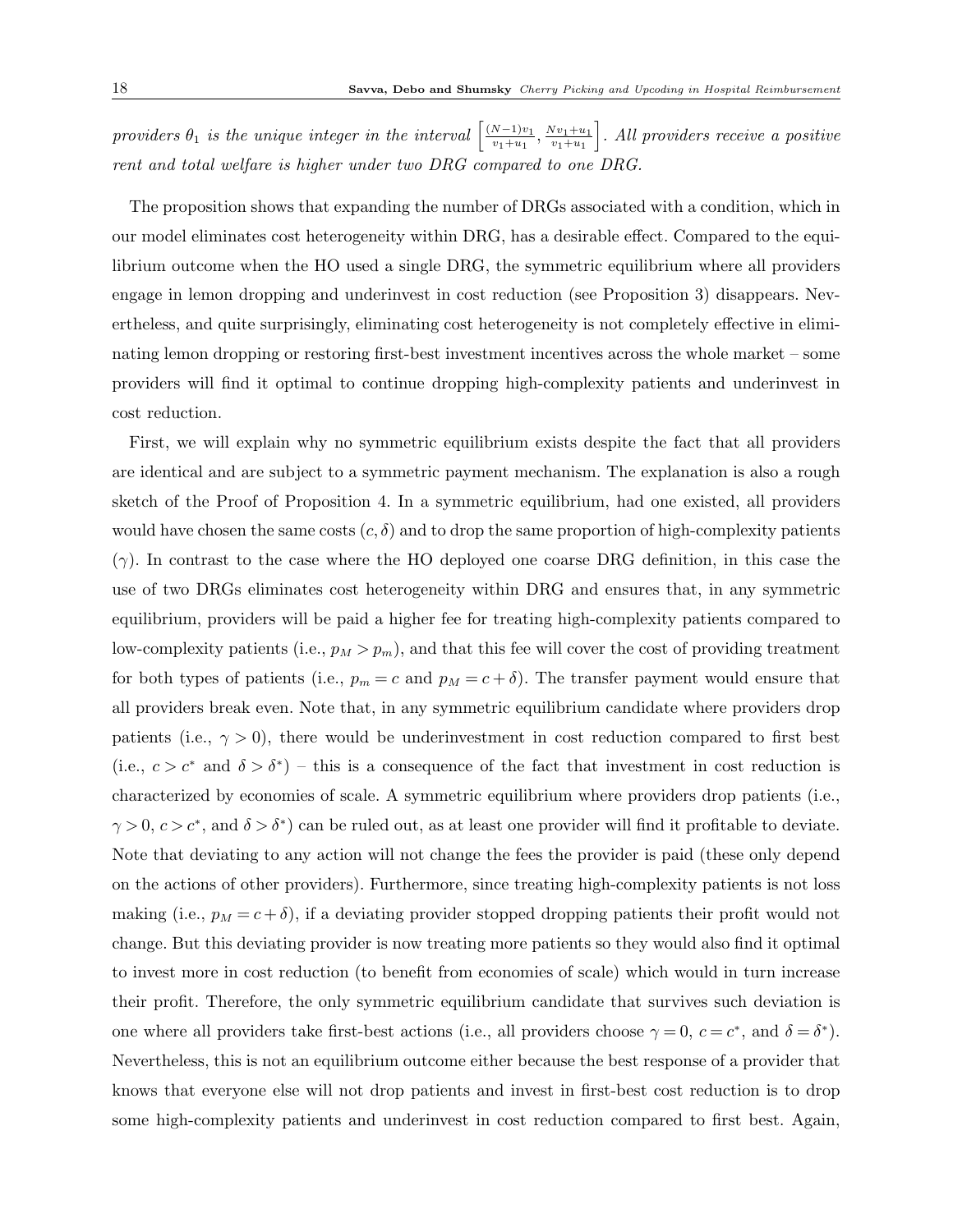such a deviation will not change the fees the provider is paid (as these depend on the actions of other providers only). Therefore, this provider, who will now operate at a higher cost than everyone else, will experience a loss in treating any patient that they do not drop. Nevertheless, this loss is more than offset by the lower investment cost. Since such a deviation is profitable, first-best actions cannot be sustained as a symmetric equilibrium outcome, and more generally, no symmetric equilibrium outcome exists.

Instead, what emerges is an asymmetric equilibrium where the market for providing care bifurcates into two distinct and diametrically opposed groups. The first group of 'specialist' providers drops the maximum number of high-complexity patients and focuses in treating low-complexity patients. As a result of treating fewer patients than first best, these providers underinvest in cost reduction compared to first best. The second group of 'generalist' providers treat both low- and high-complexity patients (i.e., do not drop any patients) and invest optimally in cost reduction. The source of profits for these two groups are diametrically opposed. Since the generalists have a lower treatment cost than the specialists, and since the fee per patient is equal to the average cost across the market, generalists are making a profit from treating patients and specialists are making a loss. This explains why specialists drop patients and generalists do not. In contrast, since specialists invest less in cost reduction compared to generalists, and the transfer payment is equal to the average investment cost across the market, specialists experience an investment profit and generalists an investment loss. Naturally, the more specialist providers (i.e., the smaller  $\theta_1$ ) the higher the fee-per-patient will be and the lower the transfer payment – this favours the generalists who treat patients profitably and harms the specialists who draw their profits from the transfer payments. As a result, the equilibrium number of providers is reached when the profits of providers in each of the two groups are roughly equal – or to be more precise, sufficiently close so that none of the providers find it optimal to deviate to the other group. Despite the fact that expanding the number of DRGs does not restore first-best outcomes, total welfare is clearly higher if the HO uses two DRGs instead of one. This observation follows from the fact that, in contrast to the case of one DRG where all providers engaged in cherry picking and underinvest in cost reduction, in this case only a fraction  $1 - \frac{\theta_1}{N}$  does so.

Interestingly, Proposition [4](#page-16-0) may provide an additional and complementary justification for the relatively recent emergence of specialized providers. Such providers are often found to cherrypick low-complexity patients (and actively avoid treating patients with commodities and other complications that are expensive to treat) compared to generalist providers who treat everyone, see [Shactman](#page-31-4) [\(2005\)](#page-31-4), [Greenwald et al.](#page-30-15) [\(2006\)](#page-30-15), [KC and Terwiesch](#page-30-1) [\(2011\)](#page-30-1). While benefits of focus and scope may certainly play a role in the emergence of such providers (e.g., as described in the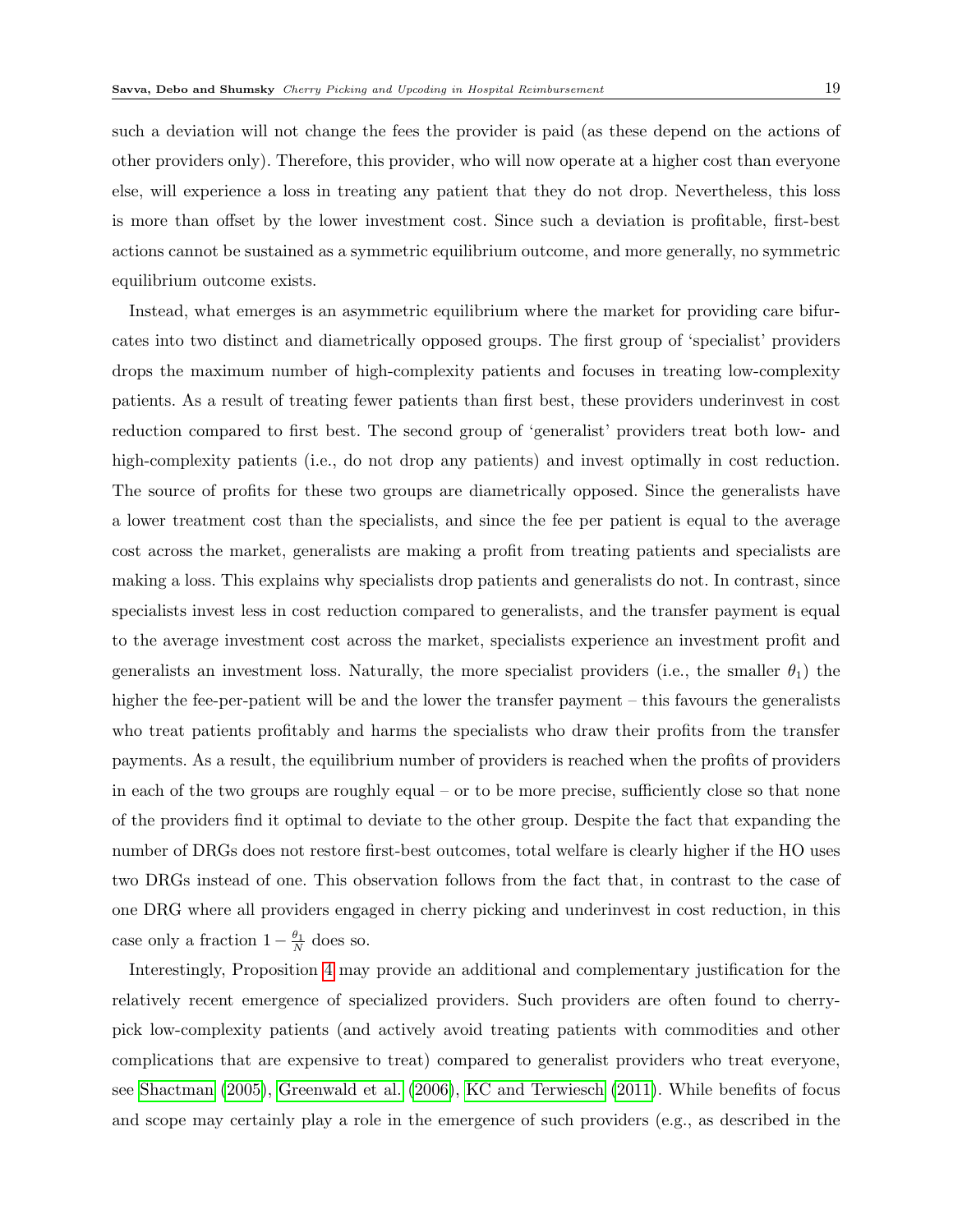case of the Shouldice Hospital, a specialist provider of hernia operations, the focus on treating lowcomplexity patients has allowed the hospital to implement process standardization that generates cost efficiency and better patient outcomes [\(Heskett 2003\)](#page-30-4), see also [Freeman et al.](#page-29-5) [\(2020\)](#page-29-5) for more large-scale empirical evidence) the result above suggests that it may be the rational response of the market to the increase in the number of DRGs associated with a given condition. Such specialist providers in our model generate a deadweight loss for the HO (both because they underinvest in cost reduction and because patients who are refused service have to be treated at an higher cost  $c_{out}$ ) but in our model they do not harm the profits of the generalist providers that do not engage in lemon dropping.

In summary, the preceding analysis only partially confirms the rationale behind the progressive increase in the number of DRGs observed in multiple health systems over the previous years – removing cost heterogeneity within DRGs improves incentives but is not a panacea. We note that the results of Proposition [4](#page-16-0) do not require the rather strong assumption that costs within a DRG are homogeneous ex post; only that the expected costs of treatment are homogenous ex ante. In other words, the asymmetric equilibrium above will emerge as long as the DRG definitions are fine enough for the providers not to be able to predict which patients will cost less than average before they decide to provide treatment.

### 4.3. Cost-based yardstick competition with patient cherry picking and upcoding

We proceed by examining the case where, in addition to cherry picking, providers may also engage in patient upcoding (i.e.,  $0 \le \gamma_i \le \overline{\gamma}$ ,  $0 \le \alpha_i \le \overline{\alpha}$ ). Clearly, upcoding is meaningless in the case where there is only one coarse DRG definition as there is no higher-paying DRG code to upcode to and the results of Proposition 3 would apply. For this reason, we will focus on the case where the HO uses two distinct DRGs. The presence of two DRGs, one of which is reimbursed at a higher rate, should generate incentives for providers to upcode. What is less clear is how upcoding interacts with cherry-picking incentives.

Each provider's strategy is characterized by the tuple  $(\alpha_i, \gamma_i, c_i, \delta_i)$ . Before we present results, we first define the costs  $\delta^{e2}, \delta^{e3}$  as the unique solutions to the equations

$$
-\frac{d}{d\delta}R_{\delta}(\delta) = \lambda q(h(1-\bar{\gamma}) + (1-h)\bar{\alpha}\beta),
$$
  

$$
-\frac{d}{d\delta}R_{\delta}(\delta) = \lambda q(h + (1-h)\bar{\alpha}\beta),
$$

respectively. The costs levels  $(c^{e_1}, \delta^{e_2})$  are those that the HO would have chosen (i.e., the costs that maximize welfare) for a provider who engages fully in both upcoding and cherry picking. (Note that, since upcoding does not affect the cost of the minor treatment,  $c^{e_1}$  is as defined in [\(11\)](#page-15-1) for the case that providers did not engage in upcoding.) For this reason we will refer to these costs as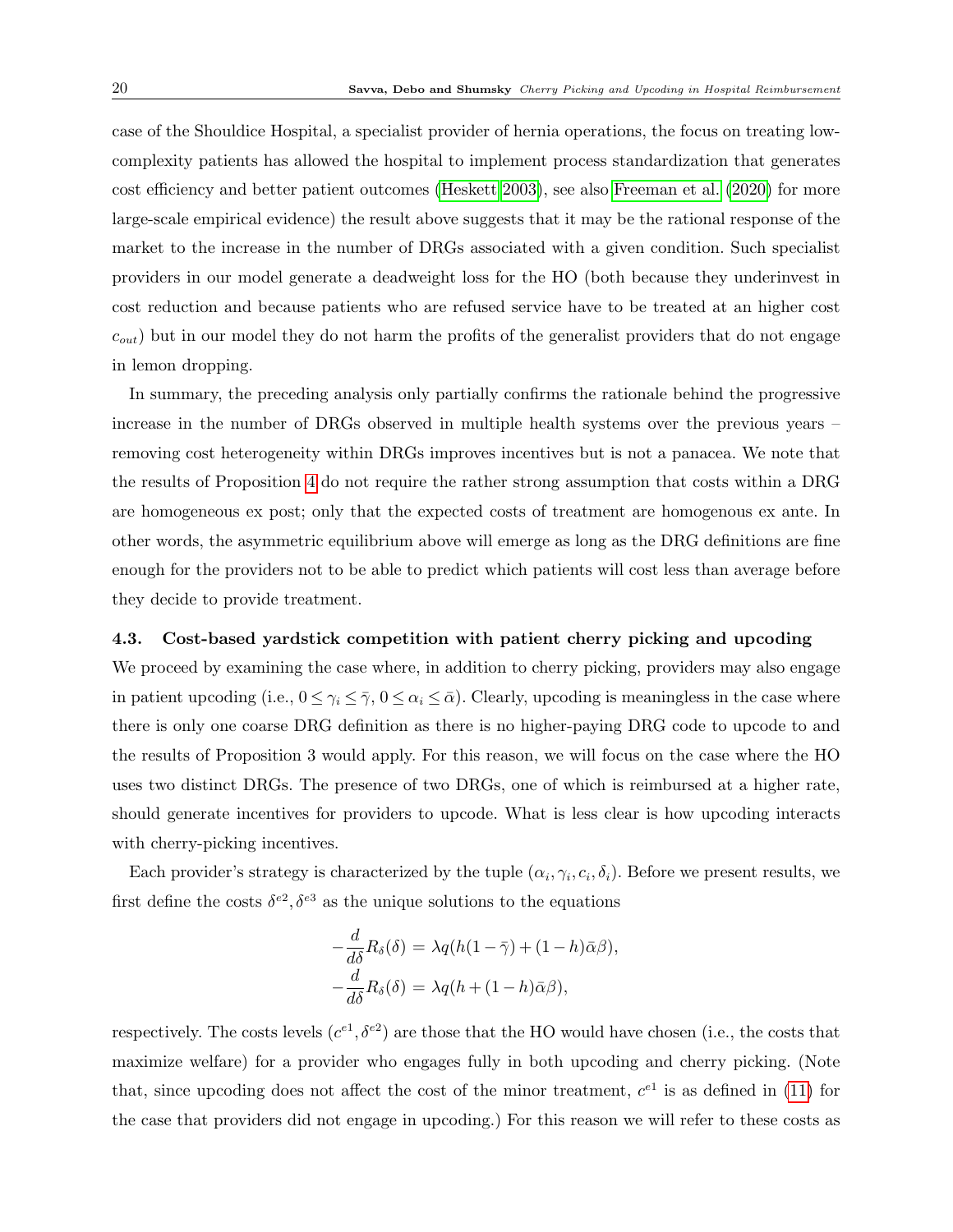'cherry-picking-upcoding-best' costs or simply CPU-best costs. Similarly, costs  $(c^*, \delta^{e3})$  are the cost levels that the HO would have chosen for a provider who engages fully in upcoding but not cherry picking – we will refer to these costs as 'upcoding-best' costs. Note that, if upcoding is primarily due to overbilling rather than overtreatment (i.e.,  $\beta = 0$ ) then  $\delta^{e3} = \delta^*, \delta^{e2} = \delta^{e1}$  and if  $\beta > 0$  then  $\delta^{e3} < \delta^*, \delta^{e2} < \delta^{e1}.$ 

With these definitions in place, we are in a position to examine the basic economics of upcoding under yardstick competition. On the one hand, if a provider chooses to upcode a patient, they will receive a fee equal to the average cost of treating major patients at other providers instead of a fee equal to the average cost of treating minor patients at other providers. Therefore, upcoding will generate an additional revenue which depends on how cost efficient other providers are – the more other providers invest in cost reduction for the major treatment, the lower this additional revenue will be. On the other hand, by upcoding a patient, a provider will incur the additional cost associated with overtreatment  $(\beta \delta_i)$ . This additional cost depends on how cost efficient the upcoding provider is – the less they invest in cost reduction the higher this additional cost will be. It is conceivable that a provider may be so inefficient compared to other providers, so that the net effect of upcoding would be negative. Such a provider would not engage in upcoding. Since we want to focus on upcoding, we would like to rule out such scenarios. The following inequality ensures that this is the case

<span id="page-20-0"></span>
$$
\beta < \frac{h\delta^{e3}}{h\delta^{e1} + (\delta^{e1} - \delta^{e3})(1 - h)\bar{\alpha}}.\tag{12}
$$

Clearly, this is always satisfied if upcoding is primarily due to overbilling as opposed to overtreatment (i.e.,  $\beta$  is close to 0). For the rest of this section we assume this inequality holds.

We also define the following two quantities:

$$
v_2 := \lambda q \left( (h + (1 - h)\bar{\alpha}) \frac{(h(1 - \bar{\gamma}) + (1 - h)\bar{\alpha}\beta)}{h(1 - \bar{\gamma}) + (1 - h)\bar{\alpha}} \delta^{e2} - (h + (1 - h)\bar{\alpha}\beta)\delta^{e3} + c^{e1} - c^* \right) + R_c(c^{e1}) + R_{\delta}(\delta^{e2}) - R_c(c^*) - R_{\delta}(\delta^{e3}), u_2 := \lambda q \left( \delta^{e3} (h + (1 - h)\bar{\alpha}\beta) \frac{h(1 - \bar{\gamma}) + (1 - h)\bar{\alpha}}{h + (1 - h)\bar{\alpha}} - (h(1 - \bar{\gamma}) + (1 - h)\bar{\alpha}\beta)\delta^{e2} + (1 - \bar{\gamma}h)(c^* - c^{e1}) \right) + R_c(c^*) + R_{\delta}(\delta^{e3}) - R_c(c^{e1}) - R_{\delta}(\delta^{e2}).
$$

As before, the quantity  $v_2$  is the profit of a provider who is paid according to yardstick competition with two DRGs and chooses  $(\bar{\alpha}, 0, c^*, \delta^{\epsilon 3})$  when all other providers choose  $(\bar{\alpha}, \bar{\gamma}, c^{\epsilon 1}, \delta^{\epsilon 2})$ , and vice versa for the quantity  $u_2$ . Note that in this case  $u_2 > 0$ , but the sign of  $v_2$  will depend on model parameters (see Proof of Proposition [5\)](#page-21-0).

Finally, we will call the CPU-best costs as 'comparable' to upcoding-best costs if either of the following two conditions hold: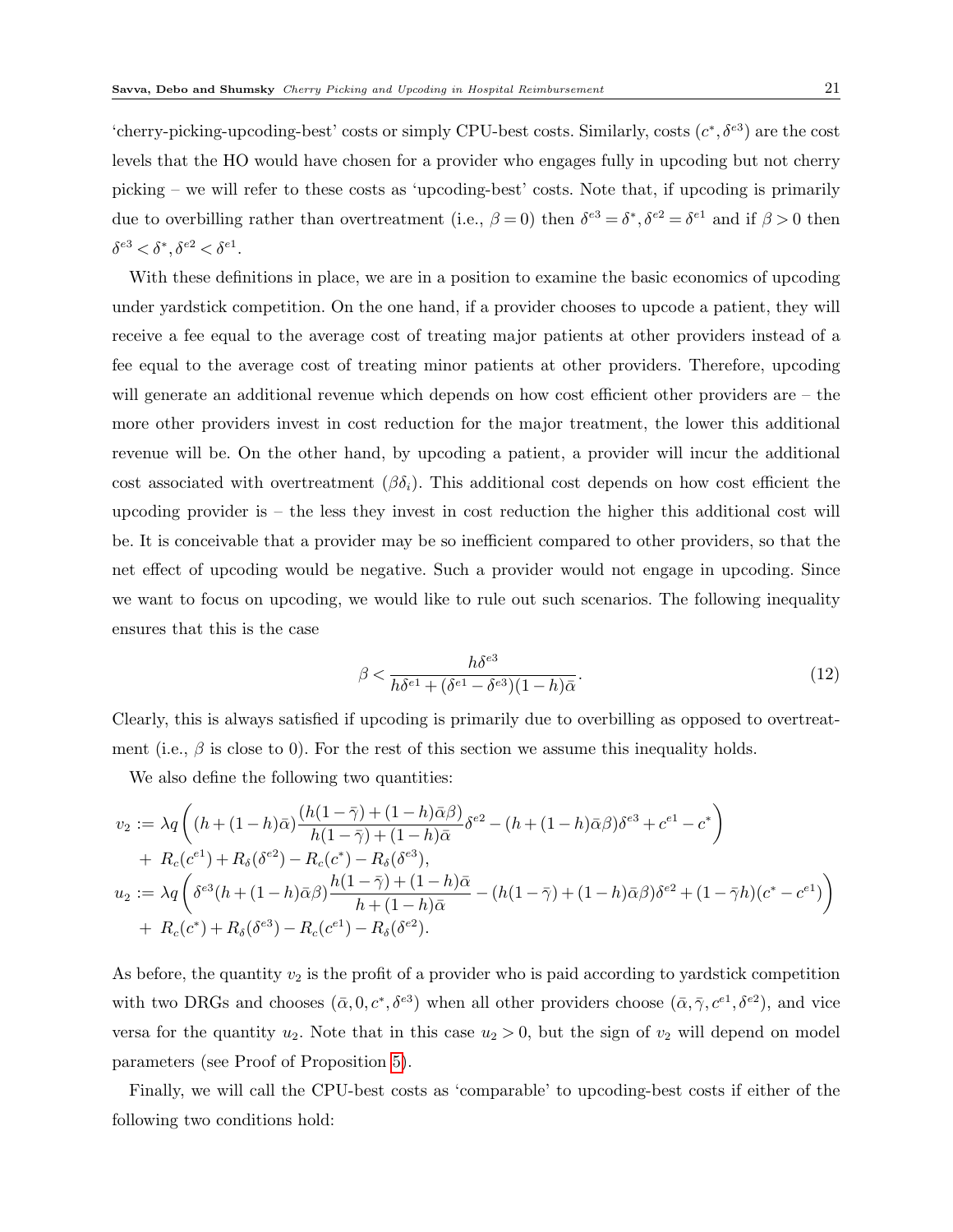• The upcoding-best cost is not less than the CPU-best costs (i.e.,  $c^* + \delta^{e3} > c^{e1} +$  $\delta^{e2}\frac{h(1-\bar{\gamma})+(1-h)\bar{\alpha}\beta}{h(1-\bar{\gamma})+(1-h)\bar{\alpha}}).$ 

• The profit of a provider who is paid according to yardstick competition based on two DRGs and chooses  $(\bar{\alpha}, 0, c^*, \delta^{e3})$  when all other providers choose  $(\bar{\alpha}, \bar{\gamma}, c^{e1}, \delta^{e2})$  is non-positive (i.e.,  $v_2 < 0$ ).

<span id="page-21-0"></span>Proposition 5 If both patient cherry picking and upcoding are possible, if the HO implements yardstick competition based on two DR $\overline{GR}$ s, then there exists a unique Nash equilibrium:

A. If CPU-best costs are comparable to upcoding-best costs, then the equilibrium is symmetric. Providers upcode and drop as many high-complexity patients as possible and invest in upcodingcherry-picking-best costs (i.e., all providers choose  $(\bar{\alpha}, \bar{\gamma}, c^{e_1}, \delta^{e_2})$ ). Furthermore, there is underinvestment in cost reduction compared to first best for the minor treatment  $(c^{e_1} > c^*)$  and if  $\beta$  $\frac{h}{1-h}\bar{\gamma}\bar{\alpha}$  then there is also underinvestment for the major treatment  $(\delta^{e2} > \delta^*)$ , otherwise there is overinvestment. All providers break even.

B. Otherwise, the equilibrium is asymmetric:  $N - \theta_2$  providers upcode and drop as many patients as possible and choose cherry-picking-upcoding-best costs (i.e., these providers choose  $(\bar{\alpha}, \bar{\gamma}, c^{e1}, \delta^{e2})$ ) and  $\theta_2$  providers upcode as many patients as possible but do not engage in cherry picking and invest in upcoding best costs (i.e., these providers choose  $(\bar{\alpha}, 0, c^*, \delta^{e3})$ ). The number  $\theta_2$  is the only integer in the interval  $\left[\frac{(N-1)v_2}{u_1+v_2}\right]$  $\frac{N-1)v_2}{u_2+v_2}, \frac{Nv_2+u_2}{u_2+v_2}$  $u_2 + v_2$ . All providers receive positive rents.

The proposition above shows that upcoding is deeply problematic. Not surprisingly, if upcoding is possible, providers will fully engage in it – yardstick competition does nothing to curtail the providers' incentives to upcode patients. What is more interesting is the finding that, in the presence of upcoding, increasing the number of DRGs does little to restrain providers from lemon dropping. We discuss why below.

Depending on model parameters, the structure of the equilibrium outcome in the presence of upcoding (Proposition [5\)](#page-21-0) is sometimes similar to that of the symmetric equilibrium of Proposition [3](#page-15-0) (Case A) and sometimes similar to the asymmetric equilibrium of Proposition [4](#page-16-0) (Case B). In the first case (case A), which emerges whenever the CPU-best costs are not too extreme, all providers engage in upcoding low-complexity patients and lemon-droping high-complexity patients, despite the fact that the HO uses two DRGs. This result occurs because upcoding essentially mixes lowcomplexity patients into the high-cost major treatment category. As a result of this mixing, the average cost of patients treated under the major DRG is reduced to a level below the cost of treating high-complexity patients. And since under yardstick competition the payment is, in equilibrium, equal to the average cost (see Equation [\(9\)](#page-13-1)), the payment will not be enough to cover the cost of treating high-complexity patients (i.e., since  $\beta < 1$ , for any  $\gamma \ge 0$  the payment for providing the major treatment  $c + \delta \frac{h(1-\gamma)+(1-h)\bar{\alpha}\beta}{h(1-\gamma)+(1-h)\bar{\alpha}}$  $\frac{h(1-\gamma)+(1-h)\alpha\beta}{h(1-\gamma)+(1-h)\bar{\alpha}}$  is lower than the cost of treating high-complexity patients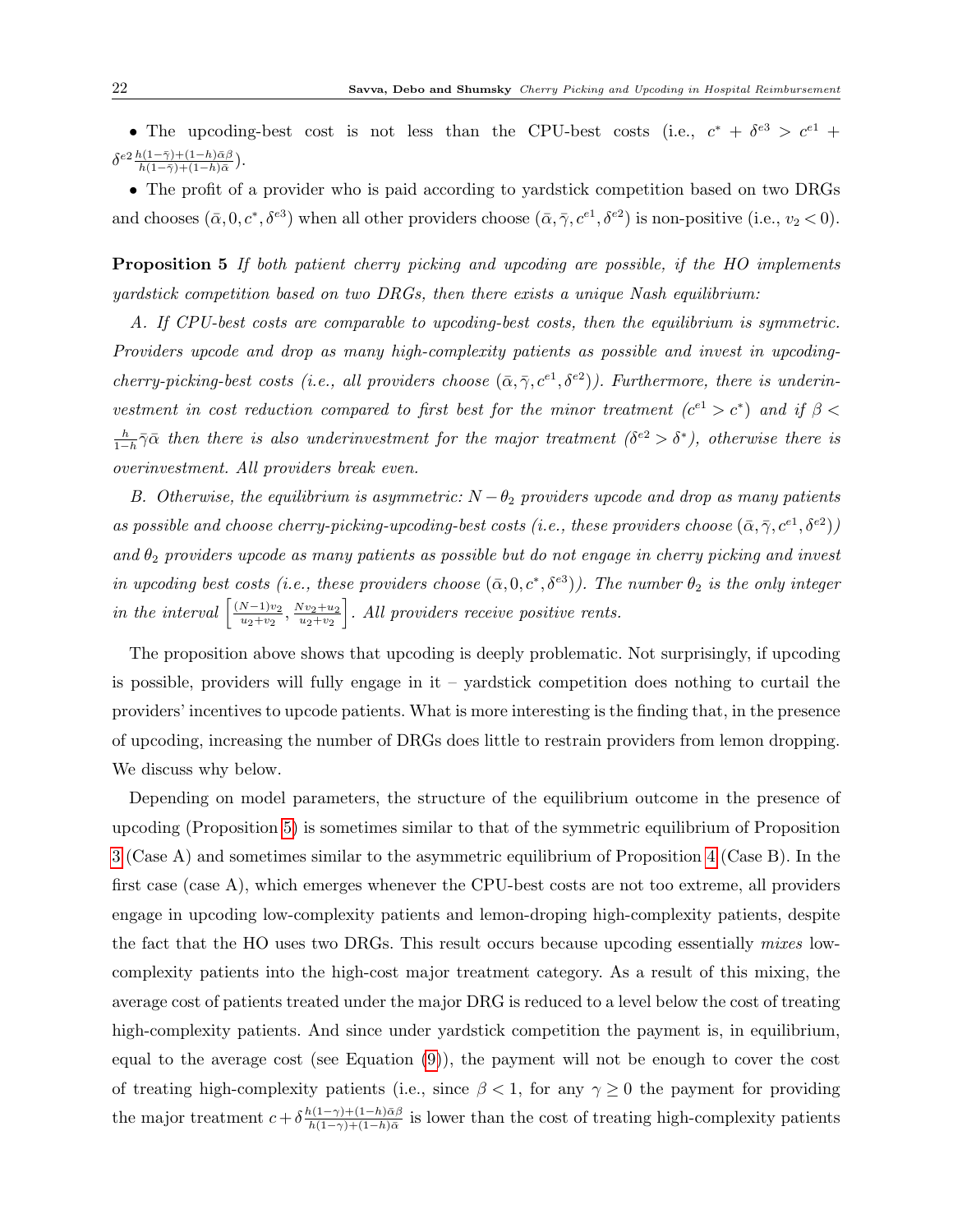$c + \delta$ ). Therefore, dropping high-complexity patients is now profitable. In other words, upcoding reintroduces cost heterogeneity within DRGs and, therefore, reinstates the incentive for patient lemon dropping.

In case A, the practice of cherry picking and upcoding also distort providers' investment incentives. For the minor component of the treatment the distortion is always towards underinvestment – since in equilibrium  $h\bar{\gamma}$  patients are blocked there is a corresponding reduction in the minor component of the treatment administered, and since investment is characterized by economies of scale, there will be less investment in cost reduction. For the major part of the treatment cherry picking and upcoding interact in a more complex manner. On the one hand, because of cherry picking  $h\bar{\gamma}$  fewer major patients will be treated leading to a reduction in activity. On the other hand, because of upcoding  $(1-h)\bar{\alpha}$  minor patients will receive a fraction  $\beta$  of the major treatment, leading to an increase in activity. Naturally, if the aggregate impact is a decrease in activity (i.e.,  $h\bar{\gamma}$  (1 − h) $\bar{\alpha}\beta$ ) then there will be underinvestment compared to first best, and vice versa. Note that, all things being equal, when upcoding is largely due to overbilling (i.e.,  $\beta$  is sufficiently low), the equilibrium outcome will be characterised by underinvestment.

In the second case (case B) of Proposition [5,](#page-21-0) where provider costs are inflated by lemon dropping to a high degree ( i.e., CPU-best costs are no longer comparable to upcoding-best costs), the symmetric outcome described above is no longer sustained in equilibrium. The best response of a provider that knows that all other providers will drop the maximum number of patients and underinvest in cost reduction will be to invest heavily in cost reduction so that they no longer make a loss when treating patients requiring the major treatment. Instead the market bifurcates into two groups of providers, as was the case when upcoding was not possible (see Proposition [4\)](#page-16-0). All providers will continue to upcode low-complexity patients as much as possible, and some will also continue to lemon-drop high-complexity patients while some will find it optimal to treat everyone and invest even more than first-best in cost reduction. Compared to the first group of providers, the second group will make a profit out of treating patients, but this profit will be largely eroded by the the inflated investment in cost reduction. As in the case of Proposition [4,](#page-16-0) the number of providers in each group is set so that their profits are roughly equal.

<span id="page-22-0"></span>In contrast to the case where upcoding is not possible, the results of Proposition [5](#page-21-0) cast doubt on whether it is useful to expand the number of DRGs in the presence of upcoding. It seems that, in addition to the welfare loss associated with upcoding itself, upcoding reinstates providers' lemon-dropping incentives that the DRG expansion was meant to eliminate. We examine this more formally with the proposition below.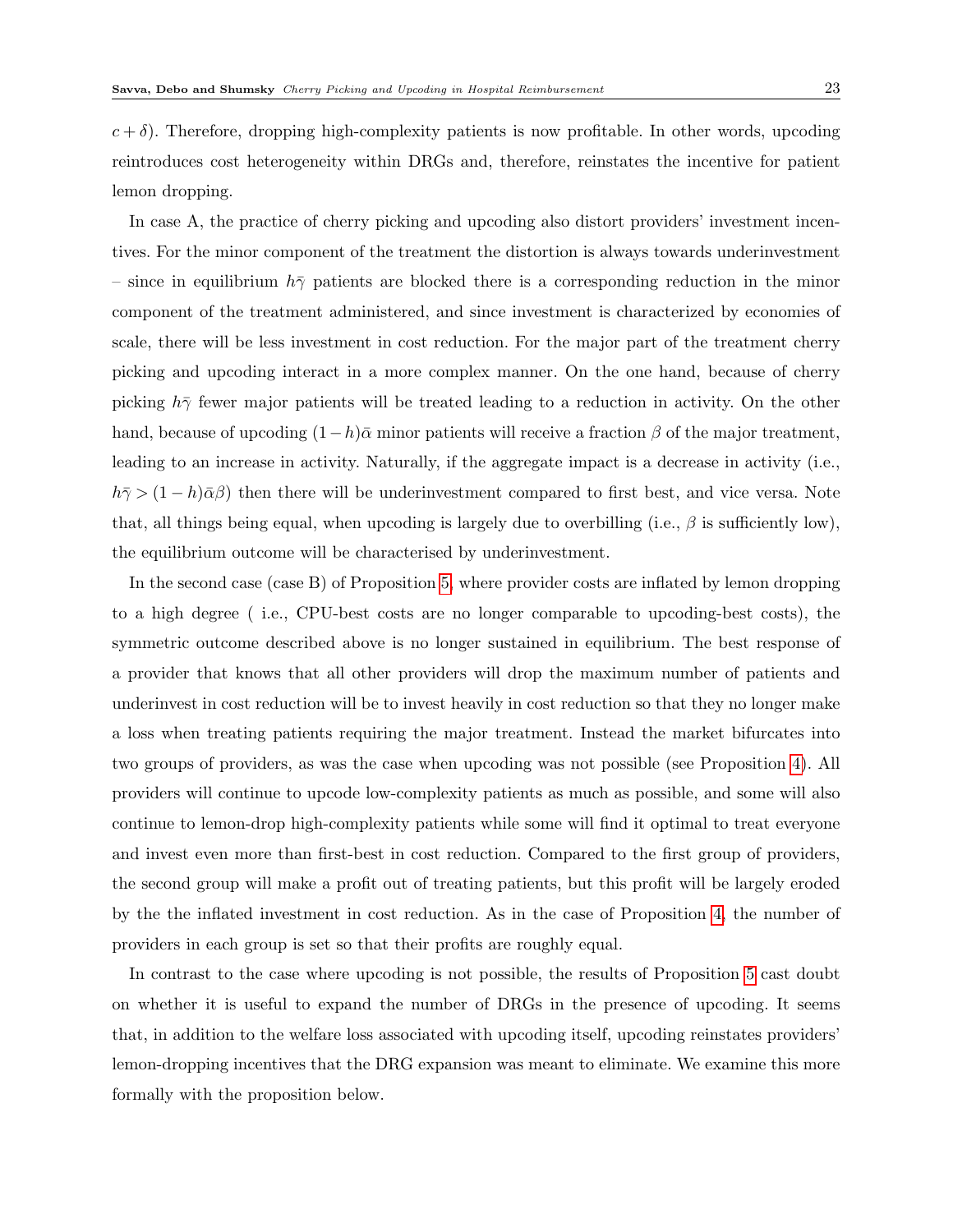Proposition 6 If both patient cherry picking and upcoding are possible and if cherry-picking-best costs are not too extreme (i.e.,  $c^{e1} + \delta^{e1}h \frac{1-\bar{\gamma}}{1-h\bar{\gamma}} < c^* + \delta^*$ ) and CPU-best-costs are comparable to upcoding-best costs, then total welfare is (weakly) higher if the HO implements yardstick competition based on one DRG instead of two DRGs.

Proposition [6](#page-22-0) confirms that, in the presence of upcoding, the HO is better off with coarser DRG definitions, at least for the case where the cost distortions associated with cherry picking and upcoding are not too extreme (i.e., when the equilibria are symmetric). Although coarser DRG definitions do nothing to curtail cherry picking, at least they do not suffer from the problem of upcoding.

# −200 otal Welfare (per provider) Total Welfare (per provider) −240 First Best Two DRGs (no upcoding) One DRG Two DRGs (upcoding) −280 Cost of Service 0.0 0.1 0.2 0.3 0.4 γ

## <span id="page-23-0"></span>5. Numerical Example

Figure 2 Numerical example: social welfare as a function of the patient maximum lemon-dropping rate  $\bar{\gamma}$ .

In this section we summarize and illustrate the results of the previous sections with a short numerical example. We parameterize the cost functions with  $R_c(c) = \zeta_c(c-c_0)^2$  and  $R_\delta(\delta) = \zeta_\delta(\delta - c_0)^2$  $(\delta_0)^2$  and use  $\zeta_c = 2$ ,  $\zeta_{\delta} = 3$ ,  $c_0 = \delta_0 = 8$ ,  $c_{out} = c_0 + \delta_0$ ,  $\lambda = 300,000$ ,  $q = 0.0001$ ,  $h = 0.3$ ,  $N = 300$ ,  $\bar{\alpha} = 0.1$ , and  $\beta = 0.8$ . In this example, cherry-picking-best costs are not extreme (see Proposition [3\)](#page-15-0) and  $v_2 < 0$ . We normalize the utility from receiving treatment to zero, therefore the welfare depicted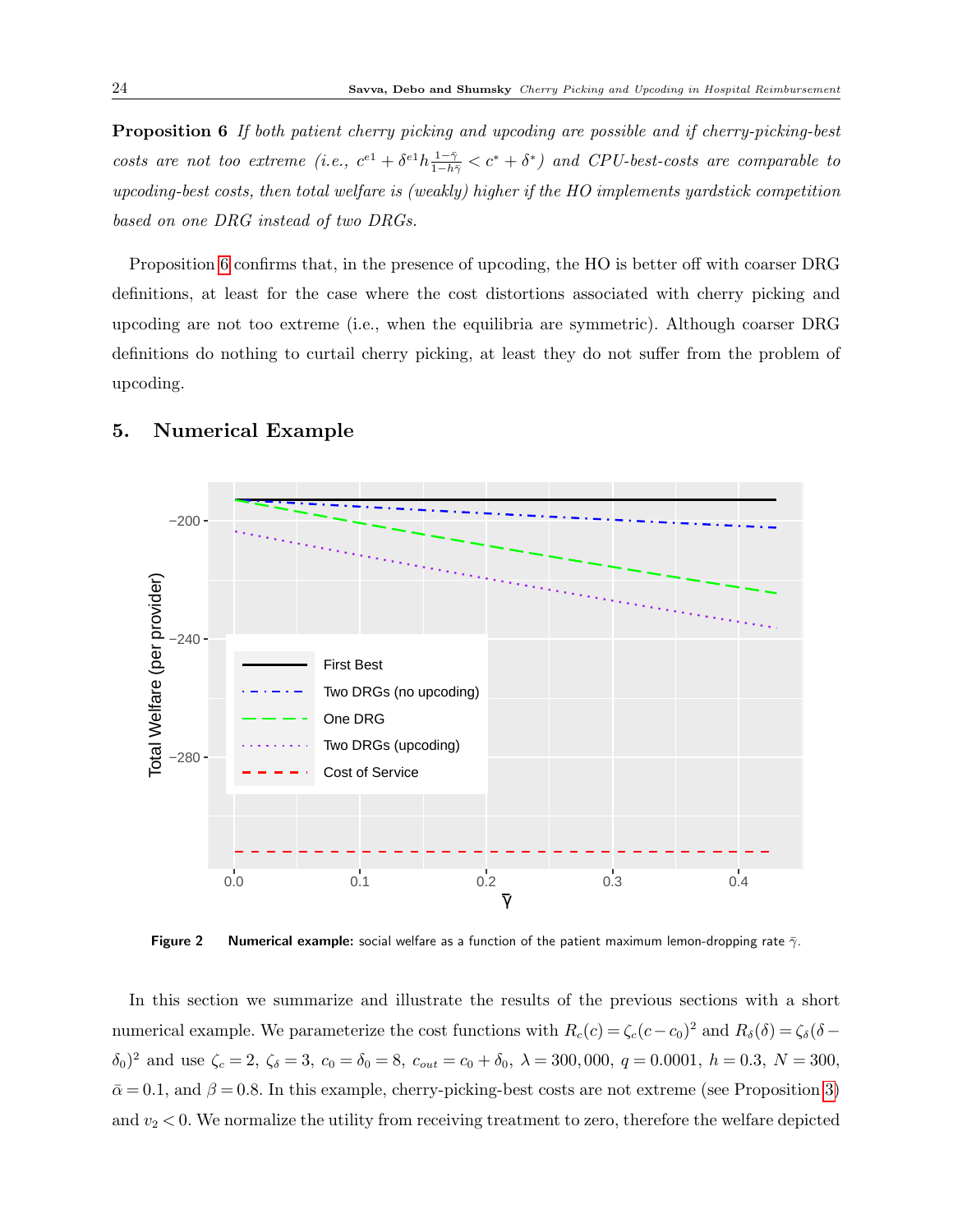in Figure [2](#page-23-0) is equivalent to costs. From Figure [2](#page-23-0) it is clear that in this example the cost-of-service regulation is particularly problematic – although providers do not upcode or cherry-pick, they do not invest in cost reduction. Using yardstick competition with one or two DRGs restores first best outcomes in the absence of upcoding (i.e., if  $\bar{\alpha} = 0$ ) and cherry picking (i.e., if  $\bar{\gamma} = 0$ ). For a positive rate of lemon dropping  $\bar{\gamma} > 0$  using one DRG generates a welfare loss which is increasing in  $\bar{\gamma}$ . This loss is reduced but not eliminated if the HO uses two DRGs, but only in the absence of upcoding  $\bar{\gamma}$ . In the presence of upcoding, the HO is better off using one DRG as opposed to two.

<span id="page-24-0"></span>

**Figure 3** Numerical example: number of generalist (i.e., low cost) providers  $\theta_2$ , and equilibrium costs  $(c, \delta)$  as a function of the patient maximum lemon-dropping rate  $\bar{\gamma}$ .

Figure [3](#page-24-0) focuses on the results of Proposition 5 and shows how the number of generalist (low-cost) providers  $(\theta_2)$  and equilibrium costs of treatment (c and  $\delta$ ) vary as the maximum lemon-dropping rate  $(\bar{\gamma})$  varies. For the chosen parameters, if  $\bar{\gamma}$  < 0.147 the equilibrium is symmetric with all providers upcoding and cherry picking to the extent possible (i.e.,  $\theta_2 = 0$ ). As  $\bar{\gamma}$  rises, patient volumes and cost-saving investments decline and, as a result, treatment costs c and  $\delta$  rise. For  $\bar{\gamma} = 0.147$ , costs become sufficiently high so that the equilibrium becomes asymmetric, with most providers choosing costs  $(c^{e_1}, \delta^{e_2})$  and a small number of providers choosing costs  $(c^*, \delta^{e_3})$ . The impact of upcoding and cherry picking on costs is shown in the second and third panels of Figure [3.](#page-24-0) As the second panel shows, there is underinvestment in cost reduction for the minor component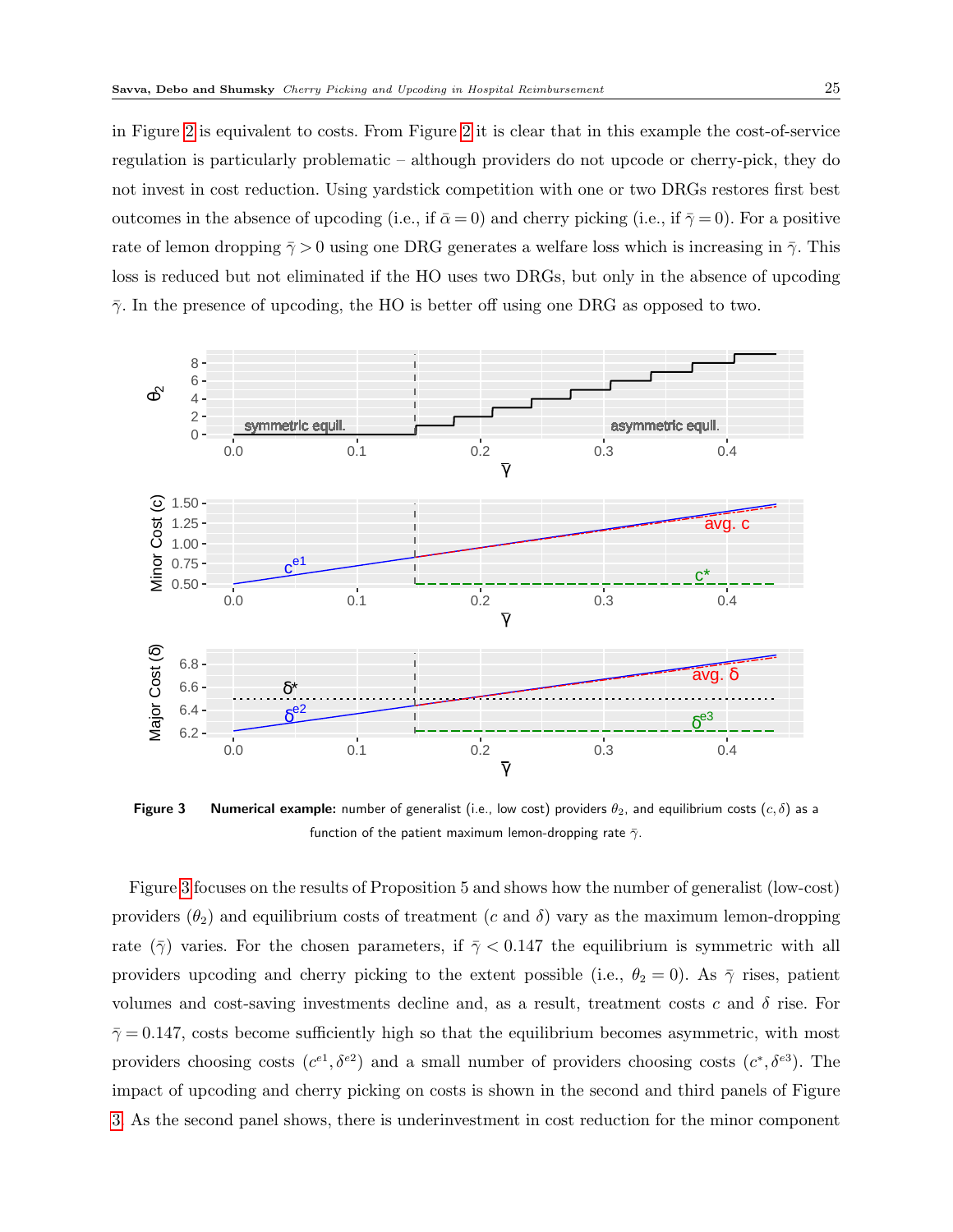of the treatment for all values of  $\bar{\gamma}$  (i.e.,  $c^{e_1} > c^*$ ), and as the third panel shows, if  $\bar{\gamma} > 0.147$  there is underinvestment in cost reduction for the major component of the treatment (i.e.,  $\delta^{e2} > \delta^*$ ), otherwise there is overinvestment.

### 6. Potential Solution: Yardstick based on input statistics

Clearly, expanding the number of DRGs so that costs become more homogeneous within a DRG provides only a partial solution to the problem of cherry picking and only in the absence of upcoding. Upcoding reintroduces heterogeneity by mixing low-complexity patients into the DRG for the major treatment. This heterogeneity reduces the average cost and, in a yardstick competition world, also reduces the payment associated with the the major treatment to a level that is below the cost of treating high-complexity patients. One obvious solution to this problem is to rigorously audit reimbursement to correct for upcoding ex post and impose penalties to deter it ex ante. This should also reduce (but not eliminate) cherry picking. A second solution is to move away from reimbursement based on average cost benchmarks (yardstick competition). For example, as demonstrated in §4.1 implementing cost-of-service reimbursement completely resolves issues associated with patient cherry picking and upcoding. However, cost-of-service reimbursement also removes incentives for cost reduction.

A more promising solution that does not increase the HO's informational burden is to implement yardstick competition based on input statistics – that is, monitor the number of patients treated for each DRG and link the providers' reimbursement to these numbers. If providers are indeed identical (or differ from each other in a number of observable features) then they should, on average, treat a similar composition of majors and minors (perhaps after controlling for observable differences in catchment size and patient composition). Any difference could be a sign of patient cherry picking or upcoding and penalties could be placed to discourage such behavior. We note that yardstick competition based on input statistics is similar in spirit to the HRRP implemented by CMS in 2012. The observed readmission rate of each hospital in a number of monitored conditions is compared to the expected readmission rate, which is estimated using data from all eligible US hospitals. Hospitals whose readmission rate is higher than the expected rate are then penalized [\(Chen and](#page-29-6) [Savva 2018\)](#page-29-6).

Using this idea, we can show that there exists a particularly simple mechanism that eliminates the problem of upcoding and could potentially also resolve the problem of cherry picking. In the case of two DRGs, outcomes could improve by augmenting the cost-based yardstick competition payments  $(p_{mi} = \bar{c}_{mi}, p_{Mi} = \bar{c}_{Mi}$  as defined in equation [\(9\)](#page-13-1)) with an additional transfer payment that depends on the number of patients treated for each DRG. More specifically, this additional payment  $S_i$  for provider i can be of the form

$$
S_i = \kappa_i (M_i - \bar{M}_i) + \phi_i (m_i - \bar{m}_i), \qquad (13)
$$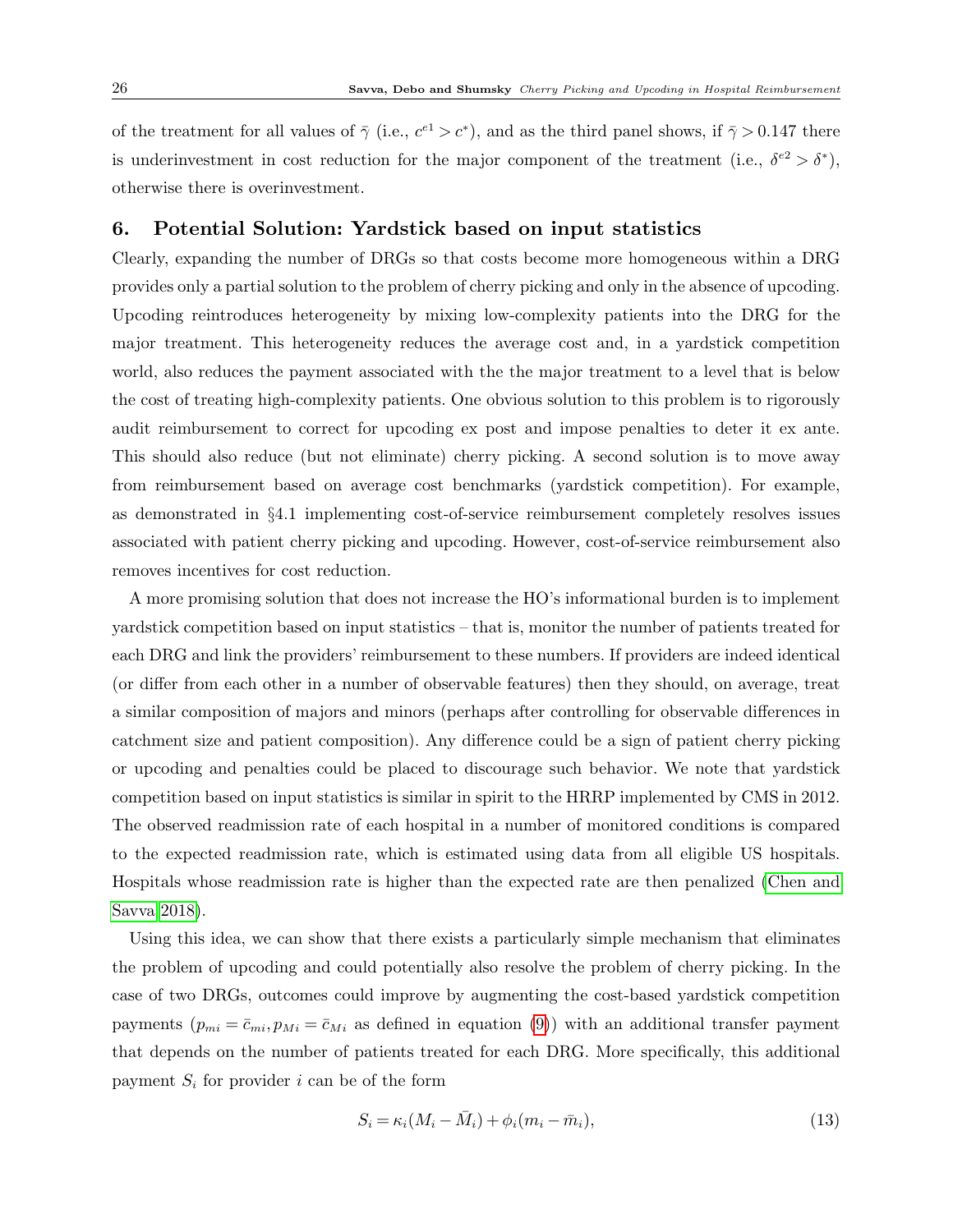where  $M_i$  and  $m_i$ , are the number of major and minor patients treated by provider i, respectively, and  $\bar{M}_i$ ,  $\bar{m}_i$  is the average number of major and minor patients treated by all other providers, respectively. In other words, the HO awards a bonus (penalty) to any provider that treats more (fewer) patients than expected in each DRG based on a benchmark estimated using input statistics from other providers. The bonuses (penalties) per additional patient  $\kappa_i$  and  $\phi_i$  need to be chosen such that  $\kappa_i \geq 0$  and  $\phi_i > \kappa_i + \bar{\delta}_i$ , where  $\bar{\delta}_i := \bar{c}_{Mi} - \bar{c}_{mi}$ .

Before we characterize the equilibrium outcome of the proposed scheme, we define

$$
\bar{\kappa} := \min\{c^{e1} + \delta^{e1} - c^* - \delta^*, \frac{u_1}{\lambda q h \bar{\gamma}}\}.
$$

**Proposition 7** Under the two-DRG payment scheme with input statistics described above, with  $\kappa_i = \kappa$  for all i, there exists a unique Nash equilibrium:

• If  $\kappa > \bar{\kappa}$ , the equilibrium is symmetric in which all providers choose first-best actions (i.e.,  $(0,0,c^*,\delta^*)$ .

• If  $0 \le \kappa \le \bar{\kappa}$ , the equilibrium is asymmetric. No provider engages in upcoding and N –  $\theta_4$  providers drop as many patients as possible and choose cherry-picking-best costs (i.e., these providers choose  $(0, \bar{\gamma}, c^{e1}, \delta^{e1})$  and  $c^{e1} > c^*$ ,  $\delta^{e1} > \delta^*$ ) and  $\theta_4$  providers do not engage in cherry picking and invest in cost reduction as much as in first best (i.e., these providers choose  $(0,0,c^*,\delta^*)$ ). The number of efficient providers satisfies  $\theta_4 \geq \theta_1$  and is non-decreasing in  $\kappa$ .

Intuitively, the additional yardstick competition payment creates indirect competition between providers in one additional dimension – the number of patients treated. More specifically, no provider wants to treat fewer patients than average in each DRG, as doing so will trigger a penalty; conversely, every provider wants to treat more patients than average in each DRG, as doing so will trigger a bonus payment. By choosing the parameters  $\kappa_i, \phi_i$  wisely, the HO can eliminate upcoding and reduce if not completely eliminate cherry picking.

To understand how this works, and how high these parameters need to be set, let's consider an equilibrium outcome where no provider engages in upcoding. If a provider  $i$  decided to deviate from this outcome by upcoding one low-complexity patient, then, on the negative side they would incur the additional cost associated with upcoding ( $\beta \delta_i$ ) and, since they would be providing one fewer minor treatment than anyone else, they would incur a penalty  $\phi_i$ . On the positive side, they would receive the additional reimbursement associated with the major treatment  $(\delta_i = \bar{c}_{Mi} - \bar{c}_{mi})$ and, since they are providing one additional major treatment, they would also receive a bonus  $\kappa_i$ . So, provided that  $\phi_i > \kappa_i + \bar{\delta}_i - \beta \delta_i$ , then there is no incentive to upcode. The HO can always ensure that this is the case by setting  $\phi_i > \kappa_i + \bar{\delta}_i$ . Therefore the scheme proposed above eliminates incentives of upcoding.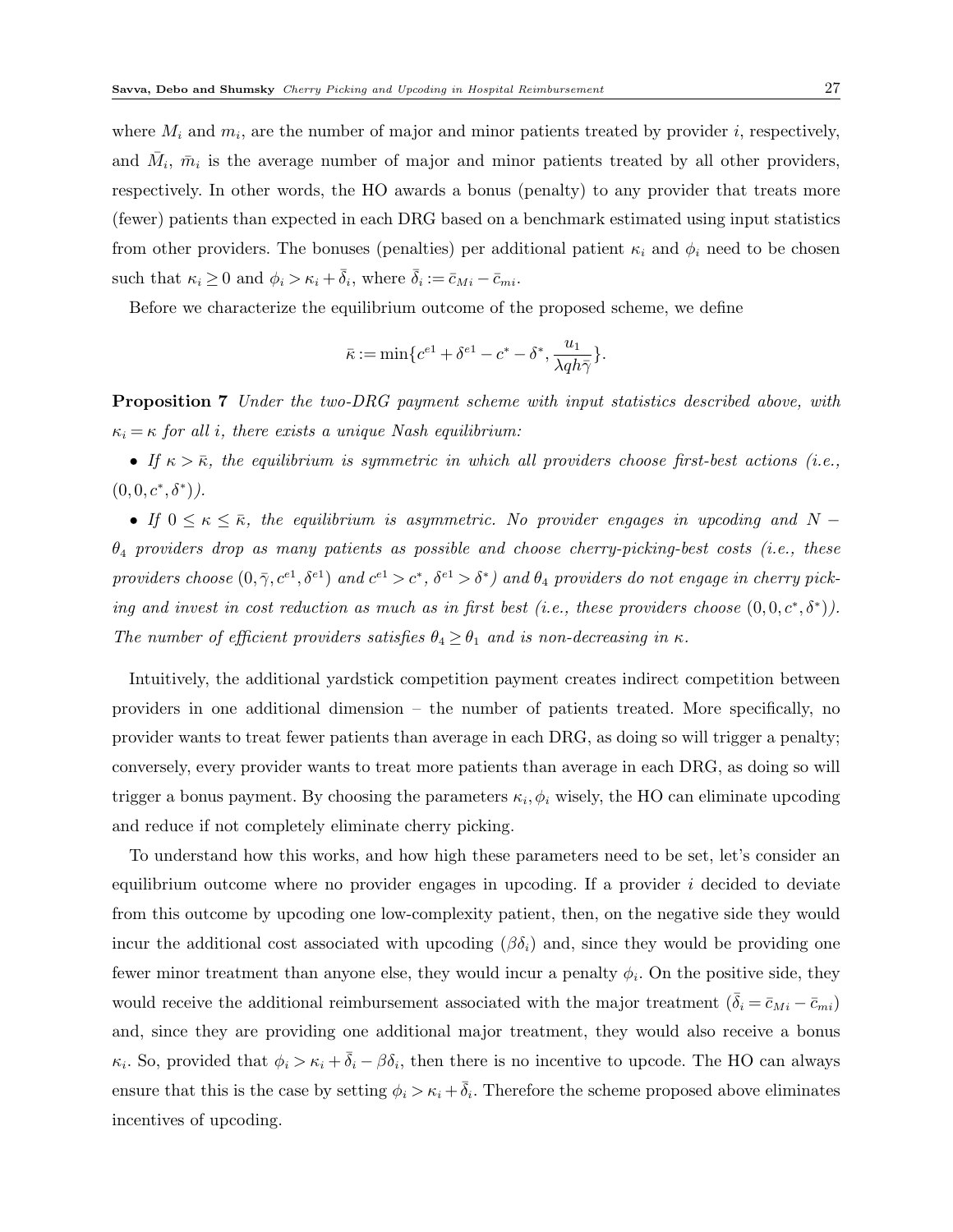As the discussion above makes clear, by using the appropriate parameter  $\phi_i$  the HO can eliminate upcoding. Therefore, by setting  $\kappa_i = 0$  for all i the regulator can achieve the results of Proposition 4 (where upcoding was not possible), which are already better from a welfare perspective than the results of Proposition 5 (where upcoding was possible). However, the regulator can do even better by increasing  $\kappa_i$ . To see why, consider that, for every patient dropped by provider i then, on the one hand, they would have to pay a penalty  $\kappa_i$  and would forgo a fee of  $p_{Mi}$ . On the other hand, they would not incur the costs  $c_i + \delta_i$ . Therefore, increasing the parameter  $\kappa_i$  reduces the value of dropping high-complexity patients. As a result, if  $\kappa_i = \kappa$  for all providers, then by increasing  $\kappa$ from 0 to  $\bar{\kappa}$  for all providers, the asymmetric equilibrium will involve more providers who choose not to lemon drop patients and invest in first-best cost reduction (i.e.,  $\theta_4$  is non-decreasing in  $\kappa$ ). When  $\kappa$  exceeds the threshold  $\bar{\kappa}$ , all providers choose not to lemon drop and to implement first-best investment in cost reduction, and the equilibrium becomes symmetric.

It is important to note that the HO can eliminate upcoding (by setting the parameter  $\phi_i$  appropriately) without using any information not already available – relative benchmarks ensure that no provider wants to treat fewer minor patients than everyone else. Furthermore, in equilibrium, the solution to the upcoding problem is free. No penalties or rewards would have to be paid – the threat of such penalties (promise of rewards) is enough to discourage upcoding. In contrast, to ensure that the penalty  $\kappa_i$  is set sufficiently high to eliminate lemon dropping, the HO would need to be able to calculate  $\bar{\kappa}$ , which in turn depends on the providers' cost functions  $R_c(.)$  and  $R_{\delta}(.)$ and parameters  $q$  and  $h$  that the HO does not have access too. Therefore, one should treat the parameter  $\kappa_i$  as a lever which could be set by the HO at a tentative level – any  $\kappa > 0$  improves the equilibrium outcome in the sense that more providers choose not to lemon drop compared to setting  $\kappa = 0$ . Furthermore, in the asymmetric equilibrium (i.e., if  $\kappa \leq \bar{\kappa}$ ) there will be penalties applied to inefficient providers and bonuses paid to efficient providers, while in the symmetric equilibrium (i.e., if  $\kappa > \bar{\kappa}$ ) no such penalties (or bonuses) will actually need to be paid.

A drawback of yardstick competition based on input statistics is that it adds complexity to an already complex system. Particularly, if hospitals are subject to case mix heterogeneity, taking the average number of patients treated in other hospitals may not be a sensible benchmark. Nevertheless, if these case mix differences are based on observable and exogenous characteristics – for example because of demographic differences in the catchment areas in terms of size or prevalence of complications and compatibilities, then appropriate adjustments could be accommodated. We note that such adjustments are made in the estimation of the benchmark readmission rate used in the yardstick competition scheme implemented for the HRRP. A potentially more worrisome drawback is that this scheme may accentuate providers' incentives to *under* treat (or undercode) patients – this is an incentive that one could have argued providers have even in the absence of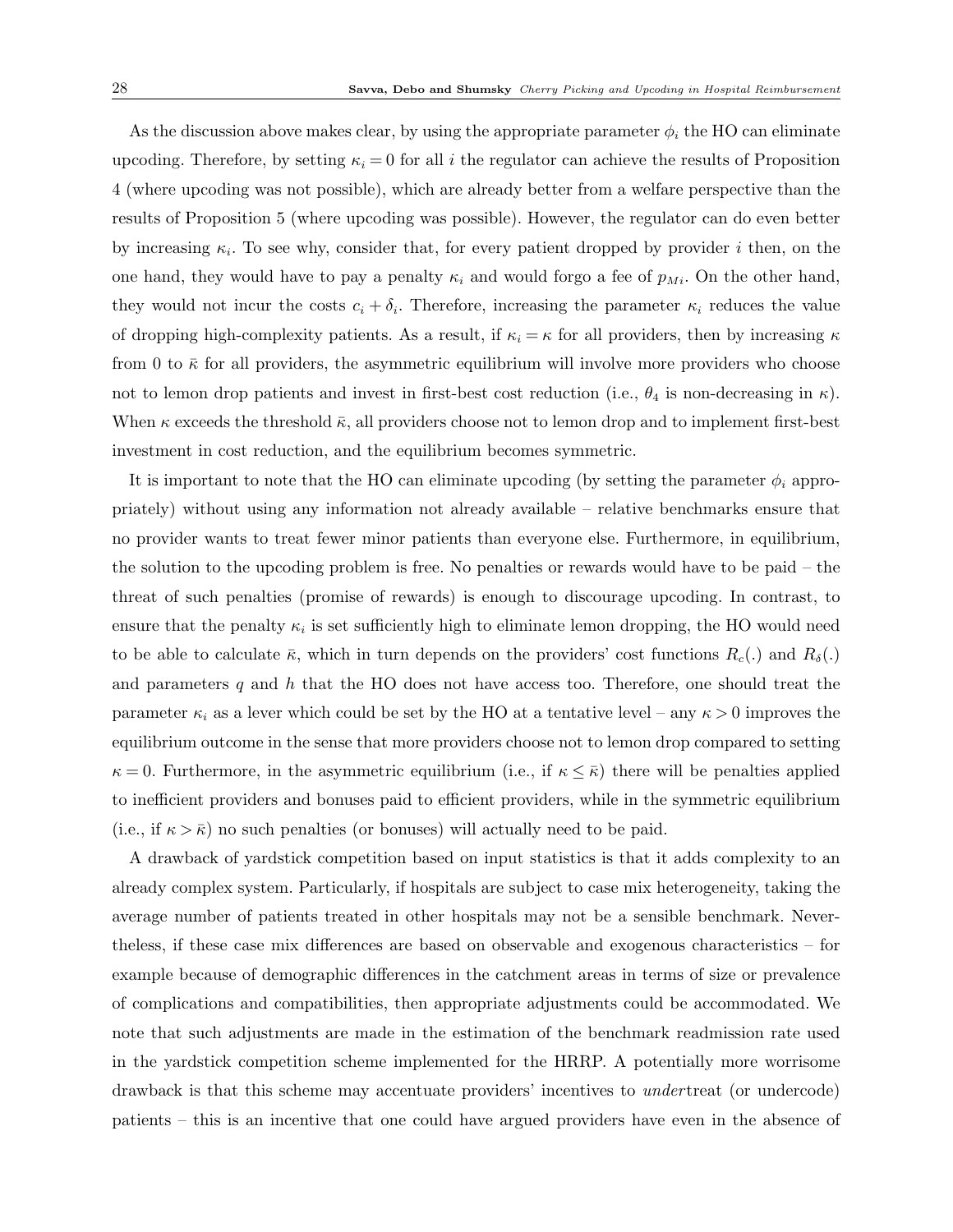yardstick competition based on input statistics (for the purposes of this work, we have assumed that providers are not able to do this e.g., due the liability rule), but since under this scheme providers receive a bonus for providing more minor treatments than expected, it may become even more beneficial to do so. Therefore, in implementing such an incentive scheme, it will be important to continue to monitor patient outcomes to ensure that quality of care is not compromised.

## 7. Conclusions

The creation of DRGs is arguably one the most impactful innovations to have come out of an Operations Research group since World War II – the use of DRGs, coupled with payments based on relative benchmarks, has been credited with saving Medicare billions in the US [\(Fetter 1991\)](#page-29-0) and has been copied extensively in Europe and elsewhere [\(Busse et al. 2013\)](#page-29-1). Over the past 30 years, as more data and better coding practices became available, the system has been refined to increase the number of patient categories. At least in part, the motivation behind these successive refinements has been a desire to reduce patient cherry picking incentives; with a larger number of DRGs the cost heterogeneity within a DRG is reduced, leaving no 'cherries' for providers to pick or 'lemons' to drop. This work casts doubt on the effectiveness of these successive expansions in reducing cherry picking incentives. In particular, we show that increasing the number of DRGs leads to the market bifurcating into two groups of providers – one that treats patients efficiently (as proponents of increase in the number of DRGs intended) and another that drops expensive patients and underinvests in cost reduction. In addition, if providers engage in upcoding, where low-complexity patients are coded as belonging to a more expensive (and therefore higher reward) category, they effectively reintroduce cost heterogeneity within a DRG, thus exacerbating patient cherry-picking incentives. Finally, this work has proposed a potential solution based on input statistics. While the solution does not require additional information to that already collected, it will certainly increase the complexity of the reimbursement system and, if implemented, should be carefully monitored to ensure it does not induce any unintended adverse effects.

In an online Appendix we extend the main model to allow for: i) a continuous increasing cost of upcoding and cherry picking; ii) absence of a transfer payment from the HO to the providers. The main conclusion continues to hold; expanding the number of DRGs to tackle the problem of cherry picking improves welfare but is less effective in the presence of patient upcoding. Moreover, we show that yardstick competition based on input statistics provides a solution in these cases as well.

## <span id="page-28-0"></span>References

Adida, E., F. Bravo. 2019. Contracts for healthcare referral services: Coordination via outcome-based penalty contracts. Management Science 65(3) 1322–1341.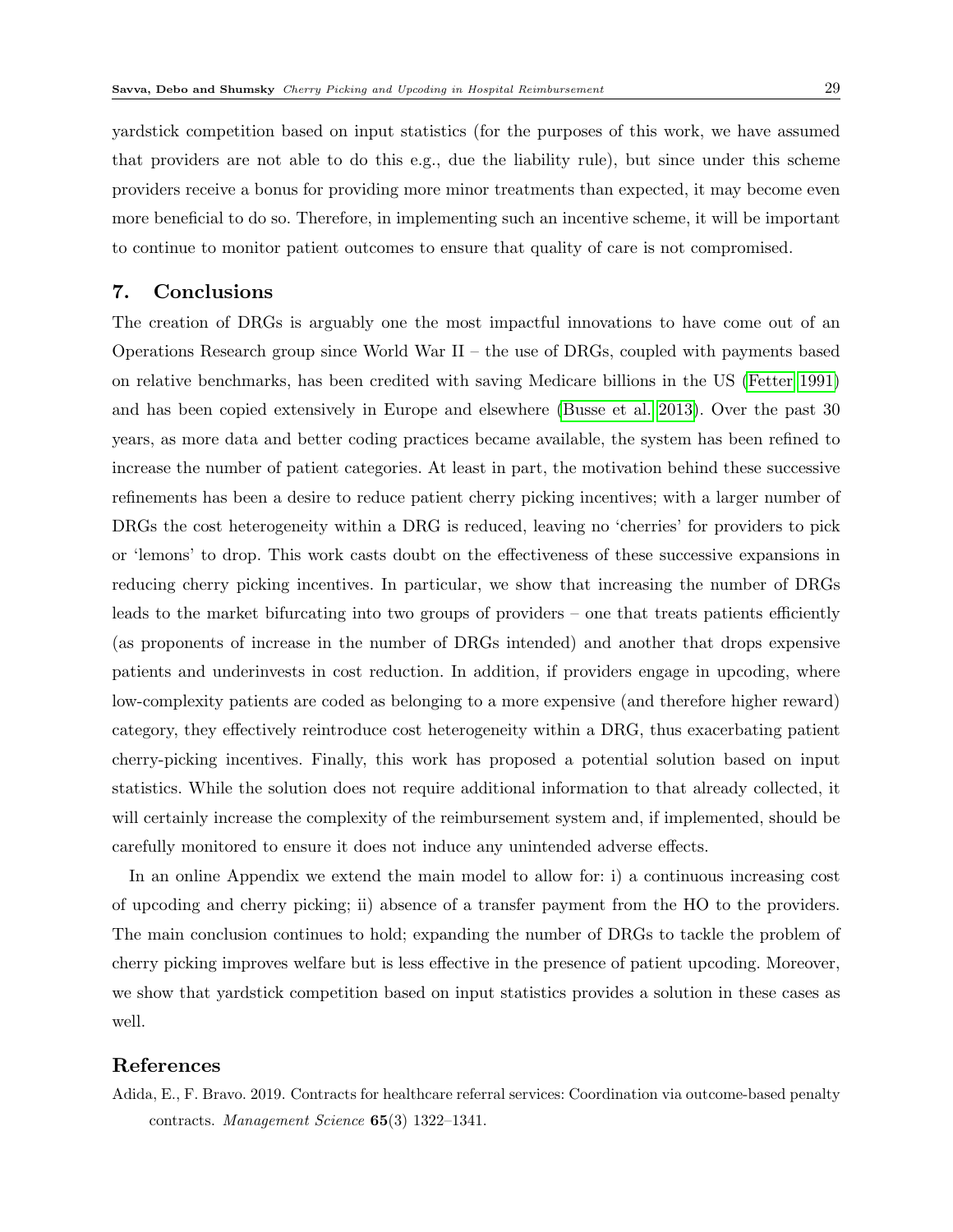- <span id="page-29-13"></span>Adida, E., H. Mamani, S. Nassiri. 2017. Bundled payment vs. fee-for-service: Impact of payment scheme on performance. Management Science 63(5) 1606–1624.
- <span id="page-29-2"></span>Alexander, D. 2020. How do doctors respond to incentives? Unintended consequences of paying doctors to reduce costs. Journal of Political Economy doi:10.1086/710334.
- <span id="page-29-7"></span>Arifoglu, K., H. Ren, T. Tezcan. 2021. Hospital Readmissions Reduction Rrogram does not provide the right incentives: Issues and remedies. Management Science.
- <span id="page-29-14"></span>Aswani, A., Z.-J. M. Shen, A. Siddiq. 2019. Data-driven incentive design in the medicare shared savings program. Operations Research  $67(4)$  1002–1026.
- <span id="page-29-1"></span>Busse, R., A. Geissler, A. Aaviksoo, F. Cots, U. Häkkinen, C. Kobel, C. Mateus, Z. Or, J. O'Reilly, L. Serdén, et al. 2013. Diagnosis related groups in Europe: moving towards transparency, efficiency, and quality in hospitals? BMJ 346. doi:10.1136/bmj.f3197. URL <https://www.bmj.com/content/346/bmj.f3197>.
- <span id="page-29-6"></span>Chen, C., N. Savva. 2018. Unintended consequences of hospital regulation: The case of the hospital readmissions reduction program. Available at SSRN 3236983 .
- <span id="page-29-4"></span>Dafny, L.S. 2005. How do hospitals respond to price changes? American Economic Review 95(5) 1525–1547.
- <span id="page-29-11"></span>Darby, M.R., E. Karni. 1973. Free competition and the optimal amount of fraud. The Journal of Law and Economics 16(1) 67–88.
- <span id="page-29-16"></span>de Crupp´e, W., M. Geraedts. 2017. Hospital choice in Germany from the patient's perspective: a crosssectional study. *BMC health services research* 17(1) 720.
- <span id="page-29-15"></span>Delana, K., N. Savva, T. Tezcan. 2021. Proactive customer service: Operational benefits and economic frictions. Manufacturing  $\mathcal{B}$  Service Operations Management 23(1) 70–87.
- <span id="page-29-9"></span>Dranove, D. 1987. Rate-setting by diagnosis related groups and hospital specialization. The RAND Journal of Economics 18(3) 417–427.
- <span id="page-29-3"></span>Dulleck, U., R. Kerschbamer. 2006. On doctors, mechanics, and computer specialists: The economics of credence goods. Journal of Economic literature 44(1) 5–42.
- <span id="page-29-10"></span>Ellis, R. P. 1998. Creaming, skimping and dumping: provider competition on the intensive and extensive margins. Journal of Health Economics 17(5) 537–555.
- <span id="page-29-8"></span>Ellis, R. P., T. G. McGuire. 1986. Provider behavior under prospective reimbursement: Cost sharing and supply. Journal of Health Economics  $5(2)$  129–151.
- <span id="page-29-0"></span>Fetter, R. B. 1991. Diagnosis related groups: Understanding hospital performance. Interfaces 21(1) 6–26.
- <span id="page-29-5"></span>Freeman, M., N. Savva, S. Scholtes. 2020. Economies of scale and scope in hospitals: An empirical study of volume spillovers. Management Science  $67(2)$  3147-3167.
- <span id="page-29-12"></span>Fuloria, P.C., S.A. Zenios. 2001. Outcomes-adjusted reimbursement in a health-care delivery system. Management Science 47(6) 735–751.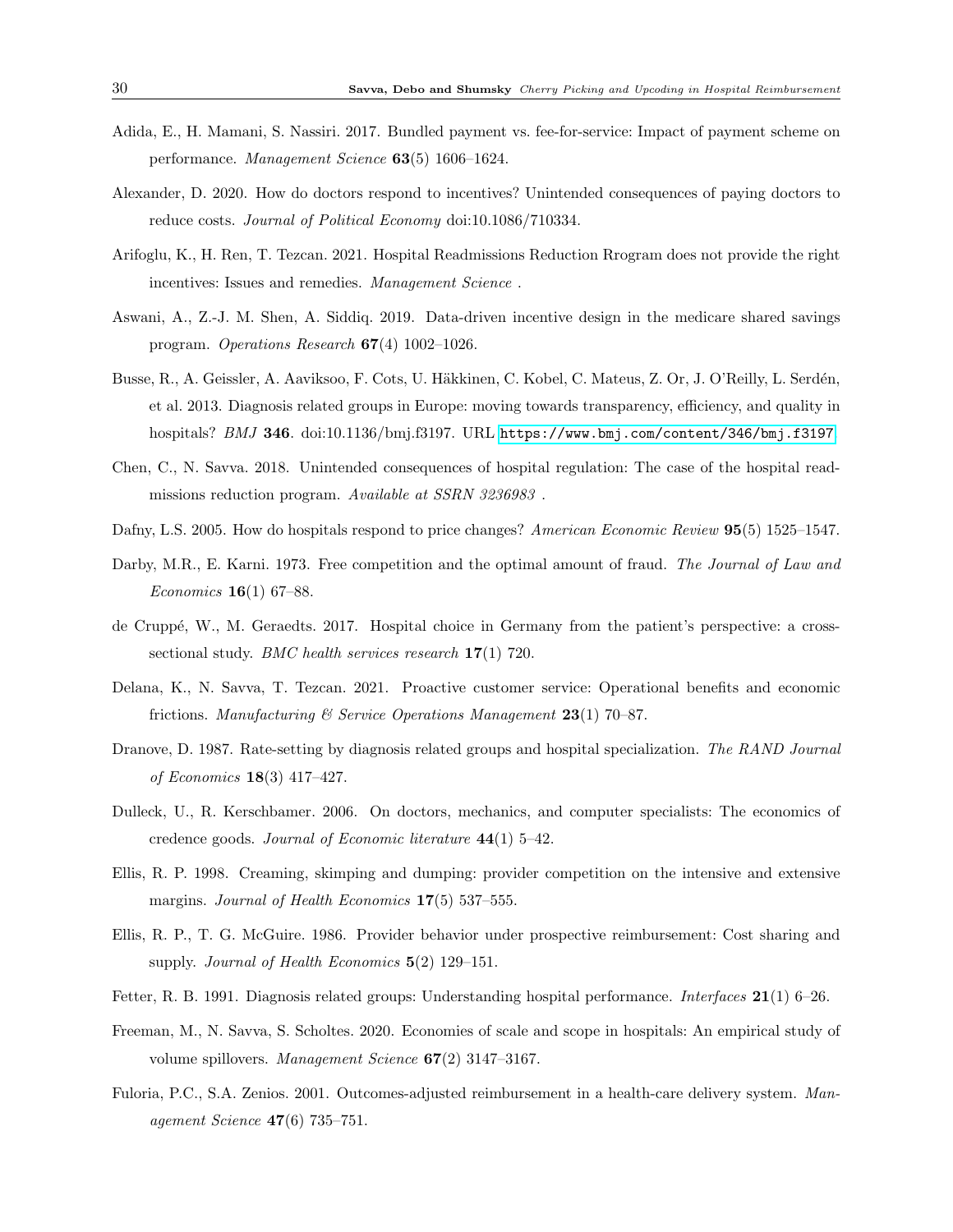- <span id="page-30-0"></span>Gottlober, P., T. Brady, B. Robinson, T. Davis, S. Phillips, A. Gruber. 2001. Medicare hospital prospective payment system: how DRG rates are calculated and updated. Office of Inspector General, Office of Evaluation and Inspections Region IX, San Francisco .
- <span id="page-30-9"></span>Gottschalk, F., W. Mimra, C. Waibel. 2020. Health services as credence goods: A field experiment. The Economic Journal 130(629) 1346–1383.
- <span id="page-30-15"></span>Greenwald, L., J. Cromwell, W. Adamache, S. Bernard, E. Drozd, E. Root, K. Devers. 2006. Specialty versus community hospitals: referrals, quality, and community benefits. Health Affairs  $25(1)$  106–118.
- <span id="page-30-13"></span>Guo, P., C.S. Tang, Y. Wang, M. Zhao. 2019. The impact of reimbursement policy on social welfare, revisit rate, and waiting time in a public healthcare system: Fee-for-service versus bundled payment. Manufacturing  $\mathcal B$  Service Operations Management 21(1) 154-170.
- <span id="page-30-12"></span>Gupta, D., M. Mehrotra. 2015. Bundled payments for healthcare services: Proposer selection and information sharing. Operations Research 63(4) 772–788.
- <span id="page-30-4"></span>Heskett, J. L. 2003. Shouldice Hospital Limited. HBS Case 9-683-068. Harvard Business School, Boston.
- <span id="page-30-5"></span>Holmstrom, B. 1982. Moral hazard in teams. The Bell Journal of Economics 13(2) 324–340.
- <span id="page-30-11"></span>Jiang, H., Z. Pang, S. Savin. 2012. Performance-based contracts for outpatient medical services. Manufacturing  $\mathcal C$  Service Operations Management 14(4) 654–669.
- <span id="page-30-14"></span>Jiang, H., Z. Pang, S. Savin. 2020. Performance incentives and competition in health care markets. Production and Operations Management 29(5) 1145–1164.
- <span id="page-30-3"></span>Jürges, H., J. Köberlein, et al. 2013. DRG upcoding in german neonatology. Annual Conference 2013 (Duesseldorf): Competition Policy and Regulation in a Global Economic Order. 79866, Verein für Socialpolitik/German Economic Association.
- <span id="page-30-1"></span>KC, D., C. Terwiesch. 2011. The effects of focus on performance: Evidence from california hospitals. Management Science 57(11) 1897–1912.
- <span id="page-30-6"></span>Laffont, J. J., J. Tirole. 1993. A Theory of Incentives in Procurement and Regulation. MIT Press, Cambridge, MA.
- <span id="page-30-2"></span>Latta, V.B., C. Helbing. 1991. Medicare short-stay hospital services by diagnosis-related groups. Health Care Financing Review 12(4) 105.
- <span id="page-30-10"></span>Lee, D. K. K., S. A. Zenios. 2012. An evidence-based incentive system for Medicare's End-Stage Renal Disease program. Management Science 58(6) 1092–1105.
- <span id="page-30-7"></span>Lefouili, Y. 2015. Does competition spur innovation? The case of yardstick competition. Economics Letters 137 135–139.
- <span id="page-30-8"></span>Ma, C. A. 1994. Health care payment systems: Cost and quality incentives. Journal of Economics  $\mathcal{B}$ Management Strategy 3(1) 93-112.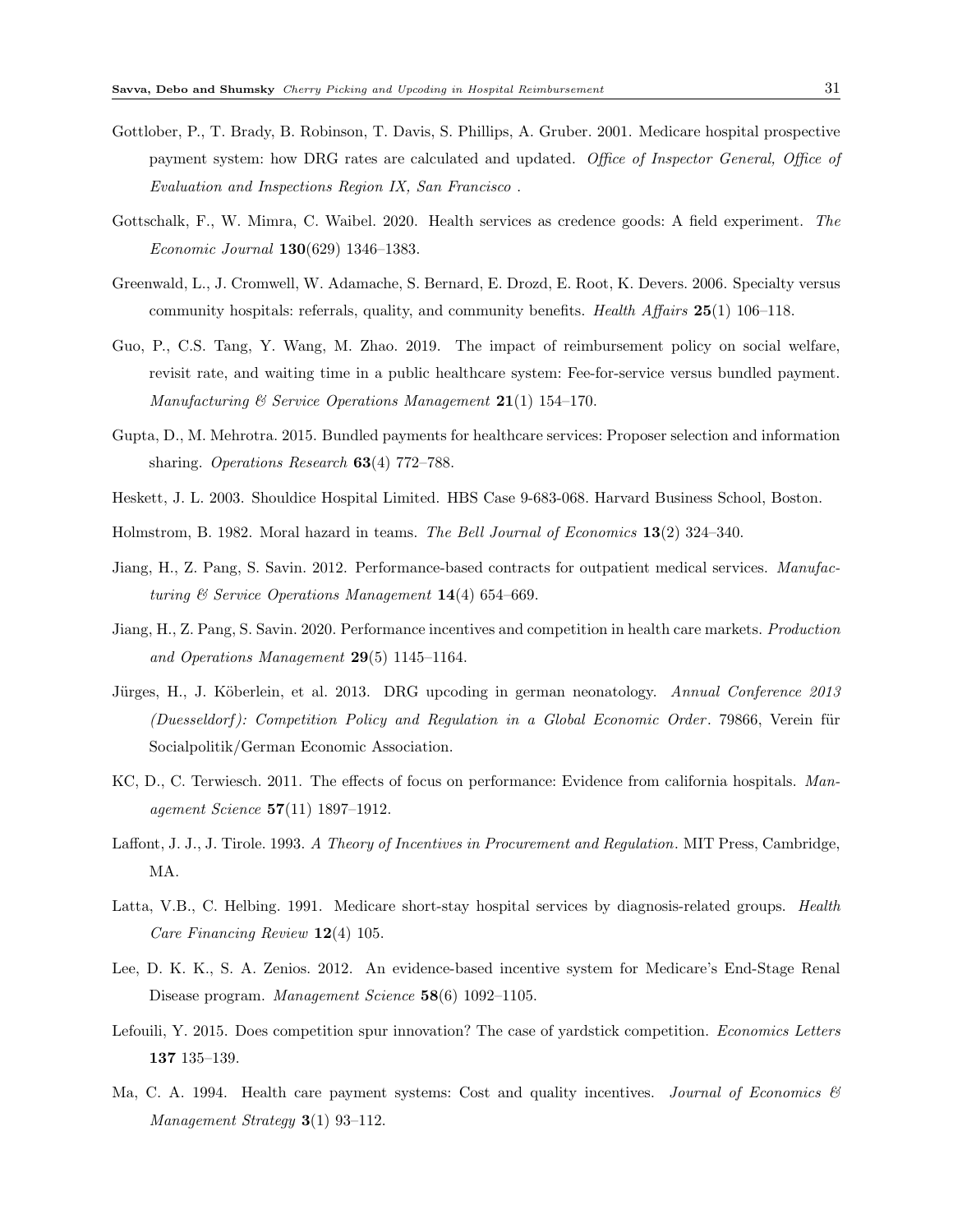- <span id="page-31-6"></span>Mason, A., A. Street, R. Verzulli. 2010. Private sector treatment centres are treating less complex patients than the nhs. Journal of the Royal Society of Medicine  $103(8)$  322–331.
- <span id="page-31-0"></span>Mayes, R. 2007. The origins, development, and passage of Medicare's revolutionary prospective payment system. Journal of the History of Medicine and Allied Sciences  $62(1)$  21–55.
- <span id="page-31-9"></span>Nalebuff, B. J., J. E. Stiglitz. 1983. Information, competition, and markets. The American Economic Review 73(2) 278–283.
- <span id="page-31-13"></span>Naor, P. 1969. The regulation of queue size by levying tolls. *Econometrica* 37(1) 15–24.
- <span id="page-31-3"></span>Newhouse, J.P. 1989. Do unprofitable patients face access problems? Health Care Financing Review 11(2) 33.
- <span id="page-31-2"></span>Newhouse, J.P. 1996. Reimbursing health plans and health providers: Efficiency in production versus selection. Journal of Economic Literature  $34(3)$  1236-1263.
- <span id="page-31-14"></span>Pope, G. C. 1989. Hospital nonprice competition and Medicare reimbursement policy. *Journal of Health* Economics 8(2) 147–172.
- <span id="page-31-8"></span>Psaty, B.M., R. Boineau, L.H. Kuller, R.V. Luepker. 1999. The potential costs of upcoding for heart failure in the United States. American Journal of Cardiology 84(1) 108–109.
- <span id="page-31-12"></span>Savva, N., T. Tezcan, Ö. Yıldız. 2019. Can yardstick competition reduce waiting times? Management Science 65(7) 3196–3215.
- <span id="page-31-16"></span>Schlesinger, M., D.E. Kanouse, S.C. Martino, D. Shaller, L. Rybowski. 2014. Complexity, public reporting, and choice of doctors: a look inside the blackest box of consumer behavior. *Medical Care Research and* Review 71(5S) 38S–64S.
- <span id="page-31-4"></span>Shactman, D. 2005. Specialty hospitals, ambulatory surgery centers, and general hospitals: charting a wise public policy course. Health Affairs 24(3) 868–873.
- <span id="page-31-1"></span>Shleifer, A. 1985. A theory of yardstick competition. The RAND Journal of Economics 16(3) 319–327.
- <span id="page-31-7"></span>Silverman, E., J. Skinner. 2004. Medicare upcoding and hospital ownership. Journal of Health Economics 23(2) 369–389.
- <span id="page-31-15"></span>So, K. C., C. S. Tang. 2000. Modeling the impact of an outcome-oriented reimbursement policy on clinic, patients, and pharmaceutical firms. Management Science 46(7) 875–892.
- <span id="page-31-10"></span>Sobel, J. 1999. A reexamination of vardstick competition. Journal of Economics & Management Strategy 8(1) 33–60.
- <span id="page-31-5"></span>Street, A., P. Sivey, A. Mason, M. Miraldo, L. Siciliani. 2010. Are English treatment centres treating less complex patients? Health Policy  $94(2)$  150–157.
- <span id="page-31-11"></span>Tangerås, T. P. 2009. Yardstick competition and quality. Journal of Economics & Management Strategy 18(2) 589–613.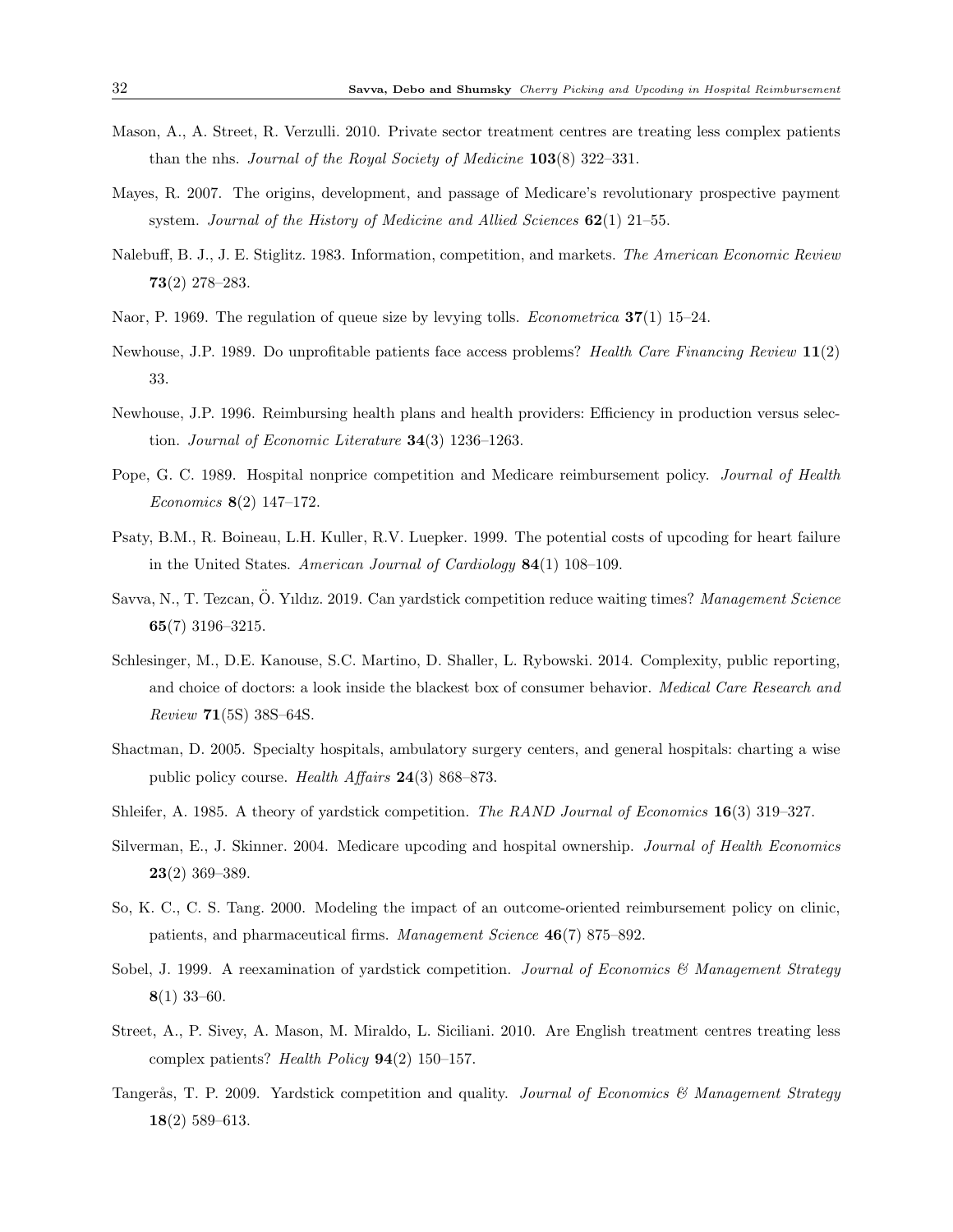- <span id="page-32-2"></span>Victoor, A., D. Delnoij, R. Friele, J. Rademakers. 2016. Why patients may not exercise their choice when referred for hospital care. an exploratory study based on interviews with patients. Health Expectations 19(3) 667–678.
- <span id="page-32-0"></span>Zhang, D.J., I. Gurvich, J.A. Van Mieghem, E. Park, R. S. Young, M. V. Williams. 2016. Hospital readmissions reduction program: An economic and operational analysis. Management Science  $62(11)$ 3351–3371.
- <span id="page-32-1"></span>Zorc, S., S.E. Chick, S. Hasija. 2017. Outcomes-based reimbursement policies for chronic care pathways Working Paper No. 2017/35/DSC/TOM, INSEAD, Fontainebleau, France.

## Appendix 1: Proofs of Propositions

Proof of Proposition [1:](#page-12-2) Under cost-of-service regulation, and irrespective of the number of DRGs used, the provider's payoff is equal to zero. Therefore, the provider resorts to selecting the status quo – zero up coding and cherry picking  $(\alpha^* = \gamma^* = 0)$  and zero investment in cost reduction  $(c^* = c_0, \ \delta^* = \delta_0). \ \Box$ 

**Proof of Proposition [2:](#page-14-0)** If there is no upcoding or cherry picking the profits of provider  $i$  are given by

$$
\pi_i(c, \delta, 0, 0) = \lambda q \left[ h(p_{Mi} - \delta_i - c_i) + (1 - h)(p_{mi} - c_i) \right] - R_c(c_i) - R_{\delta}(\delta_i) + T_i
$$

(see Equation [\(1\)](#page-9-1)). Since the provider's choice of  $c_i$  and  $\delta_i$  does not affect the reimbursement received, and this is true irrespective of the number of DRGs used by the HO, the profit-maximizing choice of the provider is given by

$$
-\frac{d}{dc}R_c(c_i) = \lambda q, -\frac{d}{d\delta}R_{\delta}(\delta_i) = \lambda qh.
$$

All choices of  $c_i$  and  $\delta_i$  that satisfy these two conditions are equilibria. Naturally, if all providers choose  $c_i = c^*$  and  $\delta_i = \delta^*$  the conditions above are identical for all providers, and in fact reduce to the first order conditions of the welfare-maximization problem. In addition, the transfer payment ensures that all providers break even. Therefore, the first-best investment decisions constitute a symmetric Nash equilibrium that achieves first-best investment in cost reduction. Furthermore, since  $R''_c > 0$  and  $R''_s > 0$ , the symmetric equilibrium is unique and no asymmetric equilibrium exists.

**Proof of Proposition [3:](#page-15-0)** In the absence of upcoding  $(\bar{\alpha} = 0)$ , under the yardstick competition scheme with a single DRG, the profits of provider  $i$  are given by

$$
\pi_i(c_i, \delta_i, 0, \gamma_i) = \lambda q \left[ (1 - h\gamma_i)\bar{c}_i - \delta_i h(1 - \gamma_i) - c(1 - h\gamma_i) \right] - R_c(c_i) - R_{\delta}(\delta_i) + \bar{R}_i,
$$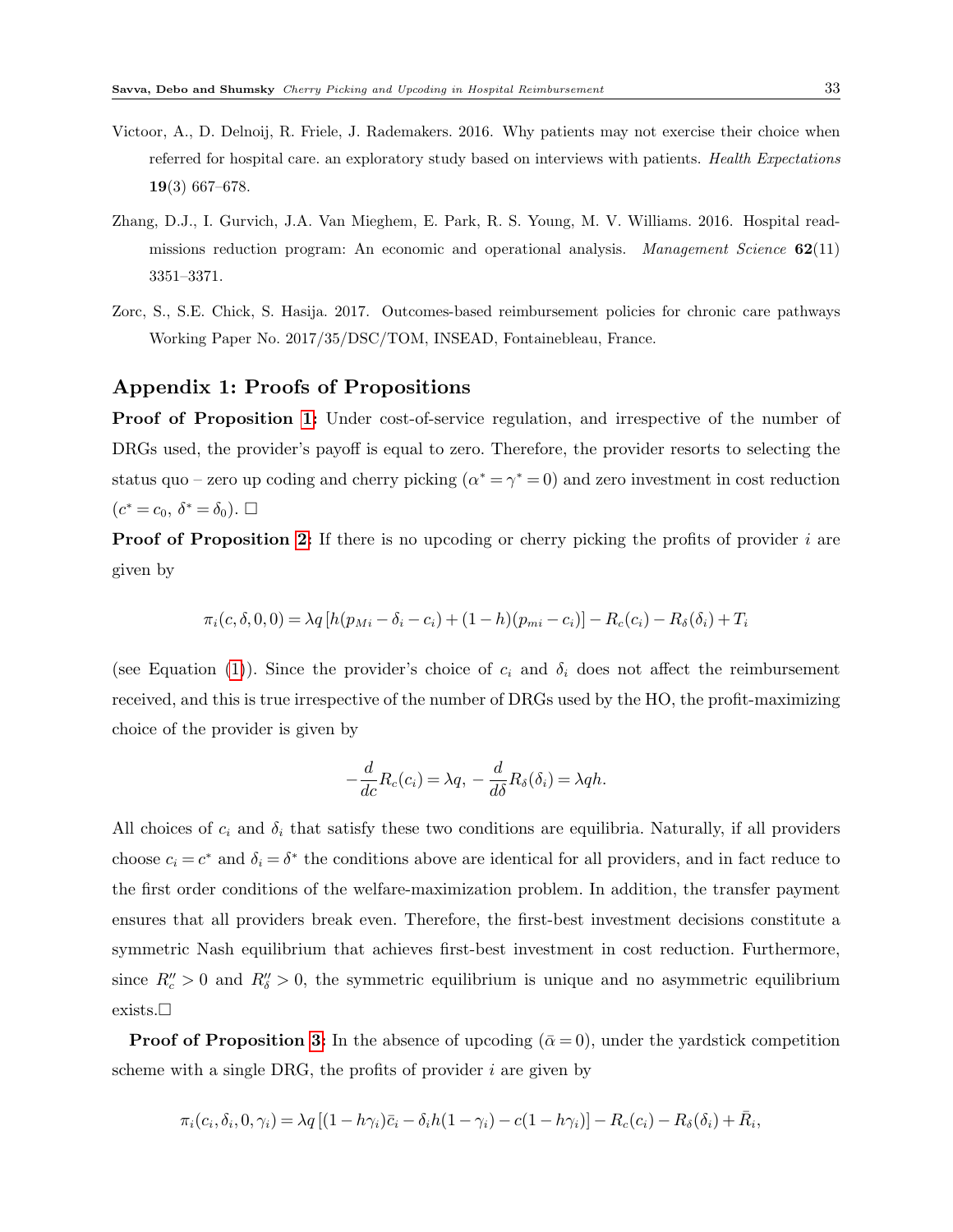where  $\bar{c}_i = \frac{1}{N-1} \sum_{j \neq i} \left[ c_j + \delta_j \frac{h(1-\gamma_j)}{1-h\gamma_j} \right]$  $1-h\gamma_j$ and  $\bar{R}_i := \frac{1}{N-1} \sum_{j \neq i} [R_c(c_j) + R_\delta(\delta_j)]$  as defined in §[4.2.](#page-13-2) The derivatives of the profit function of provider  $i$  are given by:

<span id="page-33-0"></span>
$$
\frac{\partial}{\partial \gamma_i} \pi_i = \lambda q h (c_i + \delta_i - \bar{c}_i), \tag{14}
$$

$$
\frac{\partial}{\partial c_i} \pi_i = -\frac{d}{dc} R_c(c_i) - \lambda q (1 - h \gamma_i), \qquad (15)
$$

$$
\frac{\partial}{\partial \delta_i} \pi_i = -\frac{d}{d\delta} R_\delta(\delta_i) - \lambda q h (1 - \gamma_i). \tag{16}
$$

In any equilibrium outcome the last two conditions will be equal to zero for all providers. Otherwise the provider for whom one of these conditions is not zero could increase their profit by changing  $c_i$  or  $\delta_i$ . Furthermore, the equations above imply that any two providers with  $\gamma_i = \gamma_j$  will have the same costs  $c_i = c_j$  and  $\delta_i = \delta_j$ . Furthermore, since  $R''_c > 0$  and  $R''_s > 0$  (i.e., investment in cost reduction exhibits economies of scale), if a provider has  $\gamma_i > \gamma_j$  then  $c_i > c_j$ ,  $\delta_i > \delta_j$  and the converse is also true – if a provider has costs such that  $\delta_i > \delta_j$  (or  $c_i > c_j$ ) then  $\gamma_i > \gamma_j$ . Furthermore, since  $0 \leq \gamma_i \leq \overline{\gamma}$ , from [\(15\)](#page-33-0) and [\(16\)](#page-33-0), provider costs satisfy  $c^* \leq c_i \leq c^{e_1}, \delta^* \leq \delta_i \leq \delta^{e_1}$ .

Consider a symmetric equilibrium where all providers choose  $(\gamma, c, \delta)$ . In such a symmetric equilibrium then  $\frac{\partial}{\partial \gamma_i} \pi_i = \delta \frac{1-h}{1-h\gamma} > 0$ . Therefore,  $\gamma = \bar{\gamma}$  which also implies that  $c = c^{e_1}, \delta = \delta^{e_1}$  would constitute a candidate for a symmetric equilibrium. Furthermore, since  $R_c'' > 0$  and  $R_b'' > 0$  the symmetric equilibrium candidate is unique. We note that in this symmetric equilibrium candidate, the transfer payment ensures that all providers break even (i.e., make a profit of zero). For this to be an equilibrium outcome no provider must find it profitable to unilaterally deviate to a different strategy. Consider the payoff of one provider (labeled j) that chooses to deviate to a different strategy  $(\gamma_j, c_j, \delta_j)$  when all other providers choose  $(\bar{\gamma}, c^{e_1}, \delta^{e_1})$ . The derivative of the profit function of provider j with respect to  $\gamma_j$  is given by  $\frac{\partial}{\partial \gamma_i} \pi_i = \lambda q h(c_j + \delta_j - c^{e1} - \delta^{e1} \frac{h(1-\bar{\gamma})}{1-h\bar{\gamma}})$ . Since  $c_j + \delta_j \ge c^* + \delta^*$ then if  $c^* + \delta^* > c^{e_1} + \delta^{e_1} \frac{h(1-\bar{\gamma})}{1-h\bar{\gamma}}$  then choosing  $\gamma_j < \bar{\gamma}$  cannot be a profitable deviation. Therefore,  $(\bar{\gamma}, c^{e_1}, \delta^{e_1})$  will constitute a symmetric equilibrium.

We will next investigate the existence of asymmetric equilibria. If an asymmetric equilibrium exists, then at least one provider (labeled j) would have the highest  $(\gamma_j, c_j, \delta_j)$  (i.e.,  $\gamma_j \geq \gamma_i$  for all i and the inequality is strict for at least one i, and similarly for  $c_j, \delta_j$ ). Therefore,  $c_j + \delta_j > \bar{c}_j$  (recall that  $\bar{c}_j$  is the average cost of all other providers and at least some of these providers will have lower costs). From [\(14\)](#page-33-0), this implies that  $\gamma_j = \overline{\gamma}$ , which also implies that the costs  $c_j = c^{e_1}, \delta_j = \delta^{e_1}$ . Therefore, in any asymmetric equilibrium, some providers (at least one) will choose  $(\bar{\gamma}, c^{e_1}, \delta^{e_1})$ . The rest of the providers will have  $\gamma_k < \bar{\gamma}, c_k < c^{e_1}, \delta_k < \delta^{e_1}$ . For this to be an equilibrium outcome, from [\(14\)](#page-33-0) it must be the case that  $c_k + \delta_k - \bar{c}_k \leq 0$ . If it was not the case then  $\frac{\partial}{\partial \gamma_k} \pi_k > 0$ , implying that the provider's profit could increase by increasing  $\gamma_k$  which is a contradiction. Consider a provider with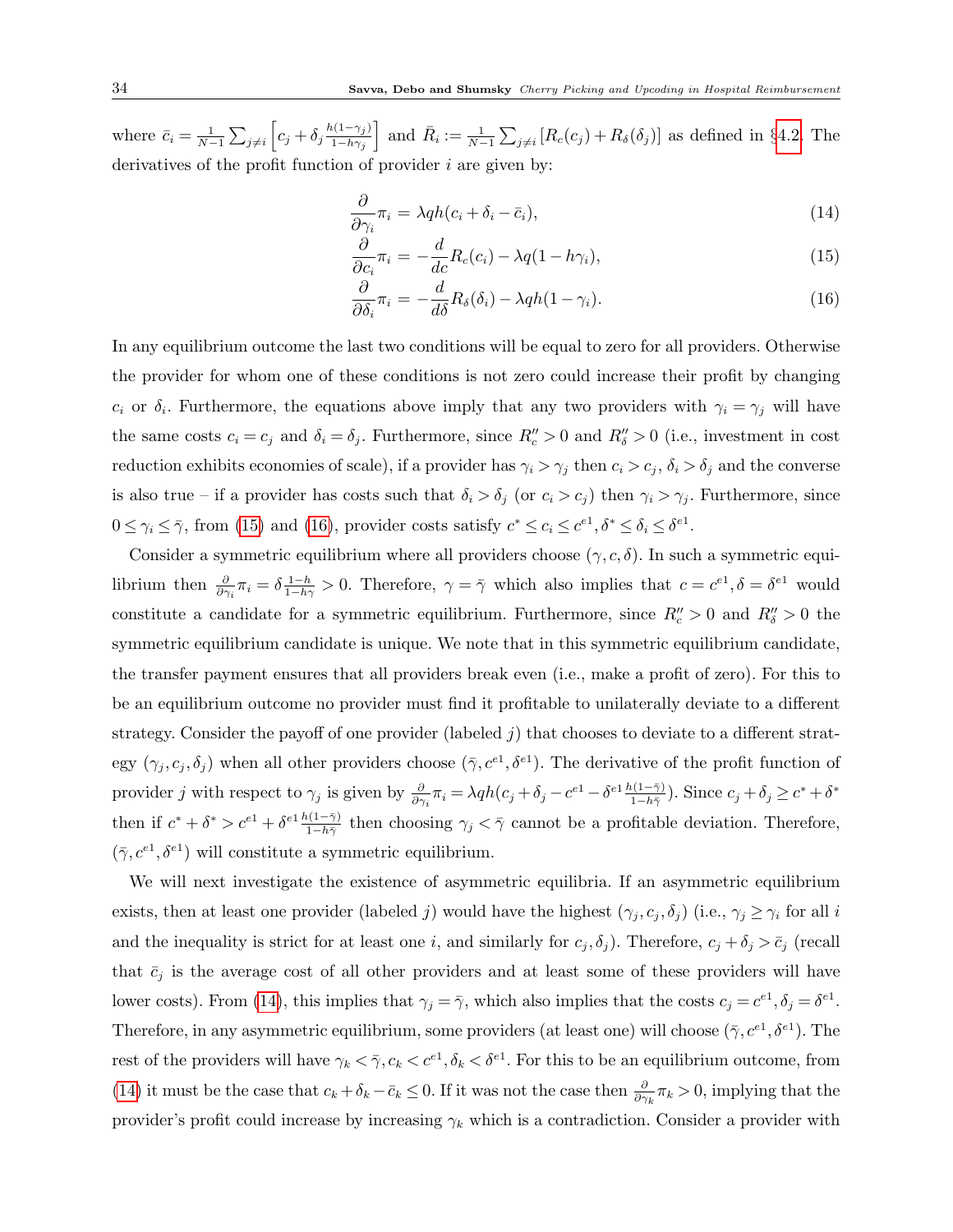$c_k + \delta_k - \bar{c}_k = 0$ . The profit of this provider can be written as  $[\lambda q \left[-\delta_k h - c_k\right] - R_c(c_k) - R_\delta(\delta_k)]$  $\lambda q\gamma_k h(\bar{c}_k - \delta_k - c_k) + C$ , where C is an exogenous constant. Note that the first term is independent of  $\gamma_i$  and is maximized at  $c^*$  and  $\delta^*$ . Consider a deviation from  $(\gamma_k, c_k, \delta_k)$  to  $(0, c^*, \delta^*)$ . This deviation does not affect the second term (it is zero under both strategies) and increases the first term (the first term is maximized at  $c^*, \delta^*$ ). Therefore this deviation is profitable. This suggests than no provider with costs  $c_k + \delta_k - \bar{c}_k = 0$  can exist, which implies that any provider with cost other that  $c^{e1}, \delta^{e1}$  must satisfy  $c_k + \delta_k - \bar{c}_k < 0$ , which implies  $\frac{\partial}{\partial \gamma_k} \pi_k < 0$ . Therefore, this provider must choose  $(0, c^*, \delta^*)$  (any other choice of  $\gamma_k > 0$  cannot be an equilibrium outcome as provider k can increase their profits by reducing  $\gamma$ ). Therefore the condition  $c_k + \delta_k - \bar{c}_k < 0$  becomes  $c^* + \delta^* < \bar{c}_k$ , and note that  $\bar{c}_k > c^{e_1} + \delta^{e_1} \frac{h(1-\bar{\gamma})}{1-h\bar{\gamma}}$ . In words, in any asymmetric equilibrium, providers will divide in two groups,  $\theta_0$  providers will not block any patients and choose to operate at a cost as low as first best  $(0, c^*, \delta^*)$ , and  $N - \theta_0$  providers will block the maximum number of patients and operate at a higher cost compared to first best  $(\bar{\gamma}, c^{e_1}, \delta^{e_1}).$ 

Consider one of the  $\theta_0$  low-cost providers. The fee per patient treated by this provider will be given by  $\bar{c}_k = \frac{\theta_0 - 1}{N - 1} (c^* + h\delta^*) + \frac{N - \theta_0}{N - 1} (c^{\epsilon 1} + h\frac{1 - \bar{\gamma}}{1 - \bar{\gamma}})$  $\frac{1-\bar{\gamma}}{1-\bar{\gamma}h}\delta^{e_1}$ ). The condition  $c_k + \delta_k - \bar{c}_k < 0$  implies that  $c^* + \delta^* < \nu(c^* + h\delta^*) + (1 - \nu)(c^{e_1} + h\frac{1 - \bar{\gamma}}{1 - \bar{\gamma}})$  $\frac{1-\bar{\gamma}}{1-\bar{\gamma}h}\delta^{e1}$ , for  $\nu=\frac{\theta_0-1}{N-1}$ . This is a contradiction as  $c^*+\delta^*$  $(c^* + h\delta^*)$  and (by assumption)  $c^* + \delta^* > c^{e_1} + h\frac{1-\overline{\gamma}}{1-\overline{\gamma}}$  $\frac{1-\bar{\gamma}}{1-\bar{\gamma}h}\delta^{e_1}$ . Therefore, an asymmetric equilibrium cannot exist.  $\square$ 

**Proof of Proposition [4:](#page-16-0)** In the absence of upcoding ( $\bar{\alpha} = 0$ ), under the yardstick competition scheme with two DRGs, the profits of provider  $i$  are given by

$$
\pi_i(c_i,\delta_i,0,\gamma_i) = \lambda q \left[ h(1-\gamma_i)(\bar{c}_{Mi}-\delta_i-c_i) + (1-h)(\bar{c}_{mi}-c_i) \right] - R_c(c_i) - R_{\delta}(\delta_i) + \bar{R}_i,
$$

where  $\bar{c}_{Mi} := \frac{1}{N-1} \sum_{j \neq i} [c_j + \delta_j], \bar{c}_{mi} := \frac{1}{N-1} \sum_{j \neq i} c_j$ , and  $\bar{R}_i := \frac{1}{N-1} \sum_{j \neq i} [R_c(c_j) + R_{\delta}(\delta_j)]$  as defined in §[4.2.](#page-13-2) The derivatives of the profit function of provider  $i$  are given by:

<span id="page-34-0"></span>
$$
\frac{\partial}{\partial \gamma_i} \pi_i = \lambda q h (c_i + \delta_i - \bar{c}_{Mi}), \qquad (17)
$$

$$
\frac{\partial}{\partial c_i}\pi_i = -\frac{d}{dc}R_c(c_i) - \lambda q(1 - h\gamma_i),\tag{18}
$$

$$
\frac{\partial}{\partial \delta_i} \pi_i = -\frac{d}{d\delta} R_\delta(\delta_i) - \lambda q h (1 - \gamma_i). \tag{19}
$$

In any equilibrium outcome, the last two conditions will be equal to zero for all providers. Otherwise the provider for whom one of these conditions is not zero could increase their profit by changing  $c_i$  or  $\delta_i$ . Furthermore, the equations above imply that any two providers with  $\gamma_i = \gamma_j$  will have the same costs  $c_i = c_j$  and  $\delta_i = \delta_j$ . Since  $R''_c > 0$  and  $R''_s > 0$ , if a provider has  $\gamma_i > \gamma_j$  then  $c_i > c_j$ ,  $\delta_i > \delta_j$ and the converse is also true – if a provider has costs such that  $\delta_i > \delta_j$  (or  $c_i > c_j$ ) then  $\gamma_i > \gamma_j$ . Furthermore, since  $0 \le \gamma_i \le \bar{\gamma}$ , from [\(18\)](#page-34-0) and [\(19\)](#page-34-0), provider costs satisfy  $c^* \le c_i \le c^{e_1}, \delta^* \le \delta_i \le \delta^{e_1}$ .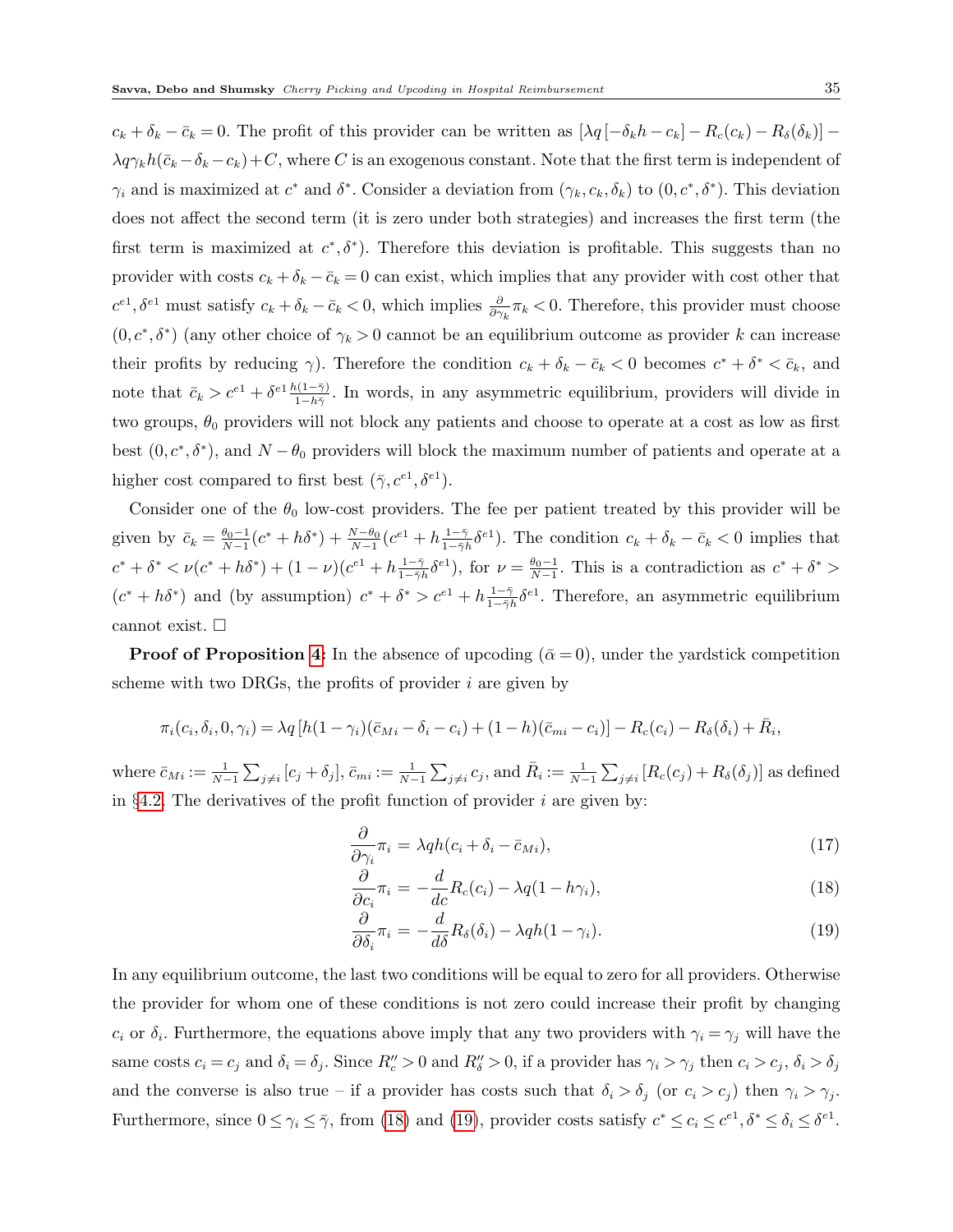Clearly, in any symmetric equilibrium  $\frac{\partial}{\partial \gamma_i} \pi_i = 0$ . Therefore, any  $\gamma_i = \gamma$  where  $0 \le \gamma \le \bar{\gamma}$  along with  $c_i = c$  and  $\delta_i = \delta$  such that  $-\frac{d}{dc}R_c(c) = \lambda q(1-h\gamma), -\frac{d}{d\delta}R_{\delta}(\delta) = \lambda qh(1-\gamma)$  would be a candidate for a symmetric equilibrium outcome. For any such  $\gamma$ , the values of c and  $\delta$  are unique and are increasing in  $\gamma$  (since  $R''_c > 0$  and  $R''_s > 0$ ). Now consider any such symmetric equilibrium candidate where  $\gamma > 0$ and consider the profit of provider i which will be given by  $\pi_i = [-\lambda q(h\delta_i + c_i) - R_c(c_i) - R_\delta(\delta_i)]$  $\lambda q h \gamma_i (\bar{c}_{Mi} - \delta_i - c_i) + C$ , where C is an exogenous constant. Note that the first term is independent of  $\gamma_i$  and is maximized at  $c^*$  and  $\delta^*$ . Consider a deviation from the symmetric equilibrium candidate  $(\gamma, c, \delta)$  to  $(0, c^*, \delta^*)$ . This deviation will be profitable for provider i as it would increase the first term and leave the second term unaffected (it is zero under both strategies). Therefore,  $\gamma > 0$  cannot be a symmetric equilibrium outcome. Therefore, the only symmetric equilibrium candidate that survives is  $(0, c^*, \delta^*)$ . For this to be an equilibrium outcome, no provider must find it profitable to unilaterally deviate to a different strategy. Consider the payoff of one provider (labeled  $j$ ) that chooses to deviate to a different strategy  $(\gamma_j, c_j, \delta_j)$  when all other providers choose  $(0, c^*, \delta^*)$ . The derivative of the profit function of provider j with respect to  $\gamma_j$  is given by  $\frac{\partial}{\partial \gamma_j} \pi_j = \lambda q h(c_j + \delta_j - c^* - \delta^*) > 0$ . Therefore, this provider can improve their profit by deviating to a strategy where they block some patients (i.e.,  $\gamma_j > 0$ ) and invest less in cost reduction, (i.e.,  $c_j > c^*, \delta_j > \delta^*$ ). Therefore no symmetric equilibrium outcome can exist.

We will now turn to asymmetric equilibria. In any asymmetric equilibrium, at least one provider (labeled j) would have the highest  $(\gamma_j, c_j, \delta_j)$  (i.e.,  $\gamma_j \geq \gamma_i$  for all i and the inequality is strict for at least one i, and similarly for  $c_j, \delta_j$ ). Therefore,  $c_j + \delta_j > \bar{c}_{Mj}$  (recall that  $\bar{c}_{Mj}$  is the average cost of all other providers and at least some of these providers will have lower costs). From [\(17\)](#page-34-0), this implies that  $\gamma_j = \bar{\gamma}$ , which also implies that the costs  $c_j = c^{e_1}, \delta_j = \delta^{e_1}$ . Conversely, at least one provider (labeled k) will have the lowest  $c_k, \delta_k, \gamma_k$  (i.e.,  $c_k \leq c_i$  for all i and the inequality is strict for at least one i, and similarly for  $\delta_k$ ,  $\gamma_k$ ). Therefore,  $c_k + \delta_k < \bar{c}_{Mk}$  (recall that  $\bar{c}_{Mk}$  is the average cost of all other providers and at least some of these providers will have higher costs). This implies that this provider will choose  $\gamma_k = 0$  and  $c_k = c^*, \delta_k = \delta^*$ . Furthermore, consider a provider with costs other than  $c^*$  or  $c^{e_1}$ , which we label as provider s. This provider must have costs  $c_s$  and  $\delta_s$  such that  $c_s + \delta_s = \bar{c}_{Ms}$  and a corresponding  $\gamma_s$ . Consider the profit of this provider, which can be written as  $\pi_s = [-\lambda q(h\delta_s + c_s) - R_c(c_s) - R_\delta(\delta_s)] - \lambda q h \gamma_s (\bar{c}_{Ms} - \delta_s - c_s) + C$ , where C is an exogenous constant. Note that the first term is independent of  $\gamma_s$  and is maximized at  $c_s = c^*$  and  $\delta_s = \delta^*$ . Consider a deviation from  $(\gamma_s, c_s, \delta_s)$  to  $(0, c^*, \delta^*)$ . This deviation does not affect the second term (it is zero under both strategies) and increases the first term. Therefore this deviation is profitable. This suggests than no provider with costs  $\gamma_s, c_s, \delta_s$  can exist. In words, in any asymmetric equilibrium, providers will divide in two groups:  $\theta_1$  providers will not block any patients and choose to operate at a cost as low as first best  $(0, c^*, \delta^*)$  and  $N - \theta_1$  providers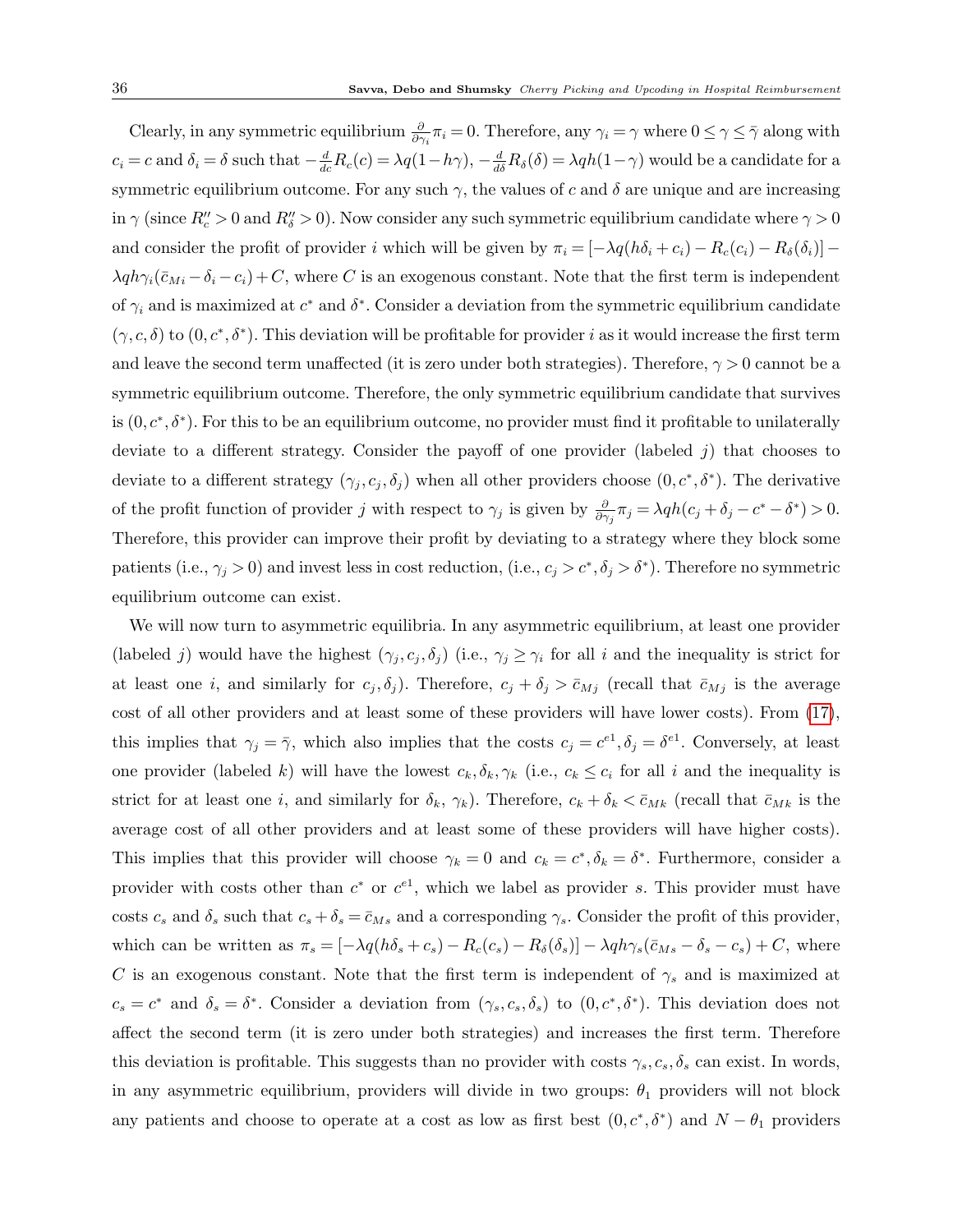will block the maximum number of patients and operate at a higher cost compared to first best  $(\bar{\gamma}, c^{e_1}, \delta^{e_1}).$ 

For such an asymmetric equilibrium to exist, the profits of the  $\theta_1$  low cost providers and the profits of the  $N - \theta_1$  high-cost providers need to be non-negative. Consider one of the  $\theta_1$  efficient providers. The fee for providing the major treatment is given by  $\bar{c}_{Mk} = \frac{N-\theta_1}{N-1}(\delta^{e_1}+c^{e_1}) + \frac{\theta_1-1}{N-1}(\delta^*+c^*)$ , the minor treatment is given by  $\bar{c}_{mk} = \frac{N-\theta_1}{N-1}c^{e_1} + \frac{\theta_1-1}{N-1}(c^*)$ , and the transfer payment they will receive is given by  $\bar{T}_k = \frac{N-\theta_1}{N-1}(R_\delta(\delta^{e_1}) + R_c(e^{e_1})) + \frac{\theta_1-1}{N-1}(R_\delta(\delta^*) + R_c(e^*))$ . After some algebra, the profit of the efficient provider can be written as  $\frac{N-\theta_1}{N-1}v_1$ , where

$$
v_1 := \lambda q (h(\delta^{e_1} + c^{e_1} - \delta^* - c^*) + (1 - h)(c^{e_1} - c^*)) + R_c(c^{e_1}) + R_\delta(\delta^{e_1}) - R_c(c^*) - R_\delta(\delta^*).
$$

Note that the expression  $-\lambda q(h(\delta + c) + (1 - h)c) - R_c(c) - R_{\delta}(\delta)$  is maximized at  $c = c^*$  and  $\delta = \delta^*$ , therefore  $v_1 > 0$ . Similarly, the profit of one of the  $N - \theta_1$  high cost providers can be written as  $\frac{\theta_1}{N-1}u_1$ , where

$$
u_1 := \lambda q (h(1 - \bar{\gamma})(\delta^* + c^* - \delta^{e_1} - c^{e_1}) + (1 - h)(c^* - c^{e_1})) + R_c(c^*) + R_{\delta}(\delta^*) - R_c(c^{e_1}) - R_{\delta}(\delta^{e_1}).
$$

Note that the expression  $-\lambda q(h(1-\bar{\gamma})(\delta+c) + (1-h)c) - R_c(c) - R_{\delta}(\delta)$  is maximized at  $c = c^{e_1}$ and  $\delta = \delta^{e_1}$ , therefore  $u_1 > 0$ .

We will next determine the value of  $\theta_1$ . For this to be an equilibrium outcome, it must be the case that the profit one of the low-cost providers makes by being low cost is greater than the profit they would make if they deviated to being a high-cost provider. After some algebra, this condition can be written as

$$
\frac{N-\theta_1}{N-1}v_1 \ge \frac{\theta_1-1}{N-1}u_1.
$$

Conversely, the profit of one of the high-cost providers must be greater than the payoff they would make if they deviated to being an low-cost provider. After some algebra, this condition reduces to

$$
\frac{\theta_1}{N-1}u_1 \ge \frac{N-\theta_1-1}{N-1}v_1.
$$

Together the last two inequalities imply that the number of efficient providers must satisfy

$$
\frac{(N-1)v_1}{v_1+u_1} \le \theta_1 \le \frac{Nv_1+u_1}{v_1+u_1}.
$$

Note that this interval contains exactly 1 integer as the difference  $\frac{Nv_1+u_1}{v_1+u_1} - \frac{(N-1)v_1}{v_1+u_1}$  $\frac{N-1)v_1}{v_1+u_1} = 1.$  Furthermore, since  $\frac{Nv_1+u_1}{v_1+u_1} < N$ , this integer is always less than N.

**Proof of Proposition [5:](#page-21-0)** Under the yardstick competition scheme with two DRGs, the profits of provider  $i$  are given by

$$
\pi_i(c_i, \delta_i, \alpha_i, \gamma_i) = \lambda q \{ [h(1-\gamma_i) + (1-h)\alpha_i] \bar{c}_{Mi} + (1-h)(1-\alpha_i) \bar{c}_{mi}
$$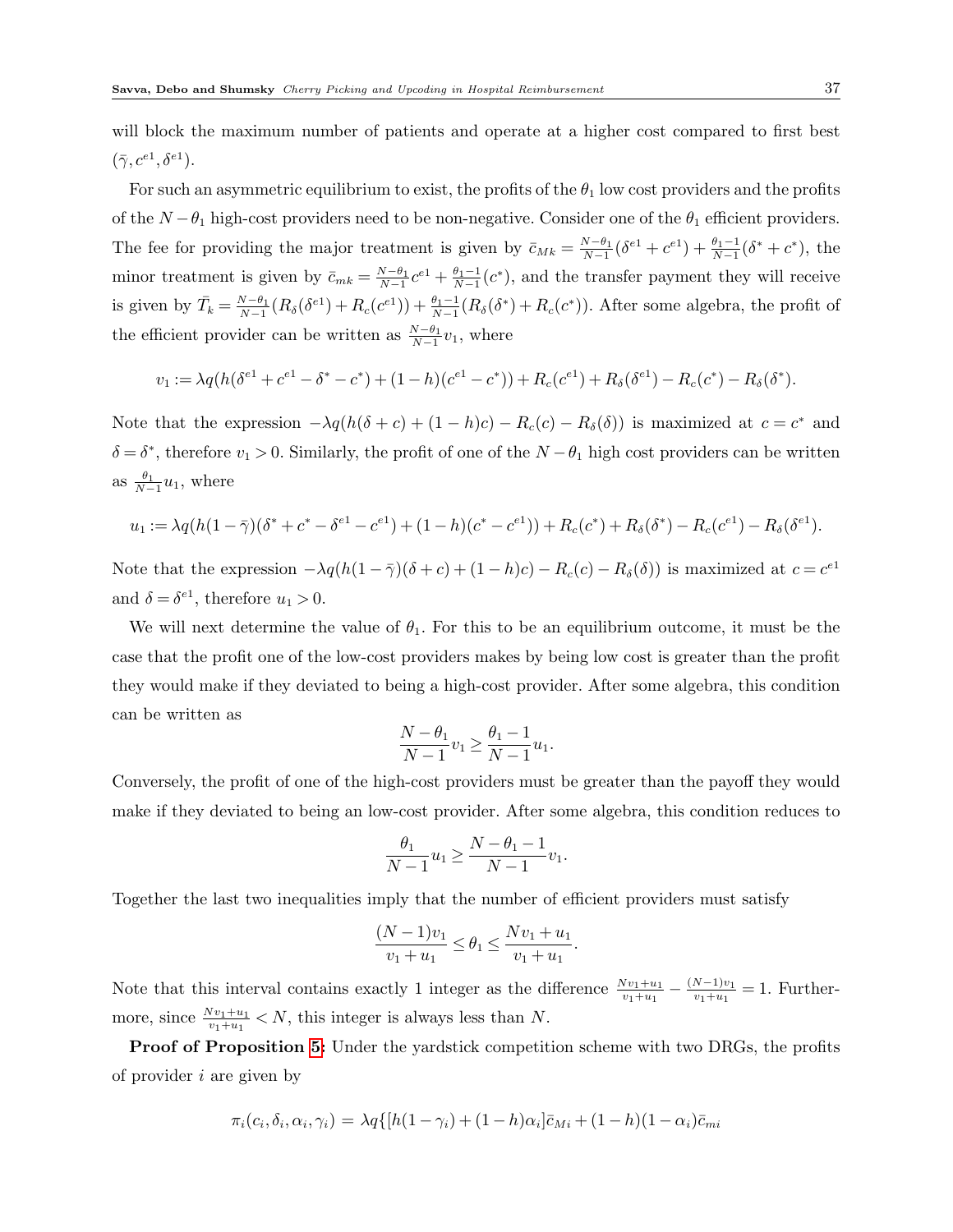$$
- [(h(1 - \gamma_i) + (1 - h)\alpha_i \beta)\delta_i + (1 - h\gamma_i)c_i] \}
$$
  
-  $R_c(c) - R_{\delta}(\delta) + \bar{R}_i$ ,

where  $\bar{c}_{Mi} := \frac{1}{N-1} \sum_{j \neq i} \left[ c_j + \delta_j \frac{h(1-\gamma_j)+(1-h)\alpha_j \beta_j}{h(1-\gamma_j)+(1-h)\alpha_j} \right]$  $h(1-\gamma_j)+(1-h)\alpha_j$  $\Big\}, \hspace{0.2in} \bar{c}_{mi} \hspace{0.1in} := \hspace{0.1in} \frac{1}{N-1} \sum_{j \neq i}$  $c_j$ , and  $\bar{R}_i :=$  $\frac{1}{N-1}\sum_{j\neq i}[R_c(c_j)+R_\delta(\delta_j)]$  as defined in §[4.2.](#page-13-2) The derivatives of the profit function of provider i are given by:

<span id="page-37-0"></span>
$$
\frac{\partial}{\partial \alpha_i} \pi_i = \lambda q (1 - h)(\bar{c}_{Mi} - \bar{c}_{mi} - \beta \delta_i), \tag{20}
$$

$$
\frac{\partial}{\partial \gamma_i} \pi_i = \lambda q h (c_i + \delta_i - \bar{c}_{Mi}), \qquad (21)
$$

$$
\frac{\partial}{\partial c_i} \pi_i = -\frac{d}{dc} R_c(c_i) - \lambda q (1 - h \gamma_i), \qquad (22)
$$

$$
\frac{\partial}{\partial \delta_i} \pi_i = -\frac{d}{d\delta} R_\delta(\delta_i) - \lambda q [h(1-\gamma_i) + (1-h)\alpha_i \beta]. \tag{23}
$$

In any equilibrium outcome, the last two conditions will be equal to zero for all providers. Otherwise the provider for whom one of these conditions is not zero could increase their profit by changing  $c_i$  or  $\delta_i$ . Furthermore, since  $0 \leq \gamma_i \leq \overline{\gamma}$ ,  $0 \leq \alpha_i \leq \overline{\alpha}$ , and  $R''_c > 0$  and  $R''_s > 0$ , from [\(22\)](#page-37-0) and [\(23\)](#page-37-0) provider costs satisfy  $c^* \leq c_i \leq c^{e_1}, \delta^{e_3} \leq \delta_i \leq \delta^{e_1}$ , where  $\delta^{e_3}$  is the unique solution to  $-\frac{d}{d\delta}R_{\delta}(\delta_i)$  $\lambda q[h + (1-h)\bar{\alpha}\beta].$ 

Turning to [\(20\)](#page-37-0), this condition will be positive for provider *i* if  $\frac{1}{N-1} \sum_{j \neq i} \left[ \delta_j \frac{h(1-\gamma_j)+(1-h)\alpha_j \beta_j}{h(1-\gamma_j)+(1-h)\alpha_j} \right]$  $h(1-\gamma_j)+(1-h)\alpha_j$ i >  $\beta \delta_i$ . Note that the LHS is minimized when all providers other than i choose  $\gamma_j = 0, \alpha_j = \bar{\alpha}, \delta_j = \delta^{e3}$ . The RHS is maximized if provider i chooses  $\delta_i = \delta^{e_1}$ . Therefore, a sufficient condition for [\(20\)](#page-37-0) to be positive for all providers  $i$  is

$$
\beta < \frac{h\delta^{e3}}{h\delta^{e1} + (\delta^{e1} - \delta^{e3})(1 - h)\bar{\alpha}}.\tag{24}
$$

For the rest of the proof we will assume that this condition holds. Then, in any equilibrium outcome, all providers will choose  $\alpha_i = \bar{\alpha}$ . Furthermore, [\(22\)](#page-37-0) and [\(23\)](#page-37-0) imply that any two providers with  $\gamma_i = \gamma_j$  will have the same costs  $c_i = c_j$  and  $\delta_i = \delta_j$ . Since  $R''_c > 0$  and  $R''_s > 0$ , if a provider has  $\gamma_i > \gamma_j$  then  $c_i > c_j$ ,  $\delta_i > \delta_j$  and the converse is also true – if a provider has costs such that  $\delta_i > \delta_j$ (or  $c_i > c_j$ ) then  $\gamma_i > \gamma_i$ .

Consider a symmetric equilibrium such that  $\alpha_i = \alpha$ ,  $\gamma_i = \gamma$ ,  $c_i = c$  and  $\delta_i = \delta$  for all i. In any symmetric equilibrium  $\bar{c}_{Mi} - \bar{c}_{mi} - \beta \delta = \delta \frac{h(1-\gamma)(1-\beta)}{h(1-\gamma)+(1-h)\alpha} > 0$ , which implies  $\frac{\partial}{\partial \alpha_i} \pi_i > 0$ . Therefore, in any symmetric equilibrium  $\alpha_i = \bar{\alpha}$  for all i. This, implies that  $c + \delta - \bar{c}_{Mi} = \frac{(1-h)(1-\beta)\delta\bar{\alpha}}{h(1-\gamma)+(1-h)\bar{\alpha}} > 0$ , which also implies that  $\frac{\partial}{\partial \gamma_i}\pi_i > 0$ . Therefore in any symmetric equilibrium  $\gamma = \bar{\gamma}$  for all i. The values of  $c = c^{e1}$  and  $\delta = \delta^{e2}$  are the solution to  $-\frac{d}{dc}R_c(c) = \lambda q(1-h\bar{\gamma}), -\frac{d}{d\delta}R_{\delta}(\delta) = \lambda q[h(1-\bar{\gamma}) + (1-h)\bar{\alpha}\beta]),$ and they are unique (since  $R''_c > 0$  and  $R''_s > 0$ ). In addition, the transfer payment ensures that all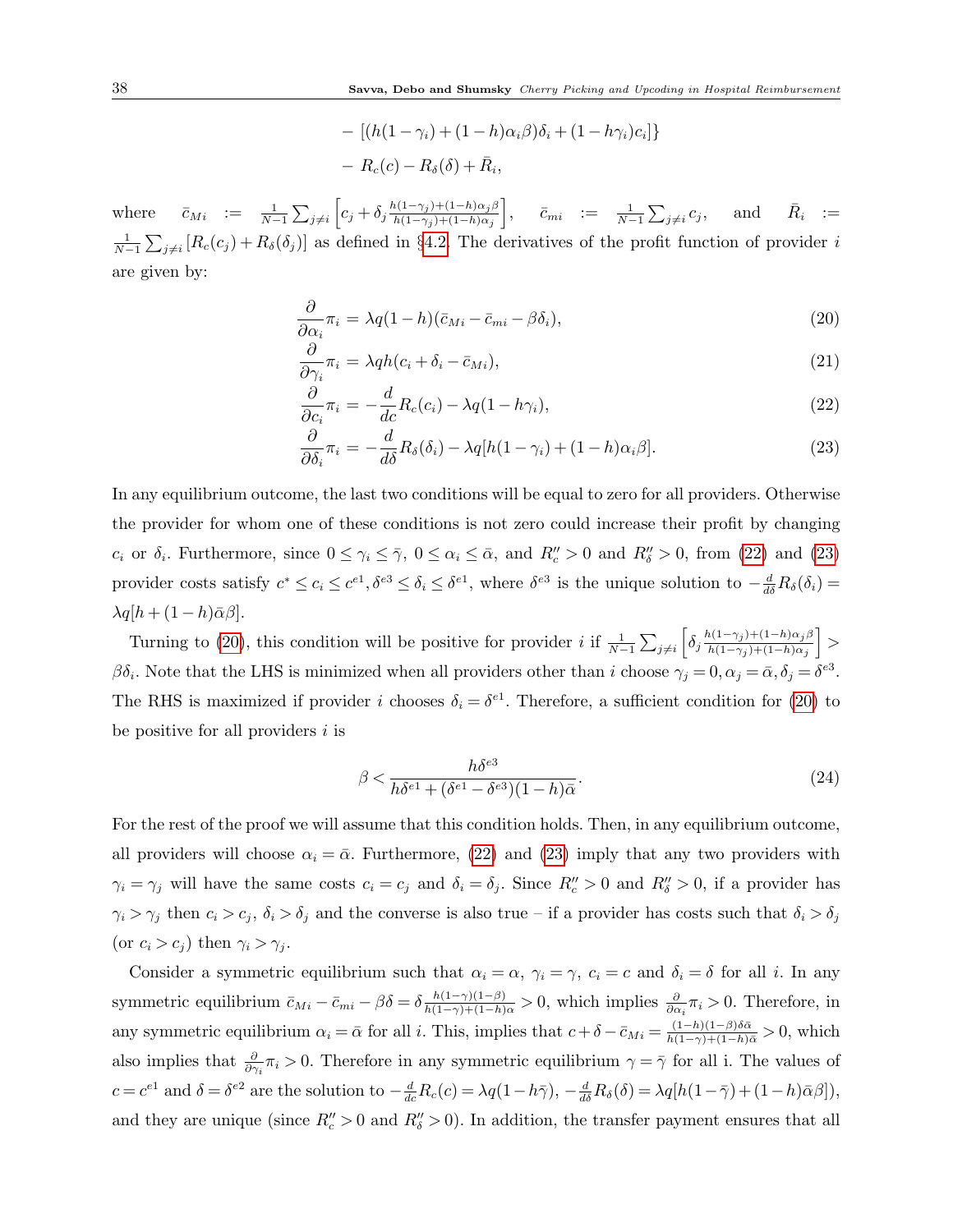providers break even. Furthermore, since  $(1-h\bar{z}) < 1$ , this implies that  $c^{e_1} > c^*$ . If  $h(1-\bar{z}) + (1-\bar{z})$  $h\geqslant \beta \leqslant h$  then  $\delta^{e2} > \delta^*$ , otherwise the opposite holds.

For this to be an equilibrium outcome, no provider must find it profitable to unilaterally deviate to a different strategy. Consider the payoff of one provider (labeled  $j$ ) that chooses to deviate to a different strategy  $(\alpha_j, \gamma_j, c_j, \delta_j)$  when all other providers choose  $(\bar{\alpha}, \bar{\gamma}, c^{e_1}, \delta^{e_2})$ . Due to condition [\(12\)](#page-20-0), it is not profitable to choose any  $\alpha_j < \bar{\alpha}$ . The derivative of the profit function of provider j with respect to  $\gamma_j$  is given by  $\frac{\partial}{\partial \gamma_j} \pi_j = \lambda q h(c_j + \delta_j - c^{e1} - \delta^{e2} \frac{h(1-\bar{\gamma}) + (1-h)\bar{\alpha}\beta}{h(1-\bar{\gamma}) + (1-h)\bar{\alpha}})$ . Since  $c_j + \delta_j \ge c^* + \delta^{e3}$  then if  $c^* + \delta^{e3} \geq c^{e1} + \delta^{e2} \frac{h(1-\bar{\gamma}) + (1-h)\bar{\alpha}\beta}{h(1-\bar{\gamma}) + (1-h)\bar{\alpha}}$  then choosing  $\gamma_j < \bar{\gamma}$  cannot be a profitable deviation. Therefore,  $(\bar{\alpha}, \bar{\gamma}, c^{e_1}, \delta^{e_2})$  will constitute a symmetric equilibrium. If however,  $c^* + \delta^{e_3} \leq c^{e_1} + \delta^{e_2} \frac{h(1-\bar{\gamma}) + (1-h)\bar{\alpha}\beta}{h(1-\bar{\gamma}) + (1-h)\bar{\alpha}}$ then it may be profitable to deviate to  $(\bar{\alpha}, 0, c^*, \delta^{e3})$ . For this to be the case, it must be the case that the profit of the provider who deviates to  $(\bar{\alpha}, 0, c^*, \delta^{e3})$  when all other providers choose  $(\bar{\alpha}, \bar{\gamma}, c^{e1}, \delta^{e2})$ is non-negative (as the profit associated with not deviating is zero). This condition can be written as  $v_2 \geq 0$ , where

$$
v_2 := \lambda q \left( (h + (1 - h)\bar{\alpha}) \frac{(h(1 - \bar{\gamma}) + (1 - h)\bar{\alpha}\beta)}{h(1 - \bar{\gamma}) + (1 - h)\bar{\alpha}} \delta^{e2} - (h + (1 - h)\bar{\alpha}\beta)\delta^{e3} + c^{e1} - c^* \right) + R_c(c^{e1}) + R_{\delta}(\delta^{e2}) - R_c(c^*) - R_{\delta}(\delta^{e3}).
$$

We will then consider asymmetric equilibria. Due to condition  $(12)$ , in any asymmetric equilibrium, all providers will choose  $\alpha_j = \bar{\alpha}$ . At least one provider (labeled j) would have the highest  $(\gamma_j, c_j, \delta_j)$  (i.e.,  $\gamma_j \geq \gamma_i$  for all i and the inequality is strict for at least one i, and similarly for  $c_j, \delta_j$ ). Therefore,  $c_j + \delta_j > \bar{c}_{M_j}$  (recall that  $\bar{c}_{M_j}$  is the average cost of all other providers and at least some of these providers will have lower costs). From [\(21\)](#page-37-0), this implies that  $\gamma_j = \overline{\gamma}$ , which also implies that the costs  $c_j = c^{e_1}, \delta_j = \delta^{e_2}$ . Conversely, at least one provider (labeled k) will have the lowest  $(\gamma_k, c_k, \delta_k)$  (i.e.,  $\gamma_k \leq \gamma_i$  for all i and the inequality is strict for at least one i, and similarly for  $c_k, \delta_k$ ). Therefore,  $c_k + \delta_k < \bar{c}_{Mk}$  (recall that  $\bar{c}_{Mk}$  is the average cost of all other providers and at least some of these providers will have higher costs). From [\(21\)](#page-37-0), this implies that  $\gamma_k = 0$  and  $c_k = c^*, \delta_k = \delta^{e3}$ . For this to be possible, it must be the case that  $c^* + \delta^{e3} < c^{e1} + \delta^{e2} \frac{h(1-\bar{\gamma}) + (1-h)\bar{\alpha}\beta}{(h(1-\bar{\gamma}) + (1-h)\bar{\alpha})}$ .

Furthermore, consider a provider with  $\gamma_s$  other than 0 or  $\bar{\gamma}$ , which we label as provider s. Due to condition [\(12\)](#page-20-0), this provider will still have  $\alpha_s = \bar{\alpha}$ , and from [\(21\)](#page-37-0) must have costs  $c_s$  and  $\delta_s$  such that  $c_s + \delta_s = \bar{c}_{Ms}$ . Consider the profit of this provider, which can be written as  $\pi_s =$  $[-\lambda q(h\delta_s+c_s)-R_c(c_s)-R_\delta(\delta_s)]-\lambda qh\gamma_s(\bar{c}_{Ms}-\delta_s-c_s)+C$ , where C is a constant that does not depend on  $(\gamma_s, c_s, \delta_s)$ . Note that the first term is independent of  $\gamma_s$  and is maximized at  $c_s = c^*$  and  $\delta_s = \delta^*$ . Consider a deviation from  $(\gamma_s, c_s, \delta_s)$  to  $(0, c^*, \delta^*)$ . This deviation does not affect the second term (it is zero under both strategies) and increases the first term. Therefore this deviation is profitable. This suggests than no provider with costs  $\gamma_s, c_s, \delta_s$  can exist. In words, in any asymmetric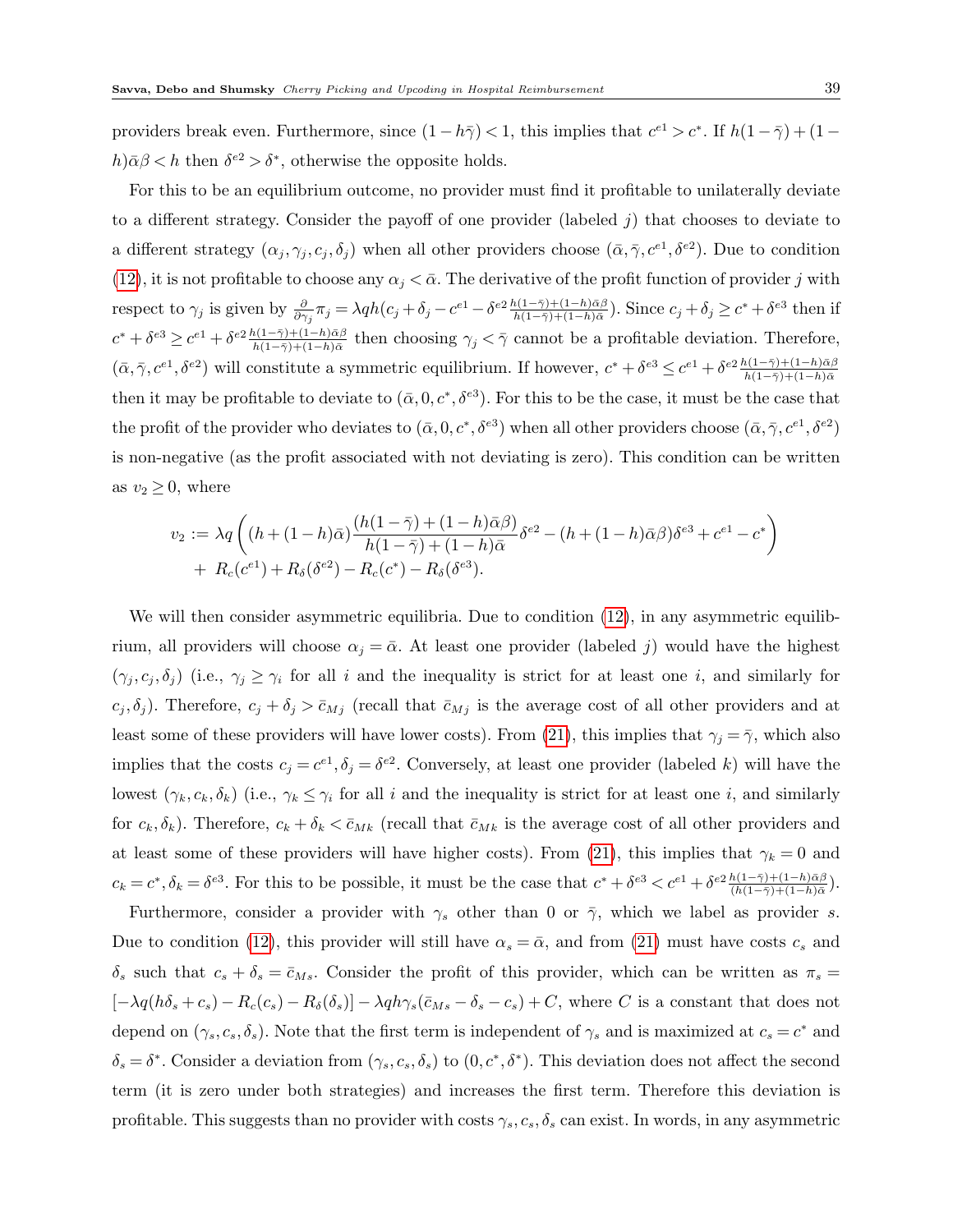equilibrium, providers will divide in two groups:  $\theta_2$  providers will upcode the maximum number of patients, will not block any patients and choose to operate at relatively low costs  $(\bar{\alpha}, 0, c^*, \delta^{\epsilon 3})$ and  $N - \theta_2$  providers that will upcode the maximum number of patients, will block the maximum number of patients and operate at a higher cost  $(\bar{\alpha}, \bar{\gamma}, c^{e_1}, \delta^{e_2})$ .

For such an asymmetric equilibrium to exist, the profits of the  $\theta_2$  low-cost providers and the profits of the  $N - \theta_2$  high-cost providers need to be non-negative. Consider one of the  $\theta_2$ high-cost providers. The fee they are paid for providing the major treatment is given by  $\bar{c}_{Mk} =$  $\frac{N-\theta_2}{N-1}(\delta^{e_2}\frac{h(1-\bar{\gamma})+(1-h)\bar{\alpha}\beta}{h(1-\bar{\gamma})+(1-h)\bar{\alpha}}+c^{e_1})+\frac{\theta_2-1}{N-1}(\delta^{e_3}\frac{h+(1-h)\bar{\alpha}\beta}{h+(1-h)\bar{\alpha}}+c^*)$ , the fee for the minor treatment is given by  $\bar{c}_{mk} = \frac{N-\theta_2}{N-1}c^*$ , and the transfer payment they will receive is given by  $\bar{T}_k = \frac{N-\theta_2}{N-1}(R_\delta(\delta^{e2}) +$  $R_c(c^{e_1}) + \frac{\theta_2-1}{N-1}(R_\delta(\delta^{e_3})+R_c(c^*))$ . The profit of this provider will be given by  $\frac{N-\theta_2}{N-1}v_2$ . Similar algebra shows that the profit of one of the high-cost providers will be given by  $\frac{\theta_2}{N-\theta_2}u_2$ , where

$$
u_2 := \lambda q (\delta^{e3}(h + (1 - h)\bar{\alpha}\beta) \frac{h(1 - \bar{\gamma}) + (1 - h)\bar{\alpha}}{h + (1 - h)\bar{\alpha}} - (h(1 - \bar{\gamma}) + (1 - h)\bar{\alpha}\beta)\delta^{e2} + (1 - \bar{\gamma}h)(c^* - c^{e1}))
$$
  
+  $R_c(c^*) + R_{\delta}(\delta^{e3}) - R_c(c^{e1}) - R_{\delta}(\delta^{e2}).$ 

Therefore, for the asymmetric equilibrium to exist, it must be the case that  $v_2 \ge 0$  and  $u_2 \ge 0$ . Note that  $u_2 > 0$ . To see this, note that  $u_2$  can be written as

$$
u_2 = \left[ -\lambda q \left( (1 - \bar{\gamma}h)c^{e_1} + ((1 - \bar{\gamma})h + (1 - h)\bar{\alpha}\beta)\delta^{e_2} \right) - R_c(c^{e_1}) - R_\delta(\delta^{e_2}) \right]
$$
  
+ 
$$
\left[ \lambda q \left( (1 - \bar{\gamma}h)c^* + ((1 - \bar{\gamma})h + (1 - h)\bar{\alpha}\beta)\delta^{e_3} \right) - R_c(c^*) - R_\delta(\delta^{e_3}) \right]
$$
  
+ 
$$
h(1 - h)\frac{\bar{\alpha}\bar{\gamma}(1 - \beta)}{h + (1 - h)\bar{\alpha}}\delta^*.
$$

Note that the expression  $[-\lambda q](1 - \bar{\gamma}h)c + ((1 - \bar{\gamma})h + (1 - h)\bar{\alpha}\beta)\delta] - R_c(c) - R_{\delta}(\delta)$  is maximized at  $c^{e_1}, \delta^{e_2}$ , therefore the sum of the terms in the first two brackets is positive. The third term is also positive, which implies that  $u_2 > 0$ . The sign of  $v_2$  will depend on model parameters.

We next determine the value of  $\theta_2$ . If one of the  $\theta_2$  low-cost providers was to deviate and become a high-cost provider then their profit would be given by  $\frac{\theta_2-1}{N-1}u_2$  and if one of the  $N-\theta_2$  high-cost providers was to deviate and become a low-cost provider it would be  $\frac{N-\theta_2-1}{N-1}v_2$ . In the symmetric equilibrium it must be the case that these deviations are not profitable. Therefore,  $\frac{N-\theta_2}{N-1}v_2 > \frac{\theta_2-1}{N-1}u_2$ and  $\frac{\theta_2}{N-1}u_2 \ge \frac{N-\theta_2-1}{N-1}v_2$ . These conditions imply that  $\theta_2$  satisfies  $\frac{(N-1)v_2}{u_2+v_2} \le \theta_2 \le \frac{Nv_2+u_2}{u_2+v_2}$  $\frac{v_{v_2+u_2}}{u_2+v_2}$ . If  $v_2 \geq 0$ , this interval contains exactly 1 integer as the difference between the RHS and the LHS of the inequalities is  $\frac{Nv_2+u_2}{u_2+v_2} - \frac{(N-1)v_2}{u_2+v_2}$  $\frac{N-1)v_2}{u_2+v_2} = 1$  and this integer is always less than N.

We then compare  $\theta_2$  with  $\theta_1$  and  $\theta_0$  for the special case when  $\beta = 0$ . Note that in this case,  $v_2 - v_0 =$  $\lambda q h^{2} (1 - \bar{\gamma}) \frac{(1 - h)\bar{\gamma}(1 - \bar{\alpha})}{(h(1 - \bar{\gamma}) + (1 - h)\bar{\alpha})(1 - \bar{\alpha})}$  $\frac{(1-h)\bar{\gamma}(1-\bar{\alpha})}{(h(1-\bar{\gamma})+(1-h)\bar{\alpha})(1-h\bar{\gamma})}\delta^{e1} > 0$ , therefore  $v_2 > v_0$ . Also,  $u_2 - u_0 = -\lambda q h^2 \frac{\bar{\gamma}(1-h)(1-\bar{\alpha})}{h+(1-h)\bar{\alpha}}\delta^* < 0$ , therefore  $u_2 < u_0$ . It follows that  $\frac{v_2}{u_2} > \frac{v_0}{u_0}$  $\frac{v_0}{u_0}$ , which implies that  $\frac{v_2}{v_2+u_2} > \frac{v_0}{v_0+1}$  $\frac{v_0}{v_0+u_0}$ . Since  $\theta_2$  is the first integer higher than  $(N-1)\frac{u_2}{v_2+u_2}$  and  $\theta_0$  is the first integer higher than  $(N-1)\frac{v_0}{v_0+u_0}$ , it follows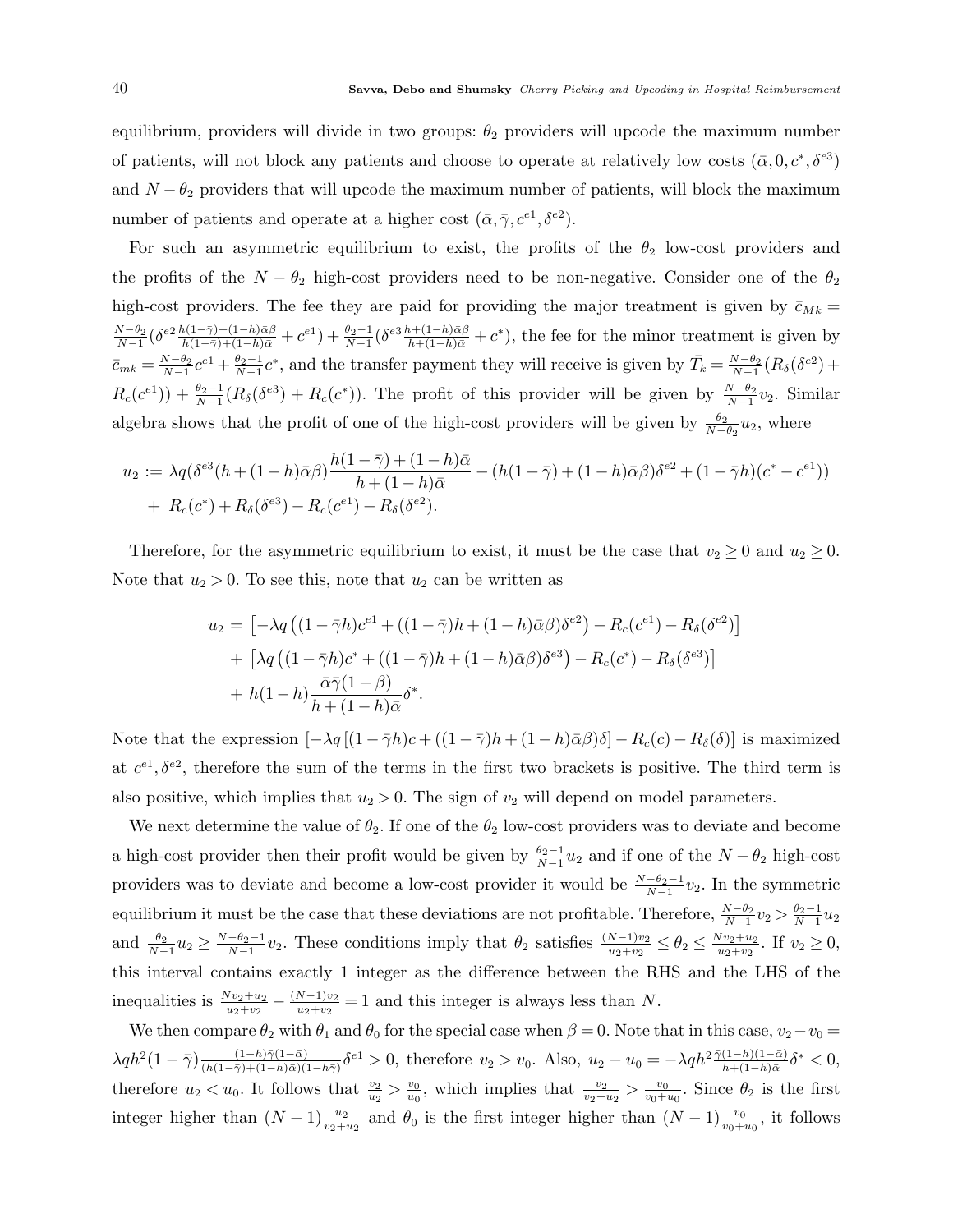that  $\theta_2 \ge \theta_0$ . Similarly,  $v_2 - v_1 = -\lambda q h \frac{(1-h)\bar{\gamma}\bar{\alpha}}{(h(1-\bar{\gamma})+(1-h)\bar{\alpha})} \delta^{e_1} < 0$ , therefore  $v_2 < v_1$ . Also,  $u_2 - u_1 =$  $\lambda q h_{h+(1-h)\bar{\alpha}}^{\bar{\gamma}(1-h)\bar{\alpha}} \delta^* > 0$ , therefore  $u_2 > u_1$ . It follows that  $\frac{v_2}{u_2} < \frac{v_1}{u_1}$  $\frac{v_1}{u_1}$ , which implies that  $\frac{v_2}{v_2+u_2} < \frac{v_1}{v_1+v_2}$  $\frac{v_1}{v_1+u_1}$ . Since  $\theta_2$  is the first integer higher than  $(N-1)\frac{u_2}{v_2+u_2}$  and  $\theta_1$  is the first integer higher than  $(N-1)\frac{v_1}{v_1+u_1}$ , it follows that  $\theta_2 \leq \theta_1$ .  $\Box$ 

**Proof of Proposition [6:](#page-22-0)** Under one DRG, if upcoding is possible (i.e.,  $\bar{\alpha} > 0$ ) the derivative of the profit of any provider with respect to  $\alpha_i$  is given by  $\frac{\partial}{\partial \alpha_i} \pi_i = -\lambda q(1-h)\beta \delta_i < 0$ . Therefore, in equilibrium no provider would choose to upcode and the equilibrium outcome is identical to that presented in Proposition 3 – namely, given the condition  $c^{e1} + \delta^{e1}h \frac{1-\bar{\gamma}}{1-h\bar{\gamma}} < c^* + \delta^*$  the symmetric equilibrium is characterized by all providers choosing  $(0, \bar{\gamma}, c^{e_1}, \delta^{e_1})$ . Note that this is equivalent to the solution that maximizes total welfare (i.e., maximizes the objective of the HO as defined in equation [\(2\)](#page-10-0)) under the constraint  $\gamma = \bar{\gamma}$ . Under two DRGs, the equilibrium outcome is given by Proposition 5. Namely, given that CPU-best costs are comparable to upcoding best costs, the equilibrium is symmetric and characterized by all providers choosing  $(\bar{\alpha}, \bar{\gamma}, c^{e_1}, \delta^{e_2})$ . Note that this is the solution that maximizes total welfare (i.e., maximizes the objective of the HO as defined in equation [\(2\)](#page-10-0)) under the constraints  $\gamma = \bar{\gamma}$  and  $\alpha = \bar{\alpha}$ . Note that the feasible region of this welfare-maximization problem is a subset of the feasible region of the pervious welfare-maximization problem. Therefore welfare under two-DRG symmetric equilibrium cannot be greater than the welfare under the one-DRG equilibrium.  $\square$ 

**Proof of Proposition 7:** Under this yardstick competition scheme, the profits of provider i are given by

$$
\pi_i(c_i, \delta_i, \alpha_i, \gamma_i) = \lambda q \left( [h(1 - \gamma_i) + (1 - h)\alpha_i] \bar{c}_{Mi} + (1 - h)(1 - \alpha_i) \bar{c}_{mi} \right)
$$

$$
- \left[ (h(1 - \gamma_i) + (1 - h)\alpha_i \beta) \delta_i + (1 - h\gamma_i)c_i \right] )
$$

$$
- R_c(c) - R_\delta(\delta) + \bar{R}_i + \kappa (M_i - \bar{M}_i) + \phi (m_i - \bar{m}_i),
$$

where  $M_i = \lambda q(h(1-\gamma_i) + (1-h)\alpha_i)$ ,  $m_i = \lambda q(1-h)(1-\alpha_i)$ ,  $\kappa \geq 0$ ,  $\phi > \kappa + \overline{\delta}_i$ ,  $\overline{\delta}_i := \overline{c}_{Mi} - \overline{c}_{mi}$ ,  $\bar{c}_{Mi} = \frac{1}{N-1} \sum_{j \neq i} \left[ c_j + \delta_j \frac{h(1-\gamma_j)+(1-h)\alpha_j \beta_j}{h(1-\gamma_j)+(1-h)\alpha_j} \right]$  $h(1-\gamma_j)+(1-h)\alpha_j$  $\bar{c}_{mi} = \frac{1}{N-1} \sum_{j \neq i} c_j$ , and  $\bar{R}_i = \frac{1}{N-1} \sum_{j \neq i} [R_c(c_j) + R_{\delta}(\delta_j)].$ 

The derivatives of the profit function of provider  $i$  are given by:

<span id="page-40-0"></span>
$$
\frac{\partial}{\partial \alpha_i} \pi_i = \lambda q (1 - h) (-\beta \delta_i), \tag{25}
$$

$$
\frac{\partial}{\partial \gamma_i} \pi_i = \lambda q h (c_i + \delta_i - \bar{c}_{Mi} - \kappa), \tag{26}
$$

$$
\frac{\partial}{\partial c_i} \pi_i = -\frac{d}{dc} R_c(c_i) - \lambda q (1 - h \gamma_i), \qquad (27)
$$

$$
\frac{\partial}{\partial \delta_i} \pi_i = -\frac{d}{d\delta} R_\delta(\delta_i) - \lambda q [h(1-\gamma_i) + (1-h)\alpha_i \beta]. \tag{28}
$$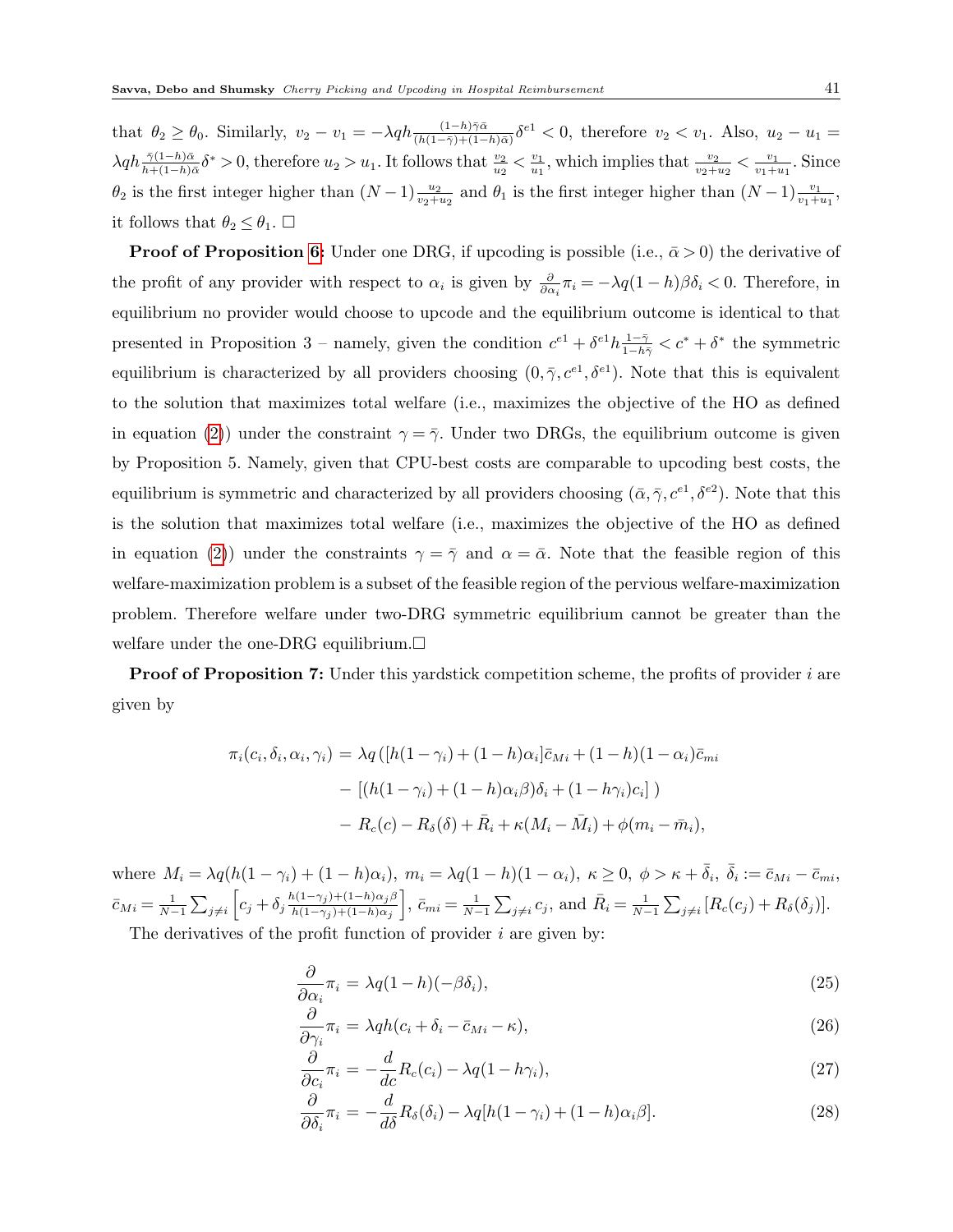In any equilibrium, symmetric or not,  $\frac{\partial}{\partial \alpha_i} \pi_i < 0$  which implies that  $\alpha_i = 0$  for all *i*. In any equilibrium outcome, the last two conditions have to be equal to zero for all providers. Otherwise the provider for whom one of these conditions is not zero could increase their profit by changing  $c_i$  or  $\delta_i$ . Furthermore, since  $0 \leq \gamma_i \leq \overline{\gamma}$ ,  $\alpha_i = 0$ , and  $R''_c > 0$  and  $R''_b > 0$ , from [\(27\)](#page-40-0) and [\(28\)](#page-40-0) provider costs satisfy  $c^* \leq c_i \leq c^{e_1}, \delta^* \leq \delta_i \leq \delta^{e_1}$ . Equations [\(27\)](#page-40-0) and [\(28\)](#page-40-0) imply that any two providers with  $\gamma_i = \gamma_j$  will have the same costs  $c_i = c_j$  and  $\delta_i = \delta_j$  and since  $R''_c > 0$  and  $R''_s > 0$ , if a provider has  $\gamma_i > \gamma_j$  then  $c_i > c_j$ ,  $\delta_i > \delta_j$  and the converse is also true – if a provider has costs such that  $\delta_i > \delta_j$ (or  $c_i > c_j$ ) then  $\gamma_i > \gamma_j$ .

In any symmetric equilibrium  $\frac{\partial}{\partial \gamma_i} \pi_i = -\kappa < 0$ , therefore  $\gamma_i = 0$ , and  $\delta_i = \delta^*$  and  $c_i = c^*$  for all *i*. Therefore, the strategy  $(0,0,c^*,\delta^*)$  is a candidate symmetric equilibrium outcome. For this to be an equilibrium outcome no provider must find it profitable to unilaterally deviate to a different strategy. Consider the payoff of one provider (labeled  $j$ ) that chooses to deviate to a different strategy  $(0, \gamma_j, c_j, \delta_j)$  when all other providers choose  $(0, 0, c^*, \delta^*)$ . The derivative of the profit function of provider j with respect to  $\gamma_j$  is given by  $\frac{\partial}{\partial \gamma_j}\pi_j = \lambda q h(c_j + \delta_j - c^* - \delta^* - \kappa)$ . If  $\kappa > c^{e_1} + \delta^{e_1} - c^* - \delta^*$  then no profitable deviation can exist, therefore the strategy  $(0,0,c^*,\delta^*)$  is the unique symmetric equilibrium outcome. Otherwise, provider  $j$  may find it profitable to deviate to  $(0, \bar{\gamma}, c^{e_1}, \delta^{e_1})$ . In this case, the profit of provider j needs to be non-negative

$$
u_4 := \lambda q (h(1 - \bar{\gamma})(\delta^* + c^* - \delta^{e_1} - c^{e_1}) + (1 - h)(c^* - c^{e_1})) + R_c(c^*) + R_{\delta}(\delta^*) - R_c(c^{e_1}) - R_{\delta}(\delta^{e_1}) - \lambda q h \bar{\gamma} \kappa
$$
  
=  $u_1 - \lambda q h \bar{\gamma} \kappa$ .

Note that  $u_1 > 0$  (see Proof of Proposition 4). Therefore, if  $\kappa < \min\{c^{e_1} + \delta^{e_1} - c^* - \delta^*, \frac{u_1}{\lambda q h \bar{\gamma}}\}$  then a profitable deviation will exist and no symmetric equilibrium outcome can exist.

We now turn to asymmetric equilibria. As shown above, in any asymmetric equilibrium  $\alpha_i = 0$  for all i. Therefore, if  $\kappa = 0$  for all i, then the problem of finding asymmetric equilibria reduces to that of finding equilibria in the case where there is cherry picking but not upcoding (see Proposition 4). We will consider the case where  $\kappa > 0$ . In this case, the provider with the highest  $\gamma_j$  will also be the provider with the highest costs  $c_j$  and  $\delta_j$  (see similar argument given in the Proof of Proposition 4). Consider one such provider. From [\(26\)](#page-40-0),  $\frac{\partial}{\partial \gamma_j} \pi_j = \lambda q h(c_j + \delta_j - \bar{c}_{Mj} - \kappa_j)$ . Note that  $c_j + \delta_j > \bar{c}_{Mj}$ , nevertheless, if  $\kappa \geq c^{e_1} + \delta^{e_1} - c^* - \delta^*$  then  $\frac{\partial}{\partial \gamma_j} \pi_j < 0$ , suggesting that lowering  $\gamma_j$  would increase the provider's profits. Therefore, for sufficiently high  $\kappa$  there cannot exist a provider with higher rate  $\gamma_i$ or higher costs than other providers, suggesting that an asymmetric equilibrium does not exist. If  $\kappa < c^{e_1} + \delta^{e_1} - c^* - \delta^*$ , then  $\gamma_j = \overline{\gamma}$ , which also implies that the costs  $c_j = c^{e_1}, \delta_j = \delta^{e_1}$ . Conversely, at least one provider (labeled k) will have the lowest  $c_k, \delta_k, \gamma_k$  (i.e.,  $c_k \leq c_i$  for all i and the inequality is strict for at least one i, and similarly for  $\delta_k$ ,  $\gamma_k$ ). Therefore,  $c_k + \delta_k < \bar{c}_{Mk}$  (recall that  $\bar{c}_{Mk}$  is the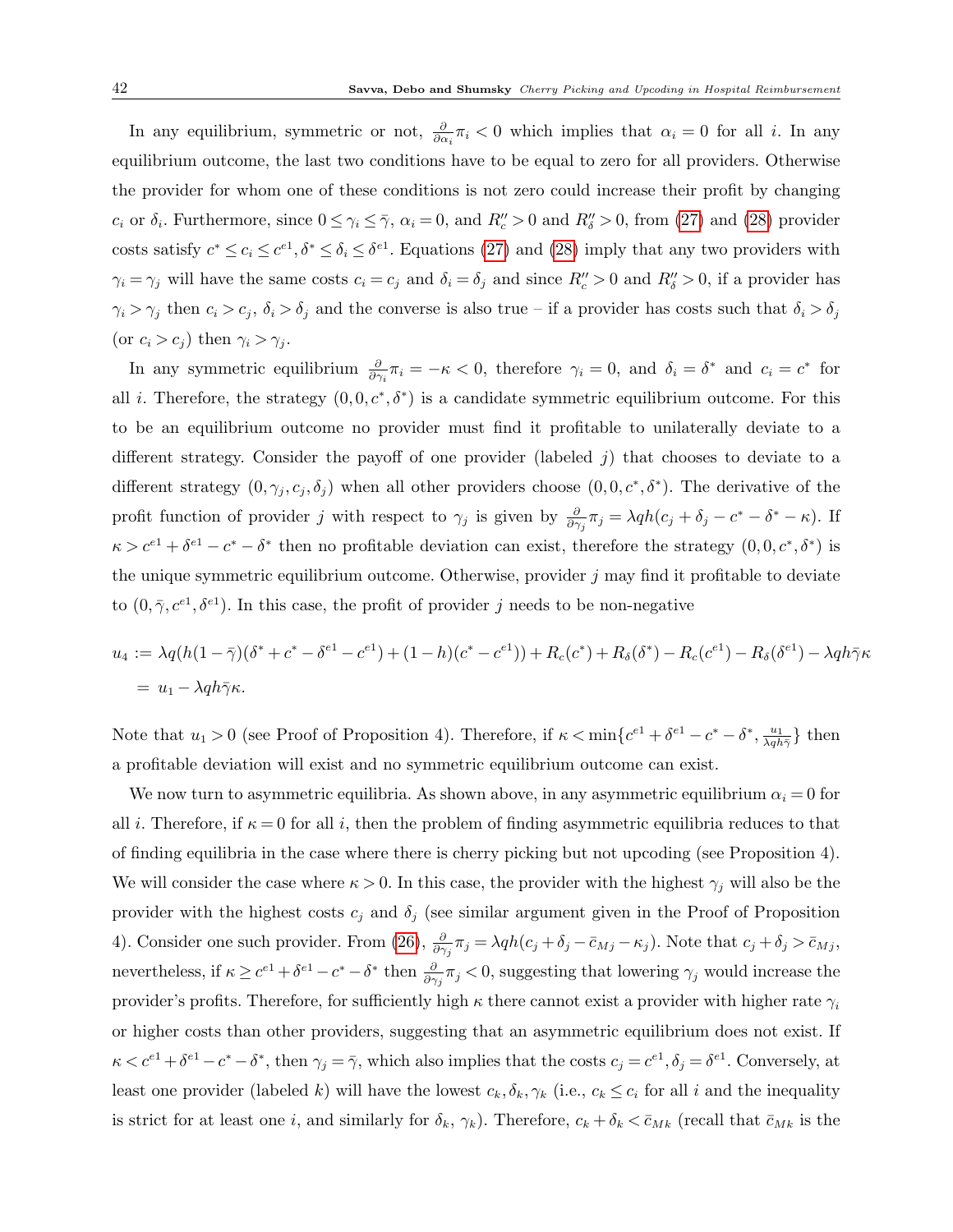average cost of all other providers and at least some of these providers will have higher costs). This implies that this provider will choose  $\gamma_k = 0$  and  $c_k = c^*, \delta_k = \delta^*$ . Furthermore, consider a provider with costs other than  $c^*$  or  $c^{e_1}$ , which we label as provider s. This provider must have costs  $c_s$ and  $\delta_s$  such that  $c_s + \delta_s = \bar{c}_{Ms} + \kappa$  and a corresponding  $\gamma_s$ . Consider the profit of this provider, which can be written as  $\pi_s = [-\lambda q(h\delta_s + c_s) - R_c(c_s) - R_\delta(\delta_s)] - \lambda q h \gamma_s(\bar{c}_{Ms} - \delta_s - c_s + \kappa) + C$ , where C is an exogenous constant. Note that the first term is independent of  $\gamma_s$  and is maximized at  $c_s = c^*$  and  $\delta_s = \delta^*$ . Consider a deviation from  $(0, \gamma_s, c_s, \delta_s)$  to  $(0, 0, c^*, \delta^*)$ . This deviation does not affect the second term (it is zero under both strategies) and increases the first term. Therefore this deviation is profitable. This suggests than no provider with costs  $\gamma_s, c_s, \delta_s$  can exist. In words, in any asymmetric equilibrium providers will divide in two groups:  $\theta_4$  providers will not block any patients and choose to operate at a cost as low as first best  $(0,0,c^*,\delta^*)$  and  $N-\theta_4$  providers will block the maximum number of patients and operate at a higher cost compared to first best  $(0, \bar{\gamma}, c^{e1}, \delta^{e1}).$ 

For such an asymmetric equilibrium to exist, the profits of the  $\theta_4$  low-cost providers and the profits of the  $N - \theta_4$  high-cost providers need to be non-negative. Consider one of the  $\theta_4$  efficient providers. The fee for providing the major treatment is given by  $\bar{c}_{Mk} = \frac{N-\theta_1}{N-1} (\delta^{e_1} + c^{e_1}) + \frac{\theta_1-1}{N-1} (\delta^* + c^{e_2})$  $(c^*)$ , the minor treatment is given by  $\bar{c}_{mk} = \frac{N-\theta_1}{N-1}c^{\epsilon_1} + \frac{\theta_1-1}{N-1}(c^*)$ , the number of major treatments provided by others  $\bar{M}_i = \lambda q \left( \frac{N-\theta_1}{N-1} h(1-\bar{\gamma}) + \frac{\theta_1-1}{N-1} h \right)$ , the number of minor treatments provided by others  $\bar{m}_i = \lambda q \left( \frac{N-\theta_1}{N-1} (1-h\bar{\gamma}) + \frac{\theta_1-1}{N-1} \right)$ , and the transfer payment they will receive is given by  $\bar{T}_k = \frac{N-\theta_1}{N-1}(R_\delta(\delta^{e_1}) + R_c(c^{e_1})) + \frac{\theta_1-1}{N-1}(R_\delta(\delta^*) + R_c(c^*))$ . After some algebra, the profit of the efficient provider can be written as  $\frac{N-\theta_1}{N-1}v_4$ , where

$$
v_4 := \lambda q (h(\delta^{e_1} + c^{e_1} - \delta^* - c^*) + (1 - h)(c^{e_1} - c^*) - h\bar{\gamma}\kappa) + R_c(c^{e_1}) + R_\delta(\delta^{e_1}) - R_c(c^*) - R_\delta(\delta^*) = v_1 + \lambda q h \bar{\gamma}\kappa.
$$

Note that  $v_1 > 0$  (see Proof of Proposition 4), therefore,  $v_4 > 0$ . Similarly, the profit of one of the  $N-\theta_4$  high-cost providers can be written as  $\frac{\theta_4}{N-1}u_4$ , where  $u_4 := u_1 - \lambda q h \bar{\gamma} \kappa$ . Note that  $u_1 > 0$  (see Proof of Proposition 4). Therefore, for the asymmetric equilibrium to exist, it must be the case that  $\kappa < \frac{u_1}{\lambda q h \bar{\gamma}}$ .

We will next determine the value of  $\theta_4$ . For this to be an equilibrium outcome the profit one of the low-cost providers makes by being low cost must be greater than the profit they would make if they deviated to being a high-cost provider. After some algebra this condition can be written as

$$
\frac{N-\theta_4}{N-1}v_4 \ge \frac{\theta_4-1}{N-1}u_4.
$$

Conversely, the profit of one of the high-cost providers must be greater than the payoff they would make if they deviated to being a low-cost provider. After some algebra this condition reduces to

$$
\frac{\theta_4}{N-1}u_4 \ge \frac{N-\theta_4-1}{N-1}v_4.
$$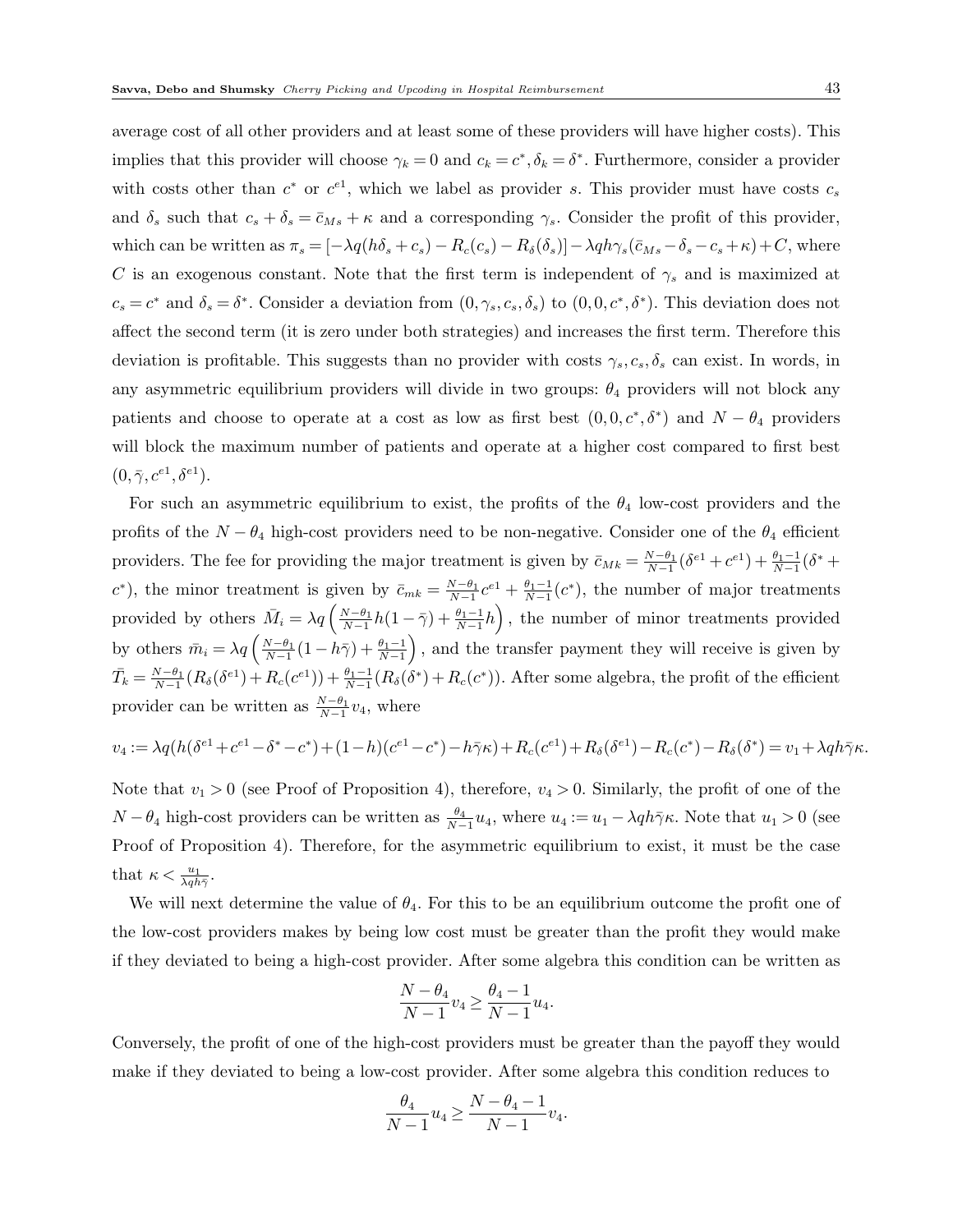Together the last two inequalities imply that the number of efficient providers must satisfy

$$
\frac{(N-1)(v_1 + \lambda q h \bar{\gamma} \kappa)}{v_1 + u_1} \le \theta_4 \le \frac{Nv_1 + u_1 + (N-1)\lambda q h \bar{\gamma} \kappa}{v_1 + u_1}.
$$

Note that this interval contains exactly 1 integer as the difference between the RHS and the LHS of the inequalities is 1. Furthermore,  $\theta_4$  is non-decreasing in  $\kappa$ . Since  $\theta_4 = \theta_1$  when  $\kappa = 0$ , it follows that  $\theta_4 \ge \theta_1$ .  $\Box$ 

## Appendix 2: Cherry picking and Upcoding under Alternative Assumptions

In this Appendix we examine how patient cherry picking and upcoding affect the DRG design problem under alternative assumptions.

### A2.1. Extreme Cherry-Picking-Best costs

We start with extending the results of Proposition [3](#page-15-0) to the case where cherry-picking-best costs are extreme (i.e.,  $c^* + \delta^* \leq c^{e_1} + \delta^{e_1} \frac{h(1-\bar{\gamma})}{1-h\bar{\gamma}}$ ). We will define the following two quantities:

$$
v_0: = \lambda q \left[ c^{e_1} - c^* + h(\frac{1 - \bar{\gamma}}{1 - \bar{\gamma}h} \delta^{e_1} - \delta^*) \right] + R_c(c^{e_1}) + R_{\delta}(\delta^{e_1}) - R_c(c^*) - R_{\delta}(\delta^*),
$$
  

$$
u_0: = \lambda q \left[ (1 - \bar{\gamma}h)(c^* - c^{e_1}) + h(\delta^* - \delta^{e_1}) + \bar{\gamma}h(\delta^{e_1} - h\delta^*) \right] + R_c(c^*) + R_{\delta}(\delta^*) - R_c(c^{e_1}) - R_{\delta}(\delta^{e_1}).
$$

The quantity  $v_0$  is the profit of a provider who is paid according to yardstick competition and chooses  $(0, c^*, \delta^*)$  when all other providers choose  $(\bar{\gamma}, c^{e_1}, \delta^{e_1})$ , and vice versa for  $u_0$ .

<span id="page-43-0"></span>The following proposition describes equilibrium outcomes when cherry-picking-best costs are extreme and complements the results presented in Proposition [3.](#page-15-0)

**Proposition 8** In the absence of upcoding  $(\bar{\alpha} = 0)$  if cherry-picking-best costs are extreme (i.e.,  $c^* + \delta^* \leq c^{e_1} + \delta^{e_1} \frac{h(1-\bar{\gamma})}{1-h\bar{\gamma}}$ , then if the HO implements yardstick competition based on a single DRG, then there exists a unique Nash equilibrium:

• If  $v_0 < 0$  the equilibrium is symmetric. Providers drop as many patients as possible and invest in cherry-picking-best costs (i.e., all providers choose  $(\bar{\gamma}, c^{e_1}, \delta^{e_1})$ , and  $c^{e_1} > c^*$ ,  $\delta^{e_1} > \delta^*$ ).

• Otherwise, the equilibrium is asymmetric, where  $N - \theta_0$  providers drop as many patients as possible and choose cherry-picking-best costs (i.e., these providers choose  $(\bar{\gamma}, c^{e_1}, \delta^{e_1})$ , and  $c^{e_1} > c^*$ ,  $\delta^{e_1} > \delta^*$ ) and  $\theta_0$  providers do not engage in cherry picking and invest in cost reduction as much as in first best (i.e., these providers choose  $(0, c^*, \delta^*)$ ). The number of efficient providers  $\theta_0$  is the only integer in the interval  $\left[\frac{(N-1)v_0}{v_0+m_0}\right]$  $\frac{N-1)v_0}{u_0+v_0}, \frac{Nv_0+u_0}{u_0+v_0}$  $u_0 + v_0$ | and  $\theta_1 \geq \theta_0$ .

The proposition shows that even if costs are extreme (i.e.,  $c^* + \delta^* \leq c^{e_1} + \delta^{e_1} \frac{h(1-\bar{\gamma})}{1-h\bar{\gamma}}$ ) the equilibrium might still be the same as that described in Proposition [3](#page-15-0) (this is the case if  $v_0 < 0$ ) where all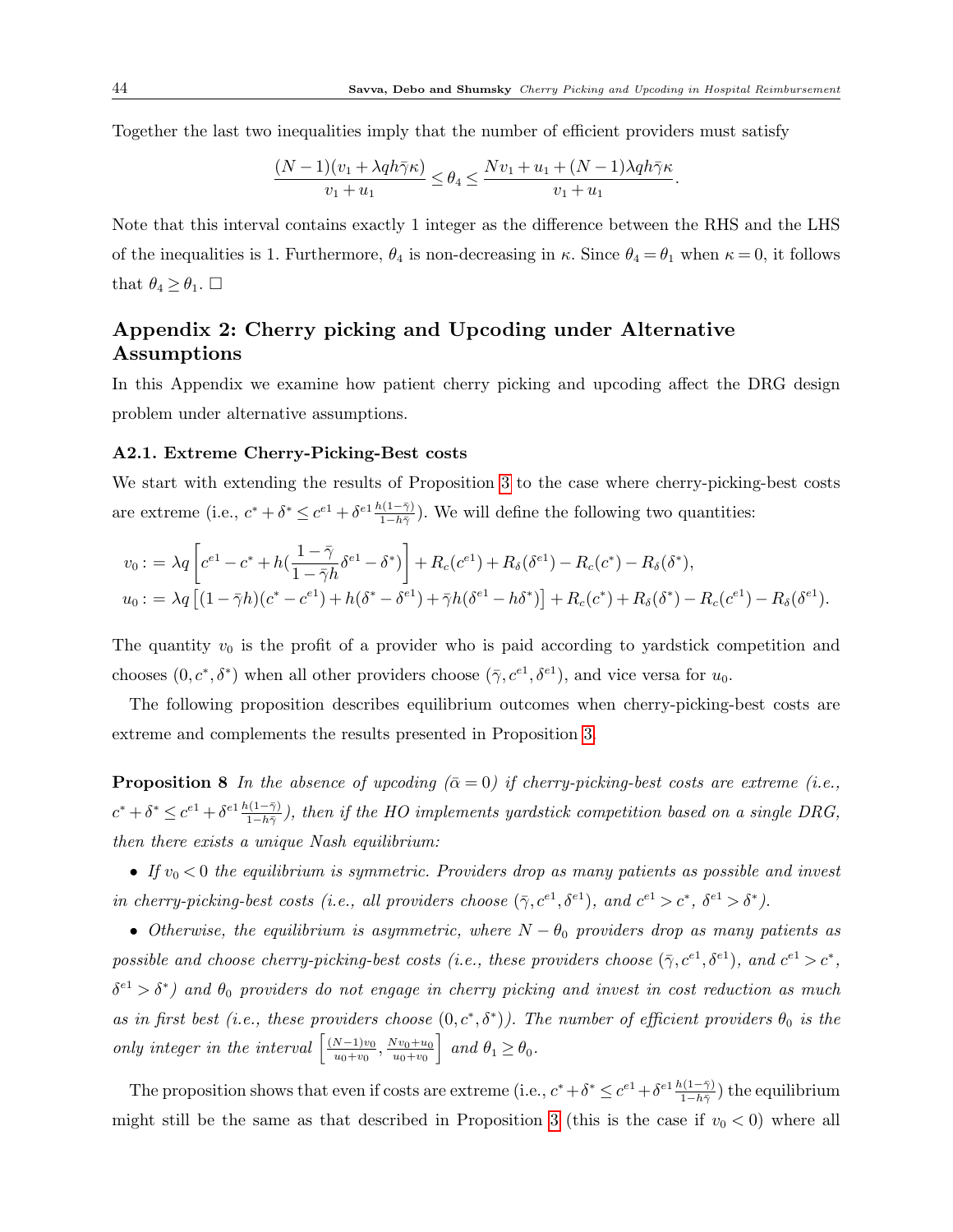providers drop as many high-complexity patients as possible and underinvest in cost reduction compared to first best. Otherwise, if  $v \geq 0$  the equilibrium is asymmetric. Some providers choose to drop high-complexity patients and underinvest in cost reduction while other providers treat all patients and invest optimally in cost reduction. This result is similar to the case where the provider uses two DRGs (see Proposition [4\)](#page-16-0). Nevertheless, the number of efficient providers is lower under one DRG compared to two DRGs, suggesting that, in all cases, the equilibrium outcome with two DRGs dominates in terms of welfare compared to that with one DRG.

## A2.2. Continuous increasing cost of patient upcoding and cherry picking

For the main paper we assumed that, if providers choose to upcode or drop patients, they can do so without any cost up to the predetermined maximum amount of upcoding rate  $\bar{\alpha}$  and patient lemondropping rate  $\bar{\gamma}$ , after which we have implicitly assumed that the cost of additional upcoding or cherry picking becomes infinite. In this Appendix we investigate the case of continuously increasing cost in engaging with patient upcoding and cherry picking. More specifically, we assume that when the provider decides to upcode (or drop) a proportion of patients  $\alpha(\gamma)$ , the provider incurs a cost  $E_{\alpha}(\alpha)$  ( $E_{\gamma}(\gamma)$ ). Furthermore, we assume that the cost functions  $E_{\gamma}$  and  $E_{\alpha}$  are positive, increasing, convex, and 'sufficiently' well-behaved (see conditions A and B imposed below) with  $E_{\alpha}(0) = E_{\gamma}(0) = 0$  and  $\lim_{x\to 1} E_{\alpha}(x) = \lim_{x\to 1} E_{\gamma}(x) = \infty$ . These assumptions reflect the situation where it is relatively cheap for the provider to upcode (or drop) a small number of patients, but as they engage more in this practice, the costs start to increase (in a convex manner). They also ensure that the chosen rate of upcoding/dropping is in the  $[0,1)$  interval. (Alternately, one could view the cost as the expected penalty that the provider may incur if caught engaging in this practice, and that the size of the penalty and/or the probability of getting caught are increasing in proportion to the amount of upcoding/lemon dropping that takes place.)

In this case, the profit of the provider is as defined in §[3.2](#page-7-0) minus the cost of engaging in upcoding and overtreatment  $E_{\alpha}(\alpha_i) + E_{\gamma}(\gamma_i)$ . We note that, under these alternative assumptions, the firstbest solution remains unchanged – the HO would still find it optimal not to engage in any cherry picking or upcoding. Similarly, cost-of-service regulation would continue to provide the right incentives for providers not to engage in upcoding or cherry picking but at the expense of eliminating incentives to invest in cost reduction.

Under yardstick competition, providers would be reimbursed with per-patient fees given by equation [\(8\)](#page-13-0) or [\(9\)](#page-13-1), if the HO uses one or two DRGs, respectively. We also assume that the transfer payment is now going to be equal to  $T_i = \overline{R}_i + \overline{E_{\alpha}}_i + \overline{E_{\gamma}}_i$ , where the last two terms are the average cost of upcoding and cherry picking at other providers (i.e.,  $\overline{E_{\alpha}}_i = \sum_{j \neq i}$  $E_{\alpha}(\alpha_j)$  $\frac{\alpha(\alpha_j)}{N-1}$  and similarly for  $E_{\gamma_i}$ ). This assumption is consistent with the case where the HO can only measure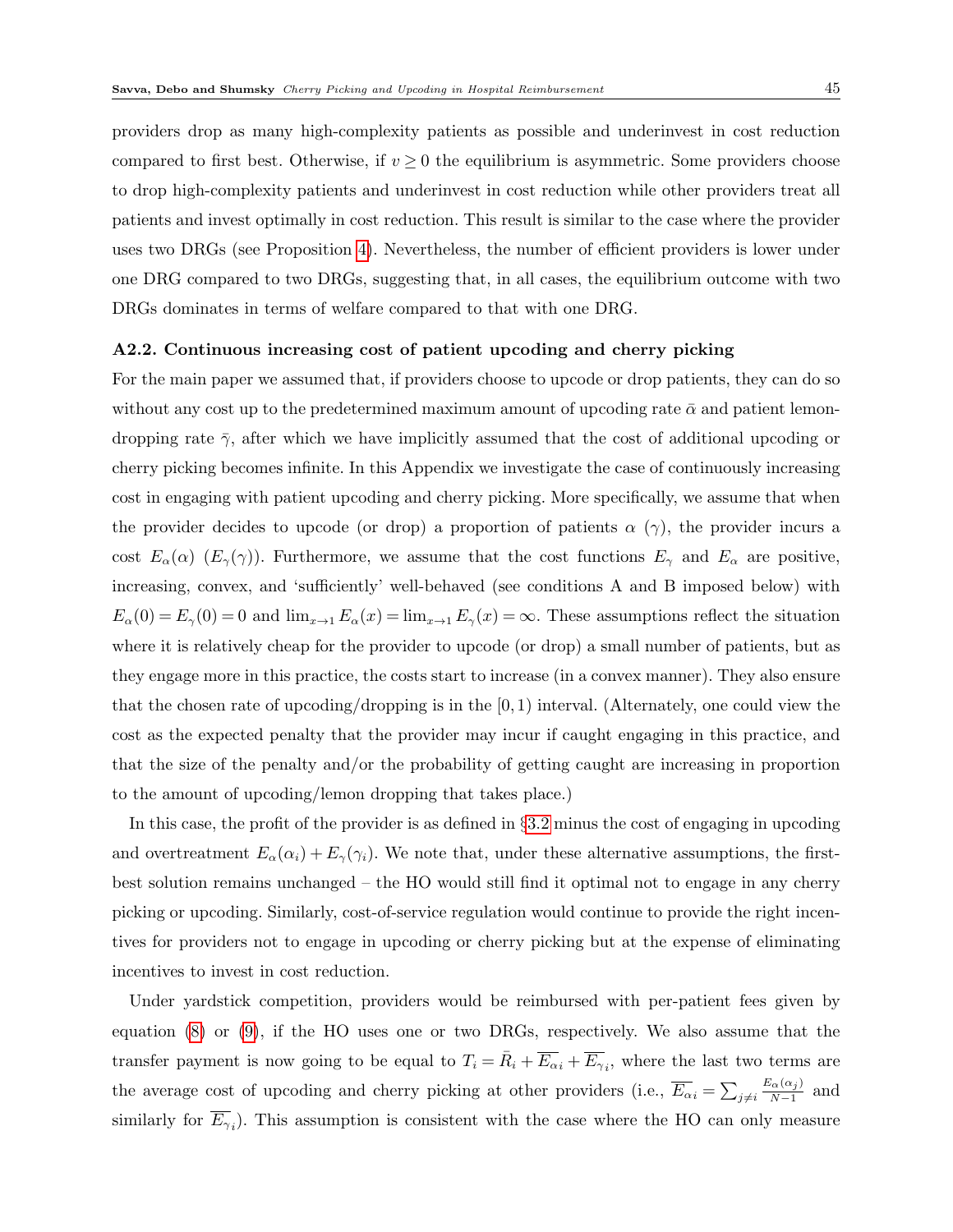total investment cost and is not able to distinguish whether the investment was made to reduce costs or to upcode/cherry pick patients. (This assumption is not critical for any of our results, as the transfer payment does not affect incentives other than participation.)

We analyze the case where the HO uses one DRG and upcoding is not possible  $(\alpha_i = 0$  for all i). This is the equivalent of Proposition 3.

**Proposition 3c:** In the absence of upcoding  $(\alpha_i = 0$  for all i), if the HO implements yardstick competition based on a single DRG and if Conditions A hold, then there exists a unique symmetric Nash equilibrium where providers choose  $(\gamma^c, c^c, \delta^c)$  with  $\gamma^c > 0, c^c > c^*, \delta^c > \delta^*$ .

**Conditions A:** Define  $c(\gamma)$  and  $\delta(\gamma)$  as the unique solutions to  $-R'_c(c) - \lambda q(1-h\gamma) = 0$ ,  $R'_\delta(\delta) \lambda q h(1 - \gamma) = 0$ , respectively.

• The following inequality holds for all  $0 \leq \gamma < 1$ :  $(\lambda q h)^2 \left( \frac{1}{R''_{\delta}(\delta(\gamma))} + \frac{1}{R''_{\delta}(\epsilon(\gamma))} \right) - E''_{\gamma}(\gamma) < 0$ .

• If  $\gamma_c$  is the unique solution to  $\lambda q h \delta(\gamma^c) \frac{1-h}{1-\gamma^c h} - E'_\gamma(\gamma^c) = 0$  then  $\lambda q h (c^* + \delta^* - c(\gamma^c)$  $h\delta(\gamma^c) \frac{1-\gamma^c}{1-\gamma^c}$  $\frac{1-\gamma^c}{1-\gamma^c h}) - E'_{\gamma}(0) > 0.$ 

Clearly, using one DRG continues to be an issue – providers will choose to drop patients and investment in cost reduction will be reduced accordingly. We now turn our attention to the case where the HO uses two DRGs.

**Proposition 4c:** In the absence of upcoding  $(\alpha_i = 0$  for all i), if the HO implements yardstick competition based on two DRGs and if Conditions A hold, then there exists a unique symmetric Nash equilibrium where providers choose  $(0, c^*, \delta^*)$ .

The results confirm that expanding the number of DRGs is helpful, at least in the absence of upcoding. If cherry picking costs are increasing at a sufficiently high rate, there exists a unique symmetric equilibrium where providers choose not to upcode.

Turning to the case where upcoding is possible, the following proposition summarizes the main results.

Proposition 5c: If the HO implements yardstick competition based on two DRGs and if Conditions B hold, then there exists a unique symmetric Nash equilibrium where providers choose  $(\alpha^d, \gamma^d, c^d, \delta^d)$  with  $\alpha^d > 0, \gamma^c > 0, c^c > c^*$ . If  $\beta < \frac{h}{1-h} \overline{\gamma} \overline{\alpha}$  then there is underinvestment for the major treatment  $(\delta^d > \delta^*)$ , otherwise there is overinvestment  $(\delta^d < \delta^*)$ .

**Conditions B:** Define  $c(\gamma)$ ,  $\delta(\alpha, \gamma)$  to be the unique solutions to  $-R'_c(c) - \lambda q(1-h\gamma) = 0$ ,  $R'_\delta(\delta) - \lambda q(h(1-\gamma) + (1-h)\alpha) = 0$ , respectively. Let

$$
\pi(\alpha, \gamma) = -\lambda q((h(1-\gamma) + (1-h)\alpha\beta)\delta(\alpha, \gamma) + (1-h\gamma)c(\gamma))
$$

$$
- R_c(c(\gamma)) - R_\delta(\delta(\alpha, \gamma)) - E_\gamma(\gamma) - E_\alpha(\alpha) + C,
$$

where C is an exogenous constant. Also define  $\alpha^d$  and  $\gamma^d$  as the unique solutions to  $\lambda q h \delta(\alpha^d, \gamma^d) \frac{h(1-\beta)(1-\gamma^d)}{h(1-\gamma^d)+(1-h)\alpha^d} - E'_{\alpha}(\alpha^d) = 0$ ,  $\lambda q h \delta(\alpha^d, \gamma^d) \frac{(1-h)(1-\beta)\alpha^d}{h(1-\gamma^d)+(1-h)\alpha^d} - E'_{\gamma}(\gamma^d) = 0$ , respectively. The following relationships hold: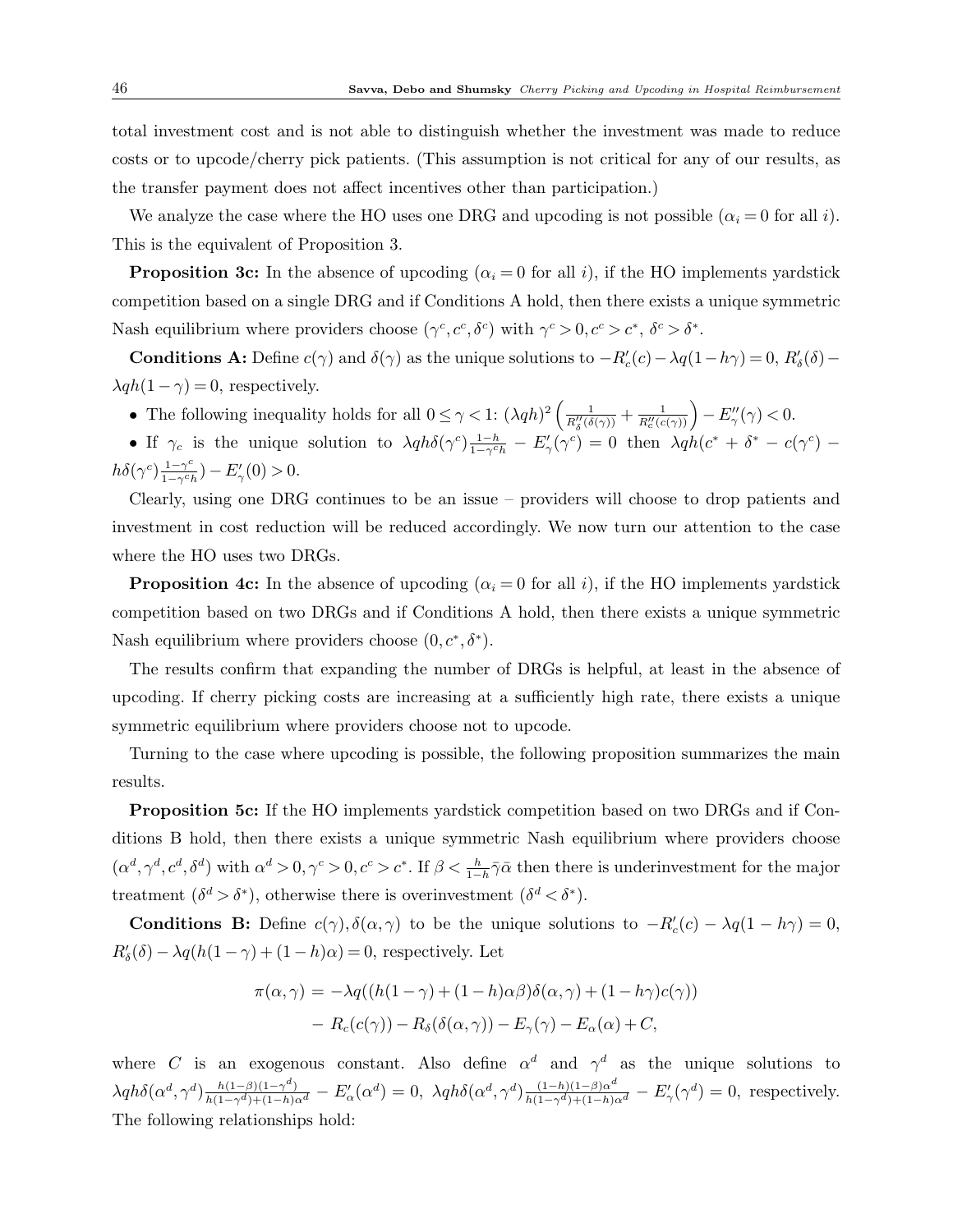- The Hessian of  $\pi(\alpha, \gamma)$  is negative definite.
- $\lambda q h(\delta(\alpha^d, \gamma^d) \frac{h(1-\gamma^d)+(1-h)\alpha^d \beta}{h(1-\gamma^d)+(1-h)\alpha^d} \beta \delta^*) E'_{\alpha}(0) > 0$
- $\lambda q h(c^* + \delta^* c^d \delta^d (\alpha^d, \gamma^d) \frac{h(1-\gamma^d) + (1-h)\alpha^d \beta}{h(1-\gamma^d) + (1-h)\alpha^d}) E'_{\gamma}(0) > 0$

The result described above mirrors the results of Proposition  $5 -$  the presence of upcoding reintroduces incentives for providers to engage in cherry picking. There is, however, one difference worth outlining. In contrast to the case where cherry picking and upcoding were costless, where welfare was best served by not increasing the number of DRGs, in this case increasing the number of DRGs may confer welfare benefits. This is particularly the case if upcoding is relatively expensive compared to dropping patients. In this case, providers will not engage in too much upcoding, and as a result the amount of heterogeneity in the high-cost DRG will be limited, thus reducing the financial benefit of dropping patients who require the major treatment. As a result, providers will only drop a limited number of high-complexity patients, and welfare under two DRGs may be higher than welfare under one DRG.

Turning to the solution with input statistics, the following proposition characterizes the equilibrium outcome.

Proposition 7c Under the two-DRG payment scheme with input statistics described above, if Conditions A are satisfied and if  $\kappa_i \geq 0$  there exists a unique symmetric Nash equilibrium where all providers choose first-best actions (i.e.,  $(0,0,c^*,\delta^*)$ ).

Importantly for the purposes of this research, yardstick competition based on input statistics as described in the main paper would eliminate incentives to cherry pick and upcode patients and restore first-best investments. To see why this is the case, consider that payments based on input statistics remove incentives to upcode, even when doing so is costless. When it is costly to do so, the incentives to upcode cannot be any greater. Once upcoding has been eliminated so has the heterogeneity in costs within DRG, leading to a drastic reduction in incentives to cherry pick. In fact, as Proposition 7c suggests, if the cost of cherry picking is rising sufficiently fast (as per Conditions A), then the cherry picking is eliminated too for any  $\kappa_i \geq 0$ .

#### A2.2. No transfer payments

In the main paper we had assumed that the HO was able to pay a fee per patient episode and a transfer payment. The role of the former was to reimburse providers for the variable cost of treating patients and the role of the latter was to reimburse for the up-front investment in cost reduction. In several healthcare systems, for example, Medicare in the US, providers are paid only a fee per patient episode which has to cover both the variable cost of treatment and the fixed investment cost.

We note that, in classic yardstick competition literature (e.g., [\(Shleifer 1985\)](#page-31-1)), where demand was endogenous to prices, the lack of a transfer payments was inherently problematic. Since patients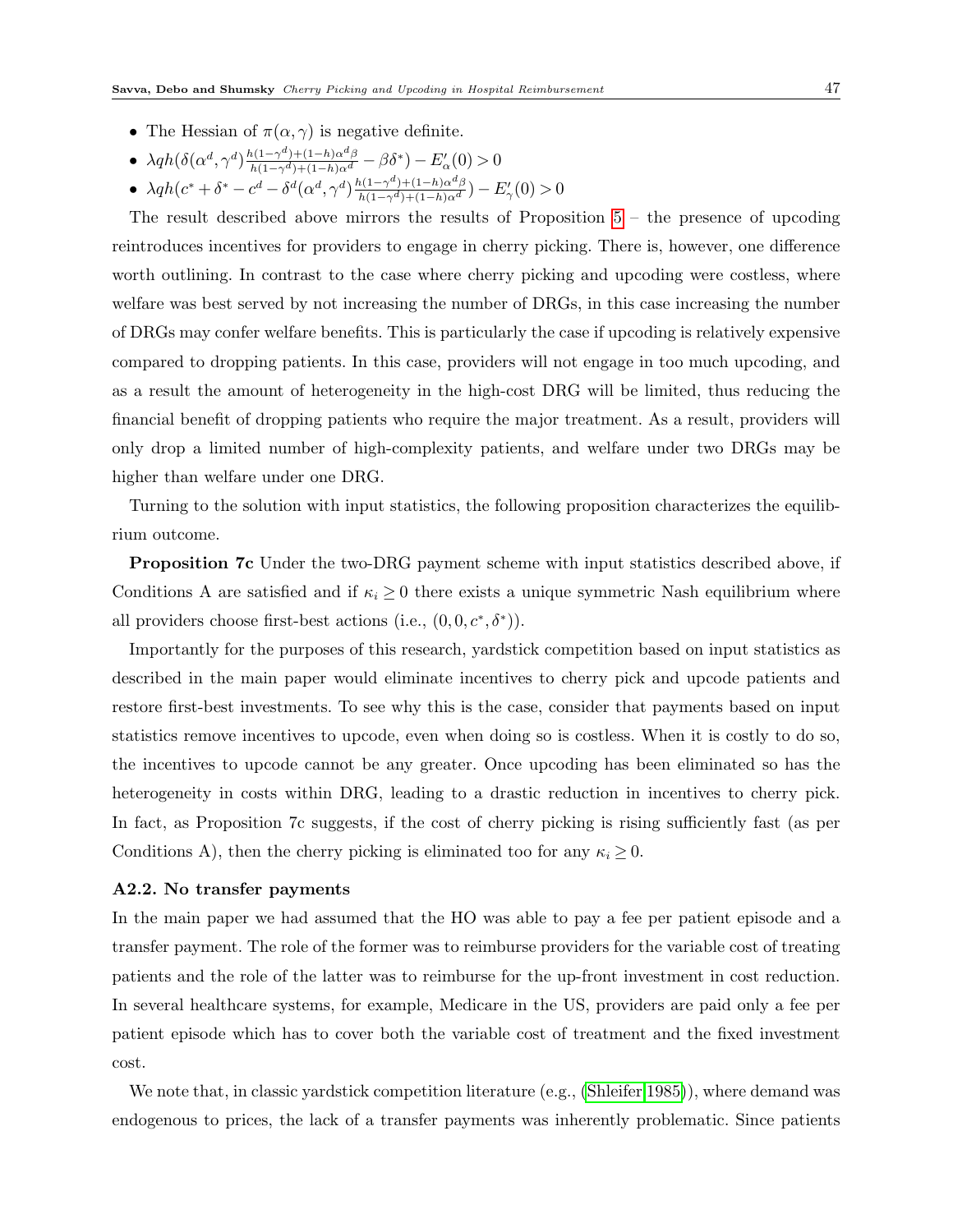would have to pay inflated prices (i.e., higher than the marginal cost of treatment) some patients whom the HO would have found optimal to treat will decide not to seek treatment. Furthermore, as a result of this inefficient reduction in demand, providers would find it optimal to invest less in cost reduction. In our case, since demand is exogenous, the impact of the absence of a transfer payment, if any, will be through the way it affects upcoding and cherry-picking incentives.

In the absence of transfer payments, if the HO wanted to implement yardstick competition on the basis of a single DRG, then the payment per patient to hospital  $i$  will be given by the average total cost of providing care in all other hospitals:

$$
p = \frac{1}{N-1} \sum_{j \neq i} \left[ c_j + \delta_j \frac{h(1-\gamma_j) + (1-h)\alpha_j \beta}{1-\gamma_j h} + \frac{R_c(c_j) + R_\delta(\delta_j)}{(1-\gamma_j h)\lambda q} \right].
$$
 (29)

The first term in the sum represents the average cost for the minor treatment (offered to all patients that are not dropped). The second term represents the average cost of the major treatment (offered to high-complexity patients that who are not dropped and to low-complexity patients who are upcoded). The third term represents the average investment cost per patient receiving treatment. Clearly, since in this case there is only one DRG, the provider has no incentive to upcode. Furthermore, because the per-patient-episode payment is now inflated by the investment cost, the providers' incentives to cherry pick are diluted in the sense that the additional profit associated with lemon dropping a patient is less in the absence of transfer payments compared to the case where transfer payments are allowed. Nevertheless, the results of Proposition 3 remain largely unchanged.

More specifically, define

$$
v'_{0} := v_{0} + \frac{\bar{\gamma}h}{1 - \bar{\gamma}h} (R_{c}(c^{e1}) + R_{\delta}(\delta^{e1})),
$$
  

$$
u'_{0} := u_{0} - \bar{\gamma}h(R_{c}(c^{*}) + R_{\delta}(\delta^{*})).
$$

The quantity  $v_0'$  is the profit of a provider who is paid according to yardstick competition and chooses  $(0, c^*, \delta^*)$  when all other providers choose  $(\bar{\gamma}, c^{e_1}, \delta^{e_1})$  when transfer payments are not allowed, and vice versa for  $u_0$ . We will call the cherry-picking-best costs as comparable to first-best costs if either of the following conditions hold:

- $c^* + \delta^* \geq c^{e_1} + \delta^{e_1} h \frac{1 \bar{\gamma}}{1 h\bar{\gamma}} + \frac{R_c(c^{e_1}) + R_{\delta}(\delta^{e_1})}{\lambda q (1 \bar{\gamma} h)}$  $\frac{c^{(-)}+R_{\delta}(o^{(-)})}{\lambda q(1-\bar{\gamma}h)}$
- $v'_0 \le 0$  or  $u'_0 \le 0$ .

The following proposition is the equivalent of Propositions 3 and 8 in the absence of transfer payments.

**Proposition 3n** In the absence of upcoding  $(\bar{\alpha} = 0)$ , if the HO implements yardstick competition based on a single DRG, then there exists a unique Nash equilibrium: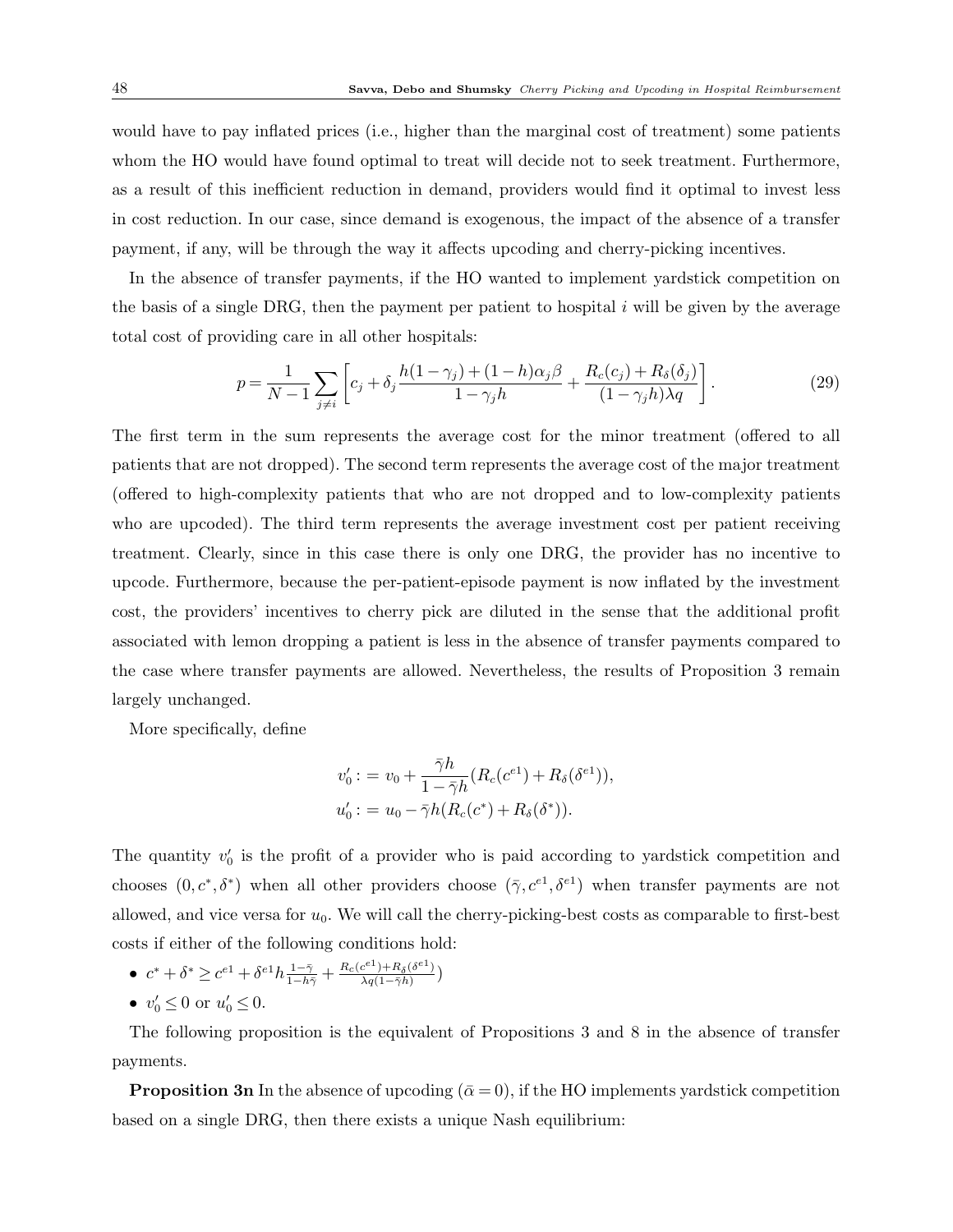• If cherry-picking-best costs are 'comparable' to first-best costs (as defined above), the equilibrium is symmetric. Providers drop as many patients as possible and invest in cherry-picking-best costs (i.e., all providers choose  $(\bar{\gamma}, c^{e_1}, \delta^{e_1})$ , and  $c^{e_1} > c^*$ ,  $\delta^{e_1} > \delta^*$ ).

• Otherwise, the equilibrium is asymmetric, where  $N - \theta_0'$  providers drop as many patients as possible and choose cherry-picking-best costs (i.e., these providers choose  $(\bar{\gamma}, c^{e_1}, \delta^{e_1})$ , and  $c^{e_1} > c^*$ ,  $\delta^{e_1} > \delta^*$ ) and  $\theta'_0$  providers do not engage in cherry picking and invest in cost reduction as much as in first best (i.e., these providers choose  $(0, c^*, \delta^*)$ ). The number of efficient providers  $\theta'_0$  is the only integer in the interval  $\left[\frac{(N-1)v'_0}{u'_0+v'_0}, \frac{Nv'_0+u'_0}{u'_0+v'_0}\right]$ . Furthermore,  $\theta'_0 \ge \theta_0$ .

The proposition suggests that, in the absence of transfer payments, then i) the inefficient symmetric equilibrium (where all providers choose to drop the maximum number of patients and underinvest in cost reduction) is the outcome for a smaller set of parameter values; and ii) the asymmetric equilibrium is more efficient in the sense that more providers choose not to engage in cherry picking and invest optimally in cost reduction.

Turning to the case where the HO splits the condition into two DRGs for reimbursement purposes, the payments for the major and the minor condition, set at the average (treatment and investment) cost of all other providers, are given by

$$
\bar{p}_{Mi} = \frac{1}{N-1} \sum_{j \neq i} \left[ c_j + \delta_j \frac{h(1-\gamma_j) + (1-h)\alpha_j \beta}{h(1-\gamma_j) + (1-h)\alpha_j} + \frac{R_\delta(\delta_j) + R_c(c_j)}{\lambda q(1-h\gamma_j)} \right],
$$
\n(30)

$$
\bar{p}_{mi} = \frac{1}{N-1} \sum_{j \neq i} \left[ c_j + \frac{R_\delta(\delta_j) + R_c(c_j)}{\lambda q (1 - h \gamma_j)} \right],\tag{31}
$$

respectively.

Before we characterize the equilibrium outcome of this competition, we define the following two quantities:

$$
v'_1 := v_1 + \frac{h\bar{\gamma}}{1 - h\bar{\gamma}} (R_{\delta}(\delta^{e_1} + R_c(c^{e_1})),
$$
  

$$
u'_1 := u_1 - h\bar{\gamma} (R_{\delta}(\delta^*) + R_c(c^*)).
$$

As in the case with transfer payments, the quantity  $v_1'$  is the profit of a provider who is paid according to yardstick competition based on two DRGs in the absence of transfer payments and who chooses  $(0, c^*, \delta^*)$  when all other providers choose  $(\bar{\gamma}, c^{e_1}, \delta^{e_1})$ , and vice versa for the quantity  $u'_1$ . Note that in this case  $v'_2 > 0$  while the sign of  $u'_1$  depends on model parameters.

In the absence of transfer payments under two DRGs, we will call the cherry-picking-best costs comparable to first-best costs if either of the following two conditions hold:

- $\lambda q(c^{e_1} + \delta^{e_1} c^* \delta^*) \le R_\delta(\delta^*) + R_c(c^*).$
- $u'_1 \leq 0$ .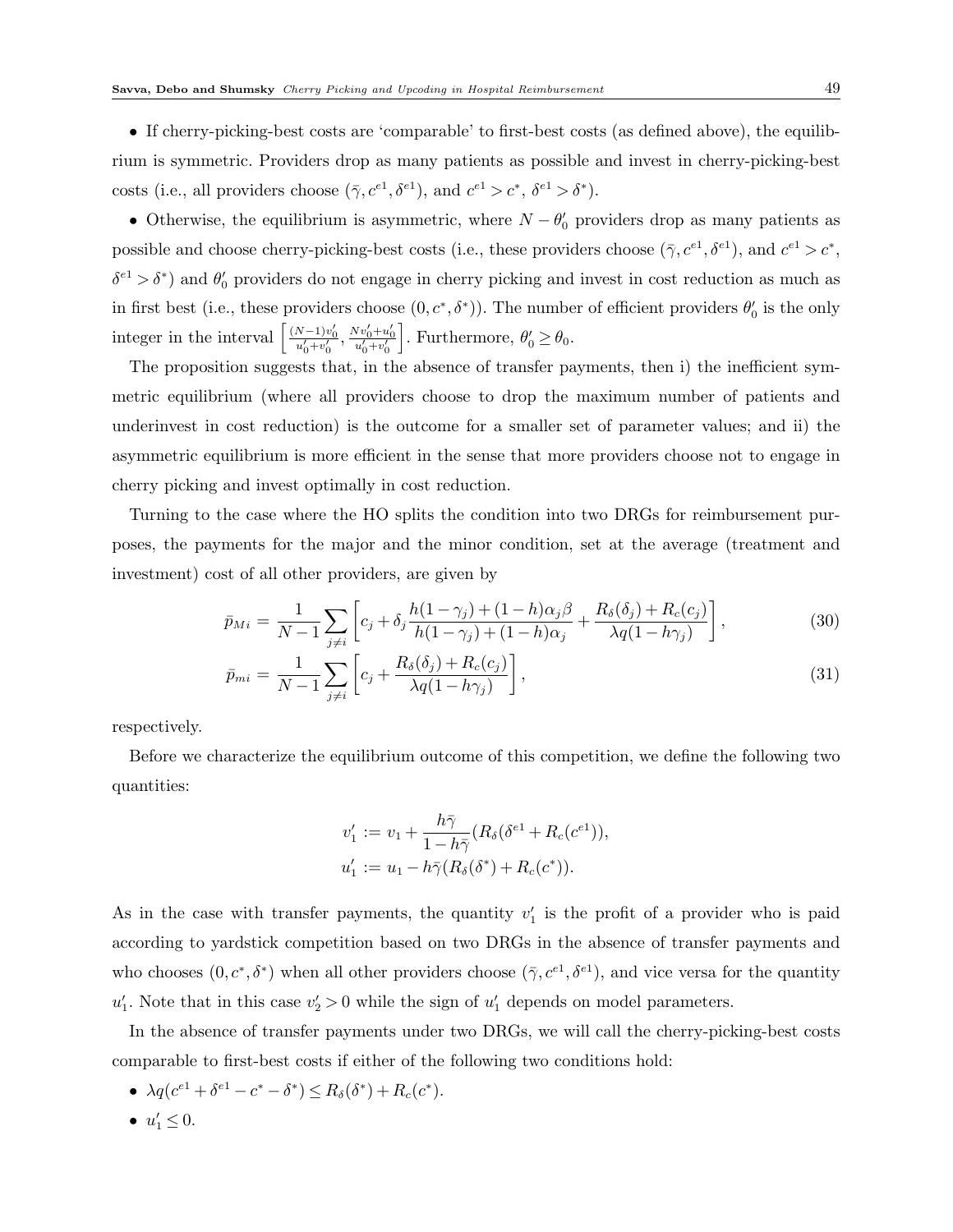**Proposition 4n** In the absence of upcoding  $(\bar{\alpha} = 0)$ , if the HO implements yardstick competition based on two DRGs without transfer payments, then there exists a unique Nash equilibrium:

• If cherry-picking-best costs are 'comparable' to first-best costs (as defined above), the equilibrium is symmetric. Providers will not engage in cherry picking and invest in cost reduction as much as first best (i.e., all providers choose  $(0, c^*, \delta^*)$ ).

• Otherwise, the equilibrium is asymmetric, where  $N - \theta'_1$  providers drop as many patients as possible and choose cherry-picking-best costs (i.e., these providers choose  $(\bar{\gamma}, c^{e_1}, \delta^{e_1})$ , and  $c^{e_1} > c^*$ ,  $\delta^{e_1} > \delta^*$ ) and  $\theta'_1$  providers do not engage in cherry picking and invest in cost reduction as much as in first best (i.e., these providers choose  $(0, c^*, \delta^*)$ ). The number of efficient providers  $\theta_1$  is the only integer in the interval  $\left[\frac{(N-1)v'_0}{u'_0+v'_0}, \frac{Nv'_0+u'_0}{u'_0+v'_0}\right]$ . Furthermore,  $\theta'_1 \ge \theta_1$ .

Again, the proposition demonstrates that the absence of transfer payments reduces providers' incentives to cherry picking. In contrast to the case with transfer payments, there may exist a symmetric equilibrium where all providers engage in first-best actions. Even if such an equilibrium does not exist, the number of providers that will choose to be inefficient is smaller in the absence of transfer payments compared to the case with transfers.

Turning to the case where the HO uses two DRGs and upcoding is possible, note that the absence of a transfer payment does not affect the value of upcoding – the difference in payment between a low-complexity patient who is upcoded and that of a low-complexity patient who is not remains the same whether transfer payments are used or not. Therefore, the condition [\(12\)](#page-20-0)

$$
\beta < \frac{h \delta^{e3}}{h \delta^{e1} + (\delta^{e1} - \delta^{e3})(1 - h) \bar{\alpha}}
$$

continues to ensure that providers will find upcoding profitable and will engage in it fully. Define

$$
v_2' := v_2 + \frac{h\bar{\gamma}}{1 - h\bar{\gamma}} (R_\delta(\delta^{e_2} + R_c(c^{e_1})),
$$
  

$$
u_2' := u_2 - h\bar{\gamma} (R_\delta(\delta^{e_3}) + R_c(c^*)).
$$

The quantity  $v_2'$  is the profit of a provider who is paid according to yardstick competition and chooses  $(0,0,c^*,\delta^*)$  when all other providers choose  $(\bar{\alpha},\bar{\gamma},c^{e_1},\delta^{e_1})$  when transfer payments are not allowed, and vice versa for  $u_2'$ . We will call the cherry-picking-upcoding-best (CPU-best) costs comparable to upcoding-best costs if any of the following conditions hold:

- $\lambda q(c^* + \delta^{e3} c^{e1} \delta^{e2} \frac{h(1-\bar{\gamma}) + (1-h)\bar{\alpha}\beta}{h(1-\bar{\gamma}) + (1-h)\bar{\alpha}}) \geq \frac{R_\delta(\delta^{e2}) + R_c(c^{e1})}{\lambda q(1-h\bar{\gamma})}$  $\frac{\delta^{(-)} + R_c(c^{(-)})}{\lambda q(1-h\bar{\gamma})},$
- $v'_2 \le 0$  or  $u'_2 \le 0$ .

Proposition 5n If both patient cherry picking and upcoding are possible, if the HO implements yardstick competition based on two DRGs without transfer payments, then there exists a unique Nash equilibrium: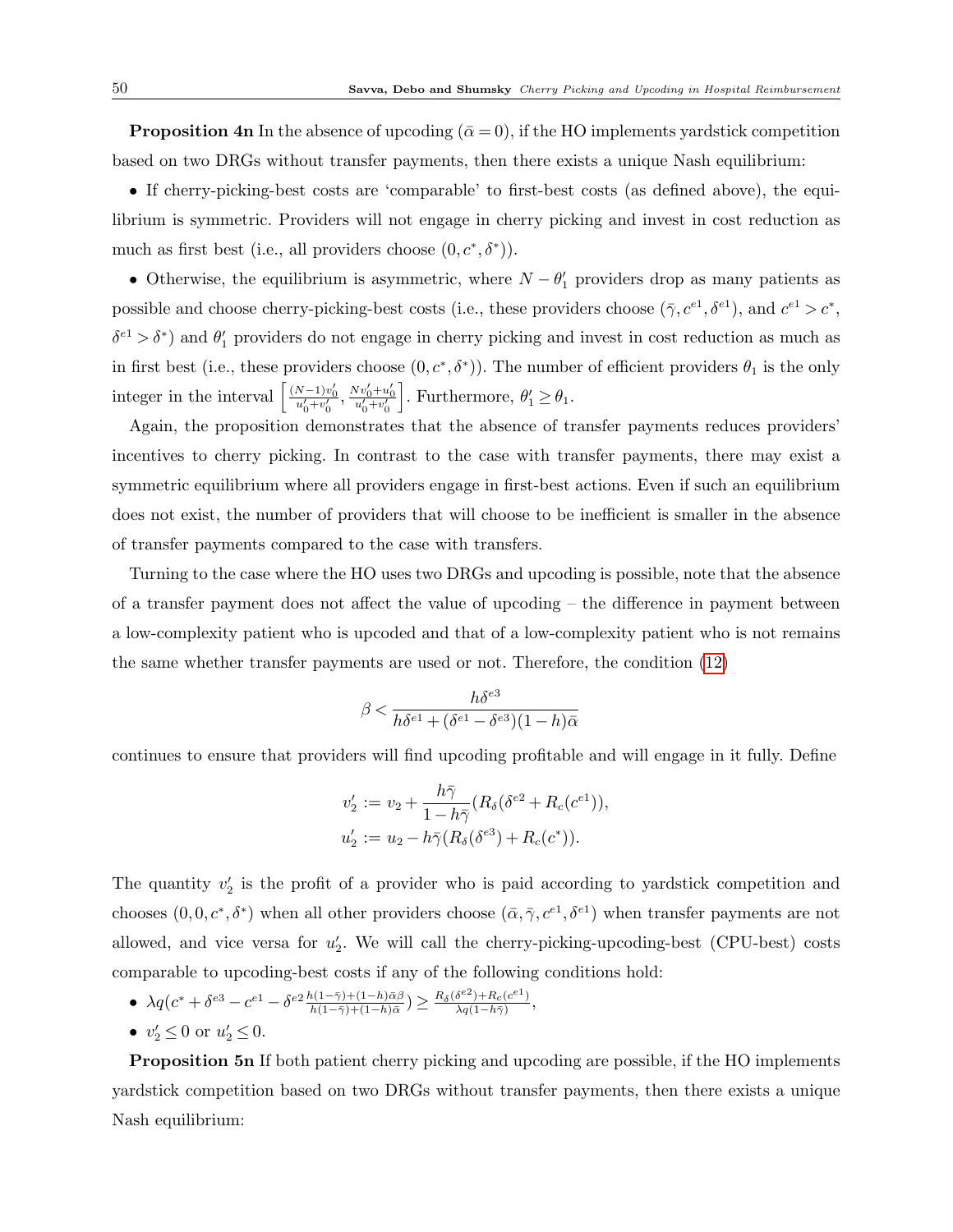• If CPU-best costs are 'comparable' to upcoding-best costs (as defined above), then the equilibrium is symmetric. Providers upcode and drop as many patients as possible and invest in CPU-best costs (i.e., all providers choose  $(\bar{\alpha}, \bar{\gamma}, c^{e_1}, \delta^{e_2})$ ). Furthermore, there is underinvestment in cost reduction compared to first best for the minor condition  $(c^{e_1} > c^*)$  and if  $\beta < \frac{h}{1-h}\overline{\gamma}\overline{\alpha}$  then there is also underinvestment for the major condition ( $\delta^{e2} > \delta^*$ ), otherwise there is overinvestment.

• Otherwise, the equilibrium is asymmetric.  $N - \theta_2'$  providers upcode and drop as many patients as possible and choose CPU-best costs (i.e., these providers choose  $(\bar{\alpha}, \bar{\gamma}, c^{e1}, \delta^{e2})$ ) and  $\theta'_2$  providers upcode as many patients as possible but do not engage in cherry picking and invest in upcodingbest costs (i.e., these providers choose  $(\bar{\alpha}, 0, c^*, \delta^{e3})$ ). The number of low-cost providers  $\theta_2$  is the only integer in the interval  $\left[ \frac{(N-1)v'_2}{u'_2+v'_2}, \frac{Nv'_2+u'_2}{u'_2+v'_2} \right]$ . Furthermore,  $\theta_2 \ge \theta_2$ .

The proposition demonstrates that the presence of upcoding strengthens incentives to drop highcomplexity patients, even in the absence of a transfer payment.

Turning to yardstick competition with input statistics, we find it convenient to define

$$
\bar{\kappa}':=\min\{c^{e1}+\delta^{e1}-c^*-\delta^*-\frac{R_{\delta}(\delta^*)+R_c(c^*)}{\lambda q},\frac{u_1'}{\lambda qh\bar{\gamma}}\}
$$

Proposition 7n Under the two-DRG payment scheme with input statistics described in §6, with  $\kappa_i = \kappa$  for all i then there exists a unique Nash equilibrium:

• If  $\kappa > \bar{\kappa}'$ , the equilibrium is symmetric in which all providers choose first-best actions (i.e.,  $(0,0,c^*,\delta^*)$ .

• If  $0 \leq \kappa \leq \bar{\kappa}'$ , the equilibrium is asymmetric. No provider engages in upcoding and N –  $\theta_4$  providers drop as many patients as possible and choose cherry-picking-best costs (i.e., these providers choose  $(0, \bar{\gamma}, c^{e_1}, \delta^{e_1})$  and  $c^{e_1} > c^*$ ,  $\delta^{e_1} > \delta^*$ ) and  $\theta'_4$  providers do not engage in cherry picking and invest in cost reduction as much as in first best (i.e., these providers choose  $(0,0,c^*,\delta^*)$ ). The number of efficient providers  $\theta'_4 \ge \theta'_1$  and is non-decreasing in  $\kappa'$ . Furthermore,  $\bar{\kappa}' \le \bar{\kappa}$ .

The proposition suggests that, compared to the case where transfer payments are allowed, in their absence yardstick competition based on input statistics continues to be effective in eliminating the problem of upcoding, and is even more effective in alleviating the problem of cherry picking.

Collectively, the results of this appendix suggest that the absence of transfer payments helps reduce the problem of cherry picking but does nothing to alleviate the problem of upcoding. If investment costs are small compared to variable costs, the results of the main paper persist in the absence of transfer fees. Since a large proportion of medical care is labour  $\cos t$ ,<sup>[6](#page-50-0)</sup> which is arguably more akin to variable cost, upcoding and patient dropping are likely to remain an issue.

<span id="page-50-0"></span><sup>6</sup> For example, in the US, labour was estimated to be 54.9% of total hospital expenses in 2018 and the share has been rising over the past 10 years. [https://www.hfma.org/topics/hfm/2019/october/](https://www.hfma.org/topics/hfm/2019/october/hospitals-innovate-to-control-labor-costs.html) [hospitals-innovate-to-control-labor-costs.html](https://www.hfma.org/topics/hfm/2019/october/hospitals-innovate-to-control-labor-costs.html).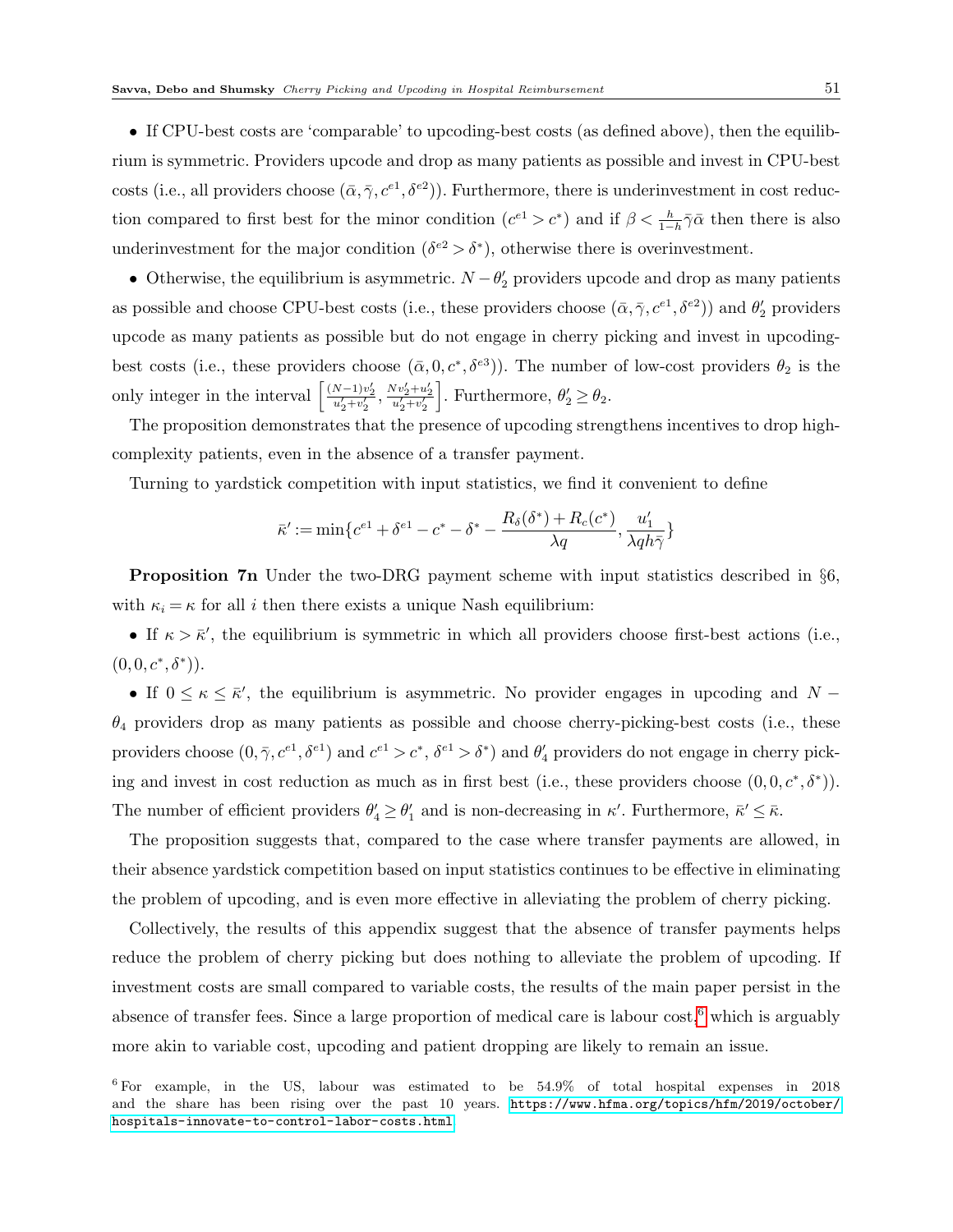### Proofs of results appearing in the Appendix

**Proof of Proposition [8:](#page-43-0)** This proof continues on from the proof of Proposition [3,](#page-15-0) where we have shown that, if  $c^* + \delta^* > c^{e_1} + \delta^{e_1} \frac{h(1-\bar{\gamma})}{1-h\bar{\gamma}}$  then a symmetric equilibrium exists where all providers choose  $(\gamma, c, \delta)$ . In contrast, if this condition is not satisfied, then a provider that knows all providers choose  $(\gamma, c, \delta)$  may find it profitable to deviate to  $(0, c^*, \delta^*)$ . For this to be the case, the profit of the provider who deviates to  $(0, c^*, \delta^*)$  when all other providers choose  $(\bar{\gamma}, c^{e_1}, \delta^{e_1})$  must be positive (as the profit associated with not deviating is zero). After some algebra, this condition can be written as  $v_0 \geq 0$  and, if this is not satisfied, the equilibrium is symmetric and is as given in Proposition [3.](#page-15-0) Otherwise no symmetric equilibrium exists.

Turning to the case of asymmetric equilibria, in the Proof of Proposition [3](#page-15-0) we have ruled out their existence if  $c^* + \delta^* > c^{e_1} + \delta^{e_1} \frac{h(1-\bar{\gamma})}{1-h\bar{\gamma}}$ . If this condition is not satisfied then an asymmetric equilibrium will exist if the profits of the  $\theta_0$  low-cost providers and the profits of the  $N - \theta_0$  highcost providers are non-negative. The profit of a low-cost provider will be  $\frac{N-\theta_0}{N-1}v_0$ . Similarly, the profit of a high-cost provider will be given by  $\frac{\theta_0}{N-1}u_0$ . Therefore, for the asymmetric equilibrium to exist it must be the case that  $v_0 \ge 0$  and  $u_0 \ge 0$ . Note that  $u_0 > 0$ . To see this, note that  $u_0$  can be written as

$$
u_0 = \left[ -\lambda q \left( (1 - \bar{\gamma}h)c^{e_1} + (1 - \bar{\gamma})h\delta^{e_1} \right) - R_c(c^{e_1}) - R_\delta(\delta^{e_1}) \right]
$$

$$
+ \left[ \lambda q \left( (1 - \bar{\gamma}h)c^* + (1 - \bar{\gamma})h\delta^* \right) - R_c(c^*) - R_\delta(\delta^*) \right]
$$

$$
+ \bar{\gamma}h(1 - h)\delta^*.
$$

Note that the expression  $[-\lambda q[(1-\overline{\gamma}h)c+(1-\overline{\gamma})h\delta]-R_c(c)-R_{\delta}(\delta)]$  is maximized at  $c^{e_1},\delta^{e_1},$ therefore the sum of the terms in the first two brackets is positive. The third term is also positive, which implies that  $u_0 > 0$ . For  $v_0 \ge 0$  it must be the case that

<span id="page-51-0"></span>
$$
\lambda q (c^{e_1} - c^* + h[\frac{1 - \bar{\gamma}}{1 - \bar{\gamma}h} \delta^{e_1} - \delta^*]) \ge R_c(c^*) + R_\delta(\delta^*) - R_c(c^{e_1}) - R_\delta(\delta^{e_1})
$$
\n(32)

We will next determine the value of  $\theta_0$ . If one of the  $\theta_0$  low-cost providers was to deviate and become a high-cost provider, then their profit would be given by  $\frac{\theta_0 - 1}{N-1}u_0$ . If one of the  $N - \theta_0$  high-cost providers was to deviate and become a low cost provider it would be  $\frac{N-\theta_0-1}{N-1}v_0$ . In the asymmetric equilibrium it must be the case that these deviations are not profitable. Therefore,  $\frac{N-\theta_0}{N-1}v_0 > \frac{\theta_0-1}{N-1}u_0$ and  $\frac{\theta_0}{N-1}u_0 \ge \frac{N-\theta_0-1}{N-1}v_0$ . These conditions imply that  $\theta_0$  satisfies  $\frac{(N-1)v_0}{u_0+v_0} \le \theta_0 \le \frac{Nv_0+u_0}{u_0+v_0}$  $\frac{w_{0}+w_{0}}{w_{0}+v_{0}}$ . If condition [\(32\)](#page-51-0) is satisfied, this interval contains exactly 1 integer as the difference  $\frac{Nv_0+u_0}{u_0+v_0} - \frac{(N-1)v_0}{u_0+v_0}$  $\frac{u_0-v_0}{u_0+v_0}=1.$ Furthermore, this integer is always less than N. This concludes the proof.

We will then compare  $\theta_1$  and  $\theta_0$ . Note that  $v_1 - v_0 = \lambda q h (1 - h) \frac{\bar{\gamma}}{1 - \bar{\gamma}}$  $\frac{\bar{\gamma}}{1-\bar{\gamma}h}\delta^{e1} > 0$ , therefore  $v_1 > v_0$ . Also,  $u_1 - u_0 = -\lambda q \bar{\gamma} h (1 - h) \delta^* < 0$ , therefore  $u_1 < u_0$ . It follows that  $\frac{v_1}{u_1} > \frac{v_0}{u_0}$  $\frac{v_0}{u_0}$ , which implies that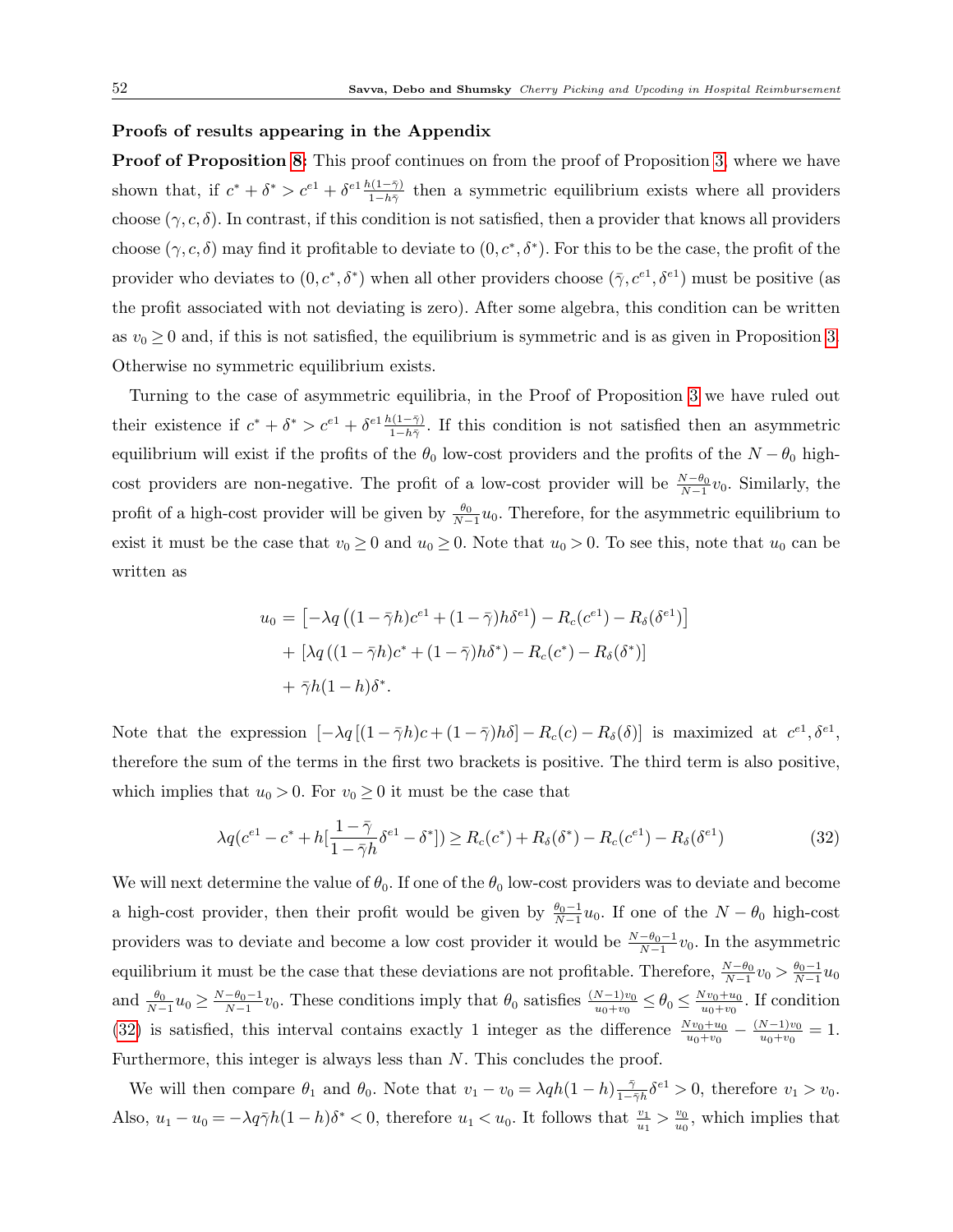$v_1$  $\frac{v_1}{v_1+u_1} > \frac{v_0}{v_0+1}$  $\frac{v_0}{v_0+u_0}$ . Since  $\theta_1$  is the first integer higher than  $(N-1)\frac{u_1}{v_1+u_1}$  and  $\theta_0$  is the first integer higher than  $(N-1) \frac{v_0}{v_0 + u_0}$ , it follows that  $\theta_1 \ge \theta_0$ .  $\Box$ 

**Proof of Proposition 3c:** In the absence of upcoding  $(\alpha_i = 0)$ , under the yardstick competition scheme with a single DRG the profits of provider  $i$  are given by

$$
\pi_i(c_i,\delta_i,0,\gamma_i) = \lambda q \left[ (1-h\gamma_i)\bar{c}_i - \delta_i h(1-\gamma_i) - c(1-h\gamma_i) \right] - R_c(c_i) - R_{\delta}(\delta_i) - E_{\gamma}(\gamma_i) + \bar{R}_i,
$$

where  $\bar{c}_i = \frac{1}{N-1} \sum_{j \neq i} \left[ c_j + \delta_j \frac{h(1-\gamma_j)}{1-h\gamma_j} \right]$  $1-h\gamma_j$ , and  $\bar{R}_i := \frac{1}{N-1} \sum_{j \neq i} [R_c(c_j) + R_\delta(\delta_j)]$  as defined in §[4.2.](#page-13-2) The derivatives of the profit function of provider  $i$  are given by:

<span id="page-52-0"></span>
$$
\frac{\partial}{\partial \gamma_i} \pi_i = \lambda q h (c_i + \delta_i - \bar{c}_i) - \frac{d}{d \gamma_i} E_{\gamma}(\gamma_i), \tag{33}
$$

$$
\frac{\partial}{\partial c_i} \pi_i = -\frac{d}{dc} R_c(c_i) - \lambda q (1 - h \gamma_i), \tag{34}
$$

$$
\frac{\partial}{\partial \delta_i} \pi_i = -\frac{d}{d\delta} R_\delta(\delta_i) - \lambda q h (1 - \gamma_i). \tag{35}
$$

In any equilibrium outcome, the last two conditions, which do not depend on the actions of other providers, will have to be equal to zero for all providers. Otherwise the provider for whom one of these conditions is not zero could increase their profit by changing  $c_i$  or  $\delta_i$ .

Consider a symmetric equilibrium where all providers choose  $(\gamma^c, c^c, \delta^c)$ . From [\(33\)](#page-52-0)–[\(35\)](#page-52-0), these values should satisfy  $\lambda q h \delta^c \frac{1-h}{1-\gamma^c h} - E'_{\gamma}(\gamma^c) = 0$ ,  $-R'_c(c^c) - \lambda q(1-h\gamma^c) = 0$ , and  $R'_\delta(\delta^c) - \lambda q h(1-h\gamma^c)$  $\gamma^c$  = 0. Consider the payoff for a provider that chooses  $(\gamma_i, c_i, \delta_i)$  when all other providers choose  $(\gamma^c, c^c, \delta^c)$ . The derivative of the provider's profit is given by  $\frac{\partial}{\partial \gamma_i} \pi_i = \lambda q h (c_i + \delta_i - c^c - h \delta^c \frac{1 - \gamma^c}{1 - \gamma^c h})$  $\frac{1-\gamma^{c}}{1-\gamma^{c}h})$  d  $\frac{d}{d\gamma_i}E_\gamma(\gamma_i)$ . Clearly, the derivative is zero if  $\gamma_i = \gamma^c$ . A sufficient condition for this to be the unique maximizer is  $\frac{\partial^2}{\partial x^2}$  $\frac{\partial^2}{\partial \gamma_i^2} \pi_i = (\lambda q h)^2 \left( \frac{1}{R''_\delta(\delta_c)} + \frac{1}{R''_\delta(\delta^c)} \right) - E''_\gamma(\gamma^c) < 0.$  A necessary condition for the solution to be in the interval  $(0,1]$  if  $\lambda q h (c^* + \delta^* - c^c - h \delta^c \frac{1-\gamma^c}{1-\gamma^c})$  $\frac{1-\gamma^{c}}{1-\gamma^{c}h}$ ) –  $E'_{\gamma}(0) > 0$ . If these conditions hold,  $(\gamma^{c}, c^{c}, \delta^{c})$ is the unique symmetric equilibrium. Note that these conditions are a subset of Conditions A.

The proof above does not rule out asymmetric equilibria, which may exist.  $\Box$ 

**Proof of Proposition 4c:** In the absence of upcoding  $(\bar{\alpha} = 0)$ , under the yardstick competition scheme with two DRGs the profits of provider  $i$  are given by

$$
\pi_i(c_i, \delta_i, 0, \gamma_i) = \lambda q [h(1 - \gamma_i)(\bar{c}_{Mi} - \delta_i - c_i) + (1 - h)(\bar{c}_{mi} - c_i)] - R_c(c_i) - R_{\delta}(\delta_i) - E_{\gamma}(\gamma_i) + \bar{R}_i,
$$

where  $\bar{c}_{Mi} := \frac{1}{N-1} \sum_{j \neq i} [c_j + \delta_j], \bar{c}_{mi} := \frac{1}{N-1} \sum_{j \neq i} c_j$ , and  $\bar{R}_i := \frac{1}{N-1} \sum_{j \neq i} [R_c(c_j) + R_{\delta}(\delta_j)]$  as defined in  $\S 4.2$ . The derivatives of the profit function of provider *i* are given by:

<span id="page-52-1"></span>
$$
\frac{\partial}{\partial \gamma_i} \pi_i = \lambda q h (c_i + \delta_i - \bar{c}_{Mi}) - \frac{d}{d \gamma_i} E_\gamma(\gamma_i), \tag{36}
$$

$$
\frac{\partial}{\partial c_i} \pi_i = -\frac{d}{dc} R_c(c_i) - \lambda q (1 - h \gamma_i), \tag{37}
$$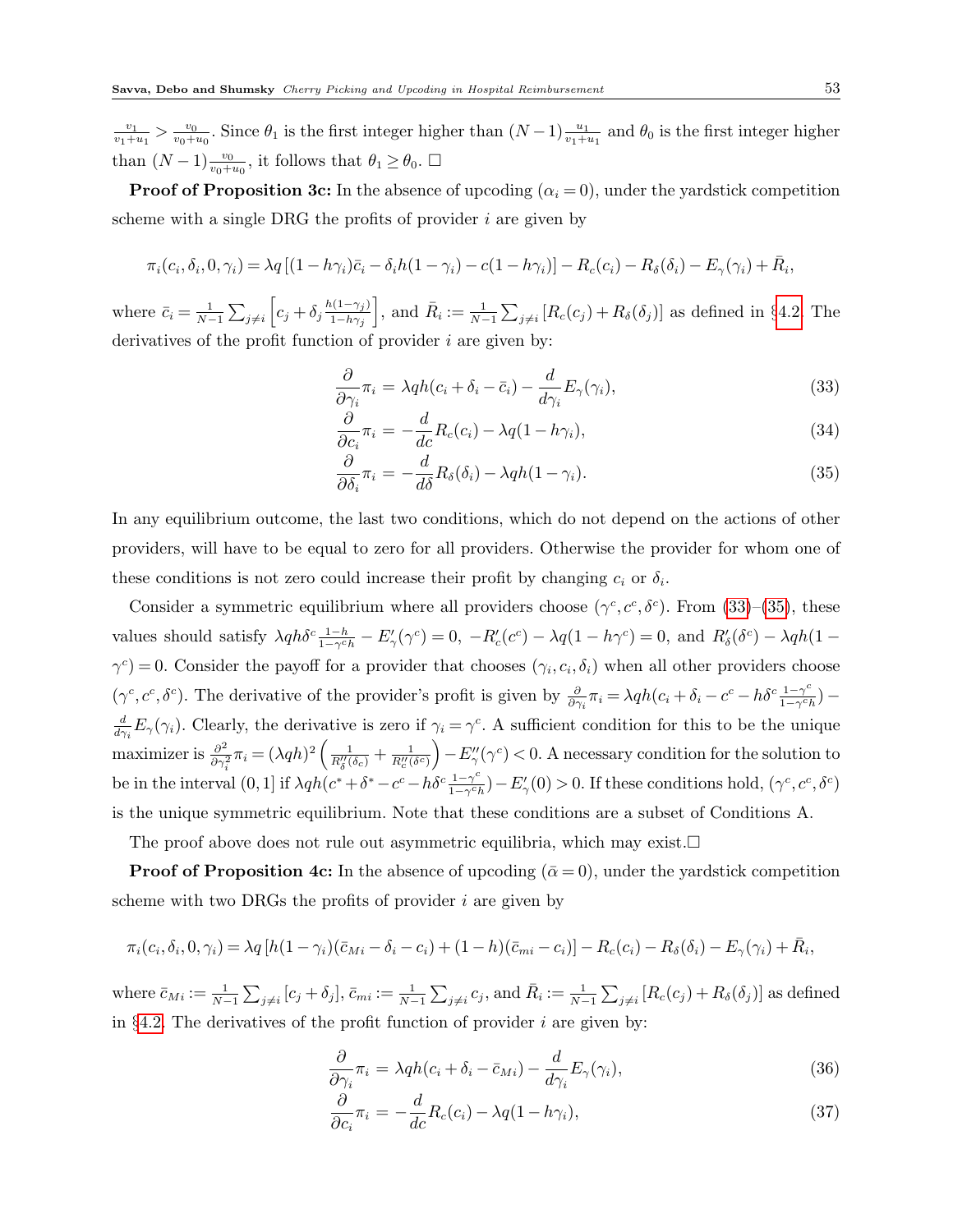$$
\frac{\partial}{\partial \delta_i} \pi_i = -\frac{d}{d\delta} R_\delta(\delta_i) - \lambda q h (1 - \gamma_i). \tag{38}
$$

In any equilibrium outcome, the last two conditions have to be equal to zero for all providers. Otherwise the provider for whom one of these conditions is not zero could increase their profit by changing  $c_i$  or  $\delta_i$ .

Consider a symmetric equilibrium where all providers choose  $(\gamma^c, c^c, \delta^c)$ . Equation [\(36\)](#page-52-1) implies that  $\frac{\partial}{\partial \gamma_i} \pi_i = -\frac{d}{d\gamma_i}$  $\frac{d}{d\gamma_i}E_\gamma(\gamma_i) < 0$ , therefore  $\gamma^c = 0$ , which also implies  $c^c = c^*, \delta^c = \delta^*$ . Consider the payoff for a provider that chooses  $(\gamma_i, c_i, \delta_i)$  when all other providers choose  $(0, c^*, \delta^*)$ . The derivative of the provider's profit is given by  $\frac{\partial}{\partial \gamma_i} \pi_i = \lambda q h (c_i + \delta_i - c^* - \delta^*) - \frac{d}{d \gamma}$  $\frac{d}{d\gamma_i}E_{\gamma}(\gamma_i)$ . At  $\gamma_i=0$  this derivative is negative. Furthermore, if  $(\lambda q h)^2 \left( \frac{1}{R_0''(\delta^c)} + \frac{1}{R_c''(\delta^c)} \right) - E_{\gamma}''(\gamma^c) < 0$  for all all  $\gamma_c$  such that  $-R_c'(c^c)$  $\lambda q(1-h\gamma^c)=0, R'_\delta(\delta^c)-\lambda qh(1-\gamma^c)=0$ , then  $\frac{\partial}{\partial \gamma_i}\pi_i<0$  for all  $\gamma_c$ . This implies that no profitable deviation exists and  $(0, c^*, \delta^*)$  is the unique symmetric equilibrium. Note that these conditions are a subset of Conditions A.

The proof above does not rule out asymmetric equilibria, which may exist.  $\Box$ 

Proof of Proposition 5c: Under the yardstick competition scheme with two DRGs the profits of provider i are given by

$$
\pi_i(c_i, \delta_i, \alpha_i, \gamma_i) = \lambda q \{ [h(1 - \gamma_i) + (1 - h)\alpha_i] \bar{c}_{Mi} + (1 - h)(1 - \alpha_i) \bar{c}_{mi} - [(h(1 - \gamma_i) + (1 - h)\alpha_i \beta)\delta_i + (1 - h\gamma_i)c_i] \}
$$

$$
- R_c(c) - R_{\delta}(\delta) - E_{\gamma}(\gamma_i) - E_{\alpha}(\alpha_i) + \bar{R}_i,
$$

where  $\bar{c}_{Mi}$  :=  $\frac{1}{N-1} \sum_{j \neq i} \left[ c_j + \delta_j \frac{h(1-\gamma_j)+(1-h)\alpha_j \beta_j}{h(1-\gamma_j)+(1-h)\alpha_j} \right]$  $h(1-\gamma_j)+(1-h)\alpha_j$  $\Big], \quad \bar{c}_{mi} \hspace{3pt} := \hspace{3pt} \frac{1}{N-1} \sum_{j \neq i} c_j, \quad \text{ and } \quad \bar{R}_i \hspace{3pt} := \nonumber$  $\frac{1}{N-1}\sum_{j\neq i}[R_c(c_j)+R_\delta(\delta_j)]$  as defined in §[4.2.](#page-13-2) The derivatives of the profit function of provider i are given by:

<span id="page-53-0"></span>
$$
\frac{\partial}{\partial \alpha_i} \pi_i = \lambda q (1 - h)(\bar{c}_{Mi} - \bar{c}_{mi} - \beta \delta_i) - \frac{d}{d \alpha_i} E_\alpha(\alpha_i), \tag{39}
$$

$$
\frac{\partial}{\partial \gamma_i} \pi_i = \lambda q h (c_i + \delta_i - \bar{c}_{Mi}) - \frac{d}{d \gamma_i} E_\gamma(\gamma_i), \tag{40}
$$

$$
\frac{\partial}{\partial c_i} \pi_i = -\frac{d}{dc} R_c(c_i) - \lambda q (1 - h \gamma_i), \tag{41}
$$

$$
\frac{\partial}{\partial \delta_i} \pi_i = -\frac{d}{d\delta} R_\delta(\delta_i) - \lambda q [h(1-\gamma_i) + (1-h)\alpha_i \beta]. \tag{42}
$$

In any equilibrium outcome, the last two conditions have to be equal to zero for all providers. Otherwise the provider for whom one of these conditions is not zero could increase their profit by changing  $c_i$  or  $\delta_i$ .

Consider a symmetric equilibrium where all providers choose  $(\alpha^d, \gamma^d, c^d, \delta^d)$ . From  $(39)$ – $(42)$ , these values should satisfy  $\lambda q h \delta^d \frac{h(1-\beta)(1-\gamma^d)}{h(1-\gamma^d)+(1-h)\alpha^d} - E'_{\alpha}(\alpha^d) = 0$ ,  $\lambda q h \delta^d \frac{(1-h)(1-\beta)\alpha^d}{h(1-\gamma^d)+(1-h)\alpha^d} - E'_{\gamma}(\gamma^d) = 0$ ,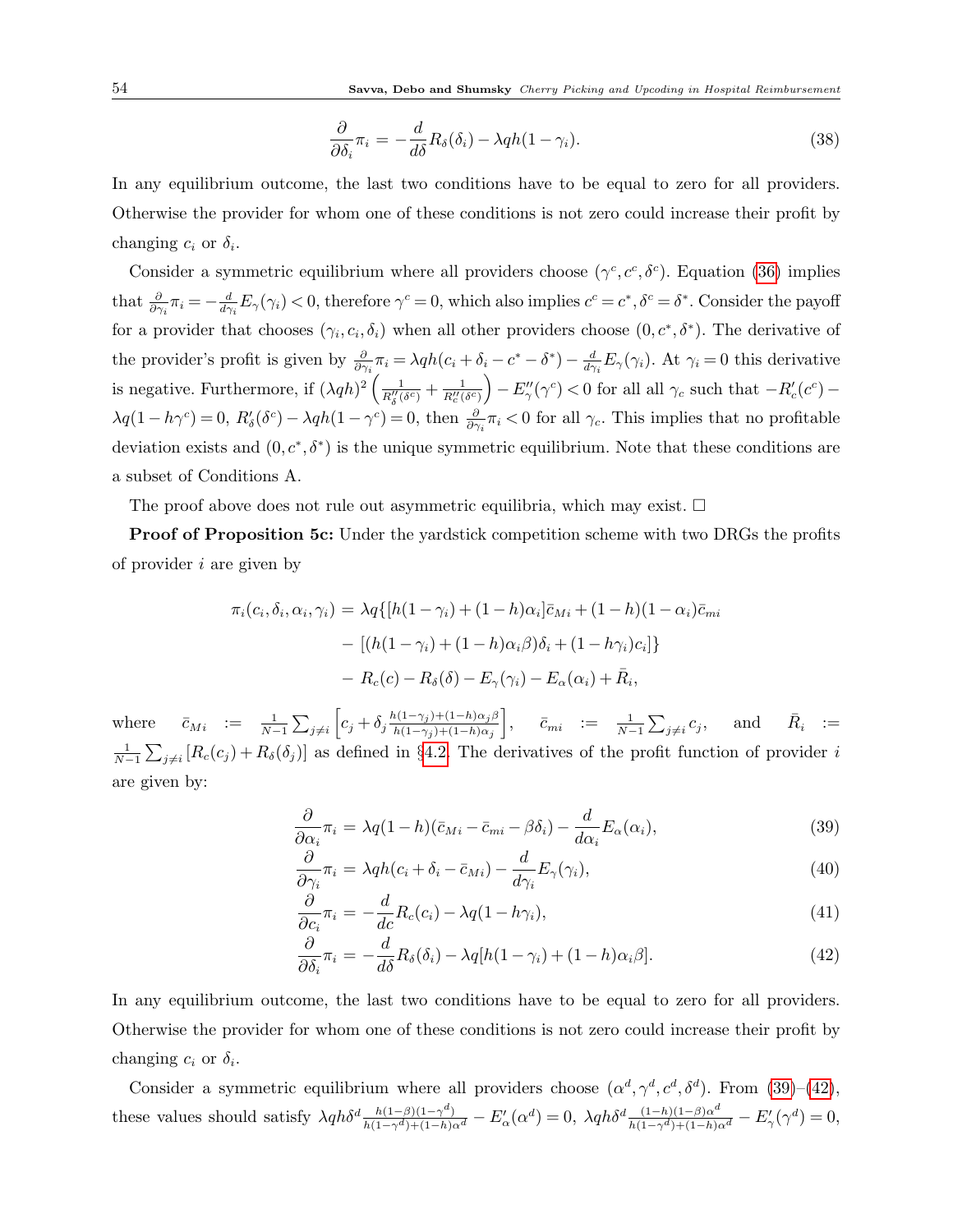$-R'_d(c^d) - \lambda q(1-h\gamma^d) = 0$ , and  $R'_\delta(\delta^d) - \lambda q(h(1-\gamma^d) + (1-h)\beta\alpha^d) = 0$ . Consider the payoff of a provider that chooses  $(\alpha_i, \gamma_i, c_i, \delta_i)$  when all other providers choose  $(\alpha^d, \gamma^d, c^d, \delta^d)$ . The derivative of the provider's profit is given by  $\frac{\partial}{\partial \alpha_i} \pi_i = \lambda q h (\delta^d \frac{h(1-\gamma^d)+(1-h)\alpha^d \beta}{h(1-\gamma^d)+(1-h)\alpha^d} - \beta \delta_i) - \frac{d}{d \alpha^d}$  $\frac{d}{d\alpha_i}E_\alpha(\alpha_i)$  and  $\frac{\partial}{\partial\gamma_i}\pi_i=$  $\lambda q h(c_i + \delta_i - c^d - \delta^d \frac{h(1-\gamma^d)+(1-h)\alpha^d \beta}{h(1-\gamma^d)+(1-h)\alpha^d}) - \frac{d}{d \gamma}$  $\frac{d}{d\gamma_i}E_{\gamma}(\gamma_i)$ . Clearly, both derivatives are zero if  $\alpha_i = \alpha^d, \gamma_i =$  $\gamma^d$ . A sufficient condition for this to be the unique maximizer is the Hessian of the profit with respect to  $\alpha_i$  and  $\gamma_i$  (when  $-R'_d(c_i) - \lambda q(1 - h\gamma_i) = 0$ , and  $R'_\delta(\delta_i) - \lambda q(h(1 - \gamma_i) + (1 - h)\beta \alpha_i) = 0)$ is to be negative definite. Necessary conditions for the solution to be in the interval  $(0,1]$  are  $\lambda q h(\delta^{d} \frac{h(1-\gamma^d)+(1-h)\alpha^d \beta}{h(1-\gamma^d)+(1-h)\alpha^d} - \beta \delta^*) - \frac{d}{d \alpha}$  $\frac{d}{d\alpha_i}E_\alpha(0) > 0$  and  $\lambda qh(c^* + \delta^* - c^d - \delta^d \frac{h(1-\gamma^d)+(1-h)\alpha^d\beta}{h(1-\gamma^d)+(1-h)\alpha^d}) - E'_\gamma(0) > 0.$ If these conditions hold,  $(\alpha^d, \gamma^d, c^d, \delta^d)$  is the unique symmetric equilibrium. These conditions are summarized by conditions B.

The proof above does not rule out asymmetric equilibria, which may exist.  $\square$ 

Proof of Proposition 7c: Under the yardstick competition scheme with two DRGs the profits of provider i are given by

$$
\pi_i(c_i, \delta_i, \alpha_i, \gamma_i) = \lambda q \{ [h(1-\gamma_i) + (1-h)\alpha_i] \bar{c}_{Mi} + (1-h)(1-\alpha_i)\bar{c}_{mi}
$$

$$
- [(h(1-\gamma_i) + (1-h)\alpha_i\beta)\delta_i + (1-h\gamma_i)c_i] \}
$$

$$
- R_c(c) - R_\delta(\delta) - E_\gamma(\gamma_i) - E_\alpha(\alpha_i) + \bar{R}_i + \kappa(M_i - \bar{M}_i) + \phi(m_i - \bar{m}_i),
$$

where  $M_i = \lambda q(h(1-\gamma_i) + (1-h)\alpha_i)$ ,  $m_i = \lambda q(1-h)(1-\alpha_i)$ ,  $\kappa \geq 0$ ,  $\phi > \kappa + \overline{\delta}_i$ ,  $\overline{\delta}_i := \overline{c}_{Mi} - \overline{c}_{mi}$ ,  $\bar{c}_{Mi} = \frac{1}{N-1} \sum_{j \neq i} \left[ c_j + \delta_j \frac{h(1-\gamma_j)+(1-h)\alpha_j \beta_j}{h(1-\gamma_j)+(1-h)\alpha_j} \right]$  $h(1-\gamma_j)+(1-h)\alpha_j$  $\bar{c}_{mi} = \frac{1}{N-1} \sum_{j \neq i} c_j$ , and  $\bar{R}_i = \frac{1}{N-1} \sum_{j \neq i} [R_c(c_j) + R_{\delta}(\delta_j)].$ 

The derivatives of the profit function of provider  $i$  are given by:

$$
\frac{\partial}{\partial \alpha_i} \pi_i = \lambda q (1 - h)(-\beta \delta_i) - \frac{d}{d \alpha_i} E_\alpha(\alpha_i), \tag{43}
$$

$$
\frac{\partial}{\partial \gamma_i} \pi_i = \lambda q h (c_i + \delta_i - \bar{c}_{Mi} - \kappa) - \frac{d}{d \gamma_i} E_{\gamma}(\gamma_i), \tag{44}
$$

$$
\frac{\partial}{\partial c_i} \pi_i = -\frac{d}{dc} R_c(c_i) - \lambda q (1 - h \gamma_i), \tag{45}
$$

$$
\frac{\partial}{\partial \delta_i} \pi_i = -\frac{d}{d\delta} R_\delta(\delta_i) - \lambda q [h(1-\gamma_i) + (1-h)\alpha_i \beta]. \tag{46}
$$

In any equilibrium,  $\frac{\partial}{\partial \alpha_i} \pi_i < 0$  which implies that  $\alpha_i = 0$  for all i. The rest of the proof proceeds identically to the Proof of Proposition 4c.  $\Box$ 

Proof of Proposition [3](#page-15-0)n: The proof proceeds similarly to the Proof of Propositions 3 and [8,](#page-43-0) with the updated notation for cost being comparable and  $v'_0$ . The result that  $\theta'_0 \ge \theta_0$  follows from the observation that  $v'_0 > v_0$  and  $u'_0 < u_0$ .  $\Box$ 

**Proof of Proposition 4n:** The proof proceeds similarly to the Proof of Proposition 4, with the updated notation for cost being comparable. The result that  $\theta_1 \ge \theta_1$  follows from the observation that  $v'_1 > v_1$  and  $u'_1 < u_1$ .  $\Box$